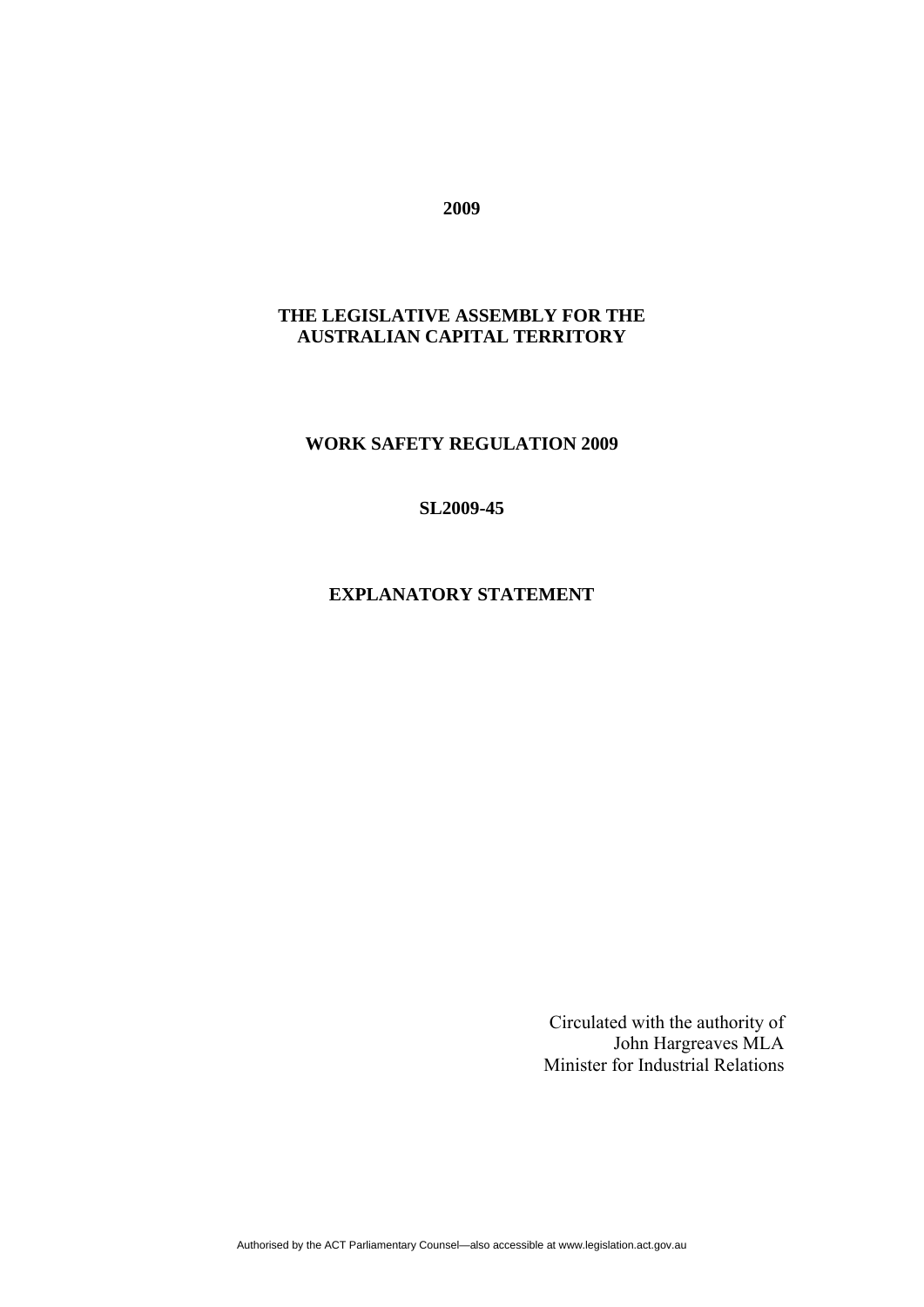#### **OVERVIEW**

The *Work Safety Act 2008* (the Act) will commence operation in the Territory on 1 October 2009. The Act provides the legal framework for an up to date, modern work safety regime that caters for working and doing business in the Territory today and into the future. It sets out duties which apply to each person involved in work safety in a clear, concise and comprehensive way. The regulatory framework established by this Act is supported by the Work Safety Regulation 2009 (the Regulation).

The Regulation brings together the regulations under the previous *Occupational Health and Safety Act 1989* and will eventually include all regulations made under the Work Safety Act in a single, accessible document. This Regulation includes:

- provisions of the OHS (General) Regulation 2007 remade in line with the terminology and concepts in the Act;
- further detailed provisions for workplace consultation arrangements contained in Part IV of the Act:
- implementation of the National Standard for Licensing Persons Performing High Risk Work, and retaining those provisions in the OHS (Certification of Plant Users and Operators) Regulation 2000, which cover additional load shifting machinery;
- adoption of the *National Code of Practice for induction for construction work,*  which requires people who regularly need access to a construction site undertake basic Occupational Health and Safety training before doing so;
- the OHS (Manual Handling) Regulation 1997 remade in line with the terminology and concepts in the Act and a new National Standard; and
- a schedule of reviewable decisions for the Act and this Regulation.

#### **Provisions for facilities and particular safety measures**

The Regulation has updated the previous Occupational Heath and Safety (General) Regulation 2007, which provided for general facilities and particular safety measures. If a duty holder has been complying with the previous provisions then they will most likely be compliant with these parts of the Regulation.

The principal change is that most of the provisions have been redrafted as specific offences and require each relevant duty holder in the Act to comply with each provision to the extent of their control. Some of these offences are now strict liability offences, highlighting the importance of compliance with the provisions and facilitating a broader range of compliance measures.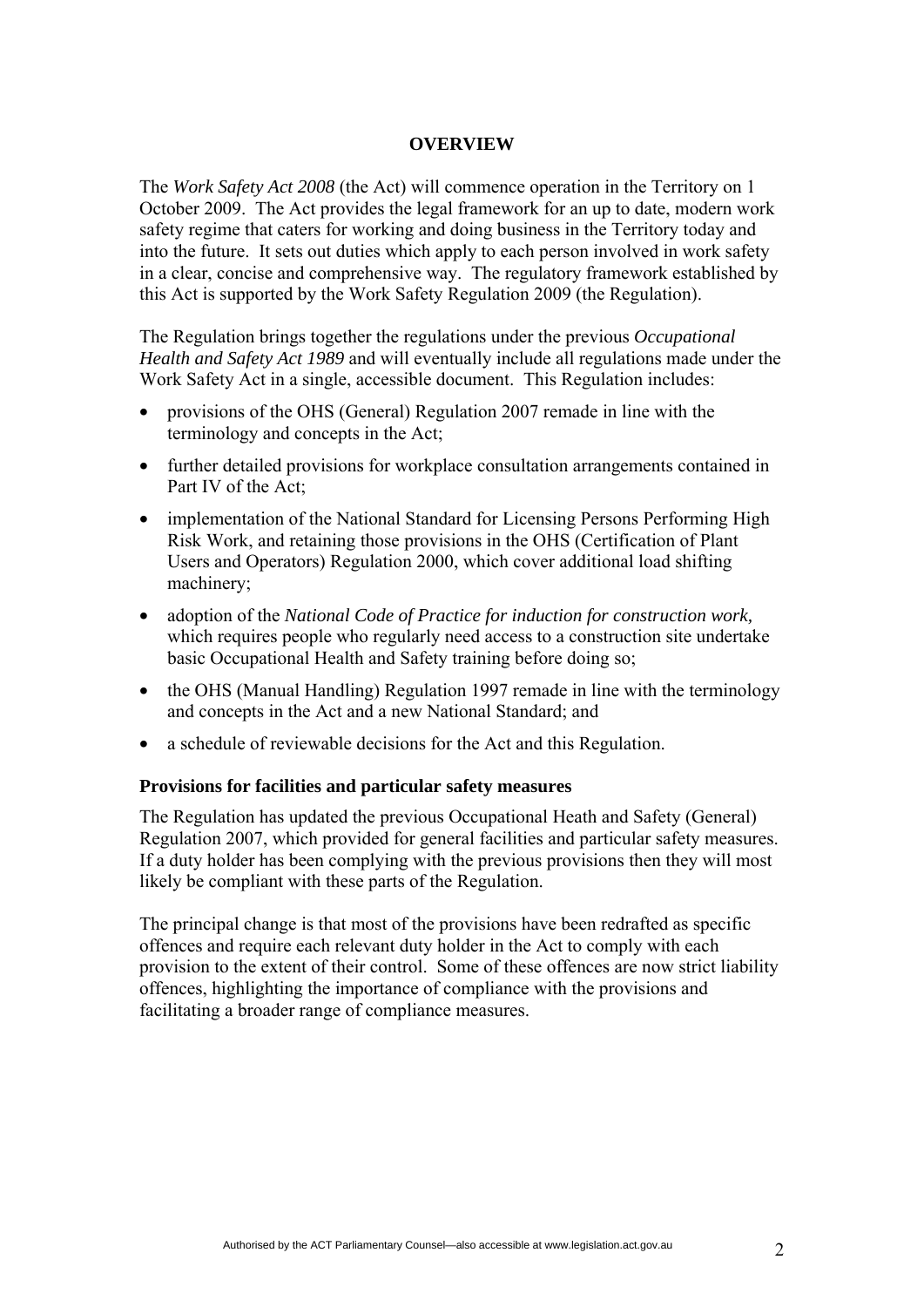#### **Provisions for workplace consultation arrangements**

Part 4 of the Regulation provides further detail on the workplace arrangements duties set out in Part 4 of the Act. Further requirements are provided in relation to work safety representatives and work safety committees on issues such as eligibility, elections, powers and duties, required training, disqualification, provisional improvement notices and emergency procedures. The Regulation also provides further guidance on prescribed training for authorised representatives.

## **Provisions for performing high risk work**

The Regulation updates the former OHS (Certification of Plant Users and Operators) Regulation 2000, which provided for certificates of competency for scheduled work and adopts new arrangements for the licensing of persons who undertake high risk work in the Territory. These new arrangements will come into effect from 1 October 2009, but will allow for existing certificate holders to convert their certificates to licences over a number of years, depending on the issue date of their certificate.

The main principle behind the Standard, and the Regulation, is to ensure that only people who are suitably competent are able to use high risk equipment and plant. The Regulation places a range of obligations on persons conducting a business or undertaking and on persons carrying out high risk work.

The Standard introduces a nationally consistent competency assessment process by which people seeking to work with high risk plant or equipment will be trained and have their competency assessed though a Registered Training Organisation (RTO) under the Australian Qualification Training Framework (AQTF).

In line with the Standard, the Regulation introduces a national license that will include a photograph and signature of the holder, replacing the national certificate that has no such provision. A licence will be valid for five (5) years and will require the holder to apply for a renewal of the licence on expiry. This approach provides the opportunity to ensure a person's continuing competency.

Under the Regulation only the previous load-shifting classes of forklifts and order picking forklifts will be defined as high risk work and require a high risk work licence. The other load-shifting classes will not require a national licence, **BUT** will still require a ACT certificate of competency as they do now. The arrangements for the training and assessment of the following classes of work remain the same as exits now:

- Dragline
- Excavator
- Front-end loader
- Front-end loader / backhoe
- Front-end loader of the skid-steer type

The Regulation provides transitional arrangements that allow the present certificate of competency regime to continue until the 30 June 2011.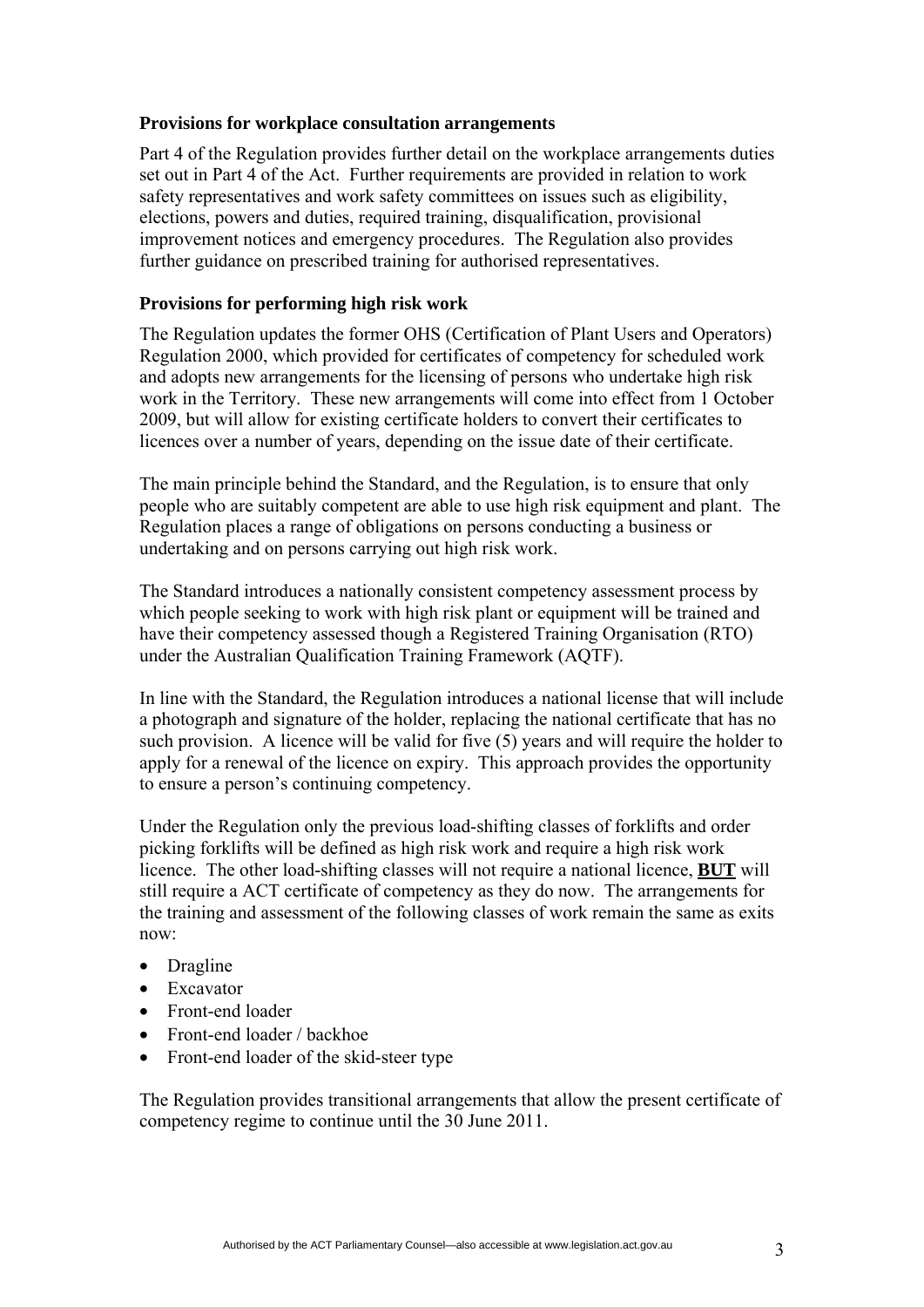All other jurisdictions in Australia have either implemented the new Standard or are in the process of doing so. Adoption of the Standard by the ACT will ensure consistency throughout Australia, and will assist with the portability of qualifications of persons moving across jurisdictions.

#### **Provisions for construction induction training**

The Regulation adopts new arrangements to ensure that people who regularly access construction sites undertake basic Occupational Health and Safety training before doing so. The provisions adopt the *National Code of Practice for induction for construction work.* 

The Code introduces a nationally consistent competency assessment process where people seeking to regularly be on a construction site, will undergo OH&S training with a Registered Training Organisation (RTO) under the Australian Qualification Training Framework (AQTF). This will ensure that all persons on a construction site have a basic knowledge of the occupational health and safety requirements, the common hazards and risks likely to be encountered on a construction site and how those risks should be controlled.

All other jurisdictions in Australia have either implemented the Code or are in the process of doing so. Adoption of the Code by the ACT will ensure consistency throughout Australia, and will ensure that construction induction training delivered in the ACT is recognised throughout Australia.

#### **Provisions for carrying out manual tasks**

Provisions on the performance of manual tasks formerly covered by the OHS (Manual Handling) Regulation 1997 have been updated to reflect the National Standard for Manual Tasks within the scheme of the Act.

## **Strict Liability Offences**

The Regulation has strict liability offences in clauses 8, 11, 12, 13,14,15,17, 18, 19, 20, 21, 22, 24, 27, 42, 43, 48, 49, 50, 56, 60, 68(3), 68(4), 69, 72, 75, 76(2), 77(1), 78, 80, 81, 82, 83, 84, 85, 86, 87, 88, 89, 90, 92, 93, 94, 96, 97, 98, 99, 100, 101, 102,103, 104, 105, 106, 107, 108, 109, 112, 113, 115, 116, 117, 118, 120, 121, 125, 131, 132, 133, 141, 143, 144, 151,152,156, 159, 163, 164, 165, 167, 168, 169, 174,175, 183 and 184. The offences incorporating strict liability elements have been carefully considered during the Regulation's development. The strict liability offences arise in a regulatory context where for reasons such as public safety, the public interest in ensuring that regulatory schemes are observed, requires the sanction of criminal penalties.

In particular, where a defendant can reasonably be expected, because of his or her professional involvement, to know what the requirements of the law are, the mental, or fault, element can justifiably be excluded. The rationale is that people who owe work safety duties such as employers, persons in control of aspects of work and designers and manufacturers of work structures and products, as opposed to members of the general public, can be expected to be aware of their duties and obligations to workers and the wider public.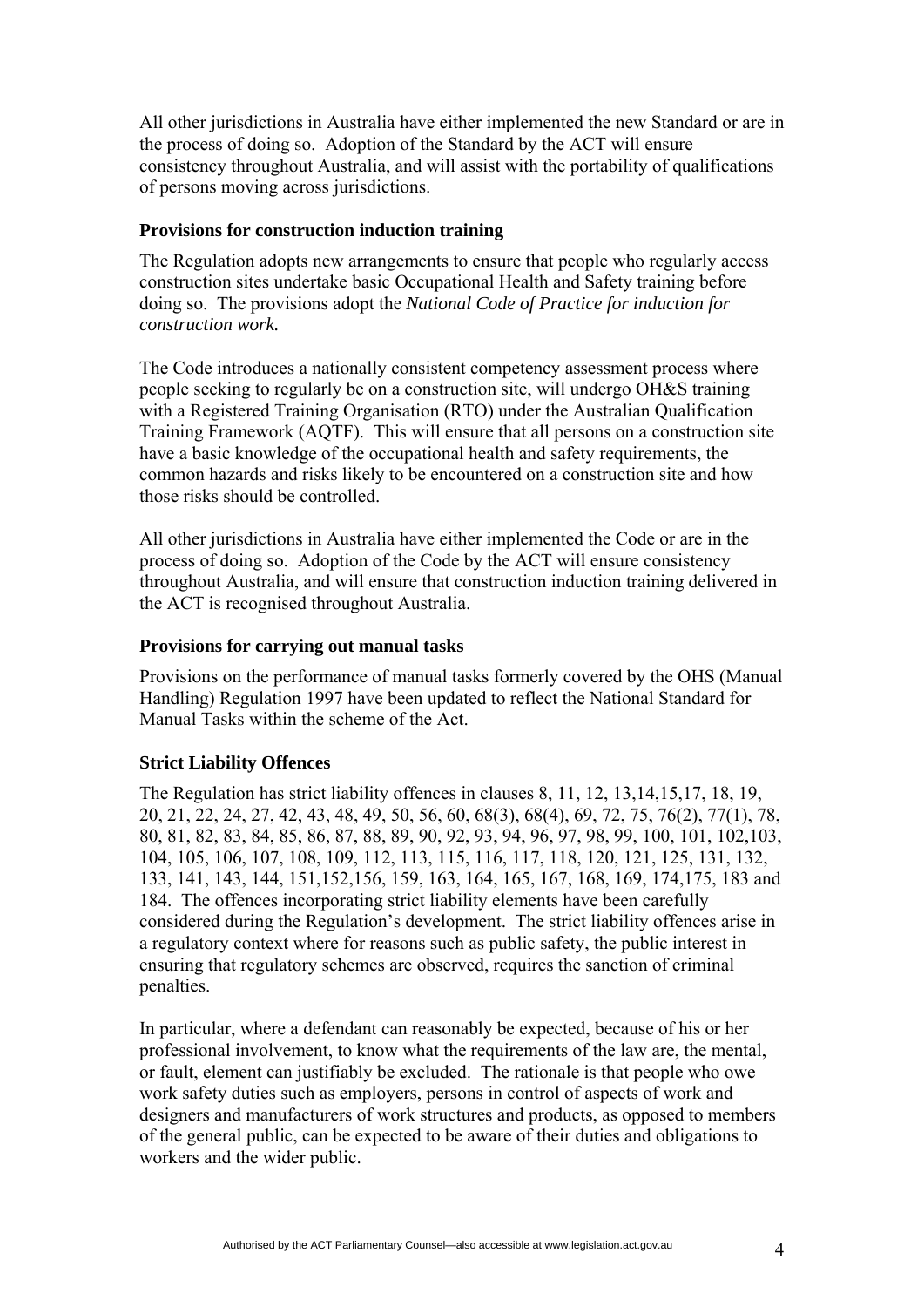Unless some knowledge or intention ought to be required to commit a particular offence (in which case a specific defence is provided), the defendant's frame of mind at the time of committing the strict liability offences is irrelevant. The penalties for offences cast in these terms are lower than for those requiring proof of fault.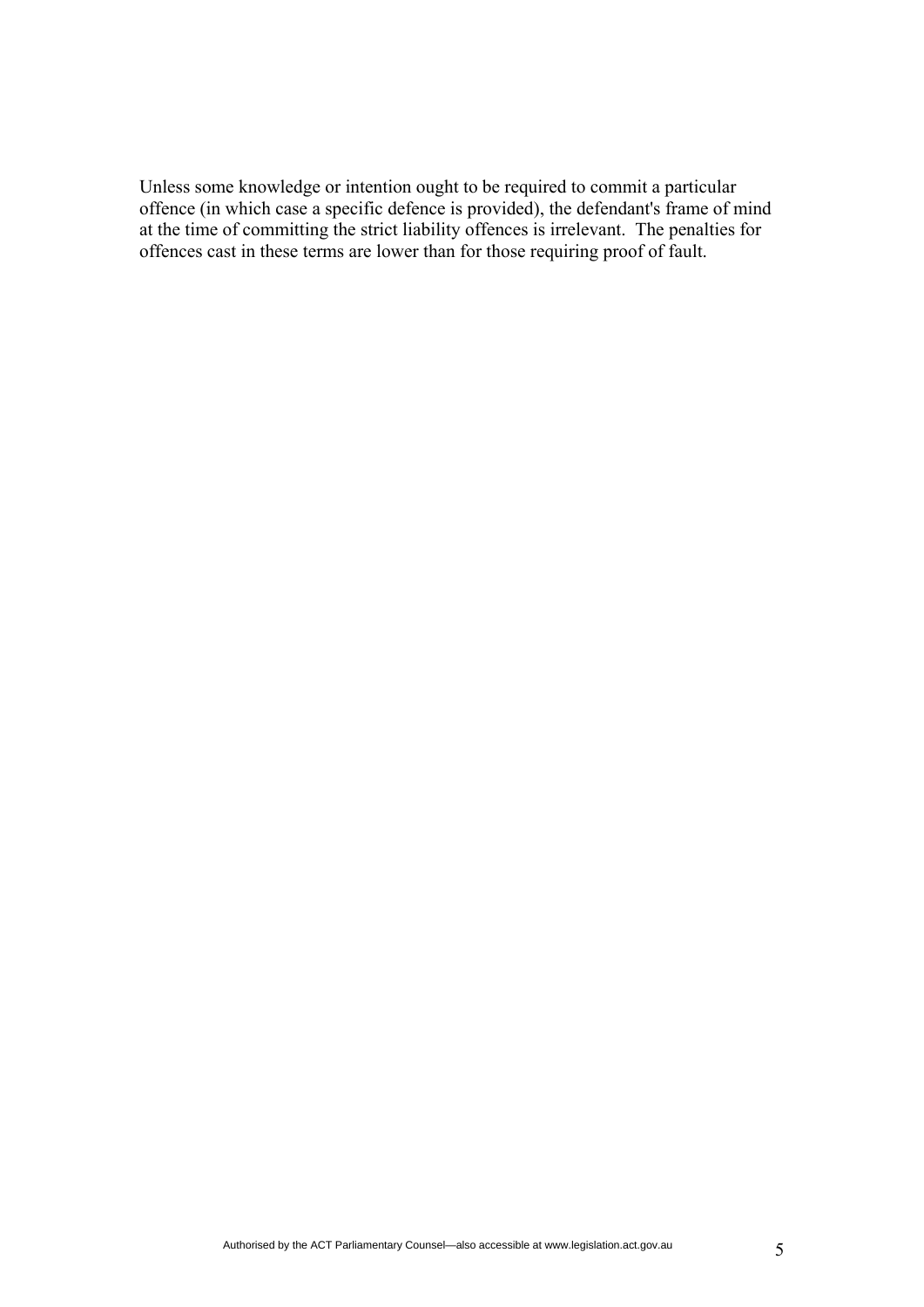# **NOTES ON PARTS**

## **Part 1 Preliminary**

This part sets out the preliminary matters for this regulation and contains provisions which are standard across all ACT legislation.

#### **Clause 1 Name of regulation**

This clause provides that the name of this regulation is the Work Safety Regulation 2009.

#### **Clause 2 Commencement**

This clause provides that this regulation commences on the commencement of the *Work Safety Act 2008* ('the Act').

#### **Clause 3 Dictionary**

This clause establishes that the dictionary at the end of this regulation is part of this regulation.

#### **Clause 4 Notes**

This clause establishes that a note included this regulation is explanatory and is not part of the regulation.

#### **Clause 5 Offences against regulation – application of Criminal Code etc**

This clause establishes that other legislation applies to offences against this regulation. This includes, but is not limited to, the Criminal Code and section 133 of the Legislation Act 2001, which deals with the meaning of offence penalties that are expressed in penalty units.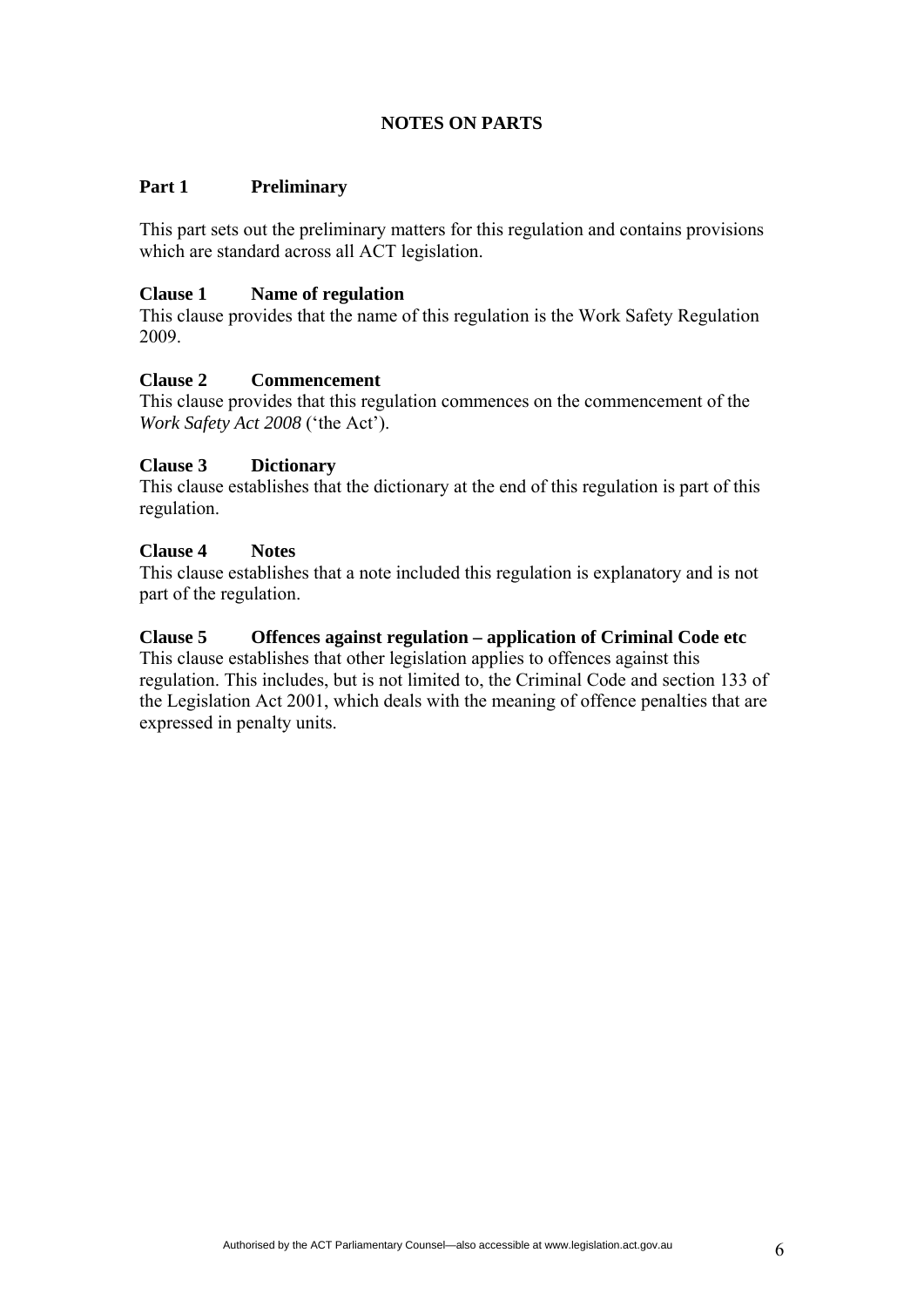## **Part 2 Injury and dangerous occurrence reporting and records**

This part provides further important details for the purposes of records and reports which must be made in relation to serious events under Division 3.3 of the Act.

#### **Clause 6 Period of incapacity for work – Act, s 36(b)**

This clause establishes that the period of incapacity for work prescribed by regulation for the purposes of defining a serious event in s 36(b) of the Act is 7 days.

#### **Clause 7 Requirements for notice – Act, s 38(2)**

This clause establishes when notice must be given in relation to a serious event under section 38(2) of the Act and how such a notice may be given. Where a serious event involves the death of a worker or another person, notice must be given under section 38(2)(a) as soon after the event as is reasonably practicable but no later than 2 hours after the event, and, also, in writing not later than 48 hours after the event. For any other serious event, this notice must be given not later than 8 days after the day the event happened.

This clause also establishes that notice for section 38(2)(b) can be given in writing, by telephone, by facsimile or by other electronic means. It also prescribes that, if the chief executive receives a notice that has not been given in writing, they must give the employer details of the information received, or, an acknowledgement of receiving the notice.

#### **Clause 8 Keeping information given by chief executive**

This clause provides that, where a person conducting a business or undertaking receives a copy of information received, or, an acknowledgement of the receipt of a notice, from the chief executive under clause 7 (after giving notice of a serious event other than in writing), they commit a strict liability offence if they do not keep that copy or acknowledgement for five years after the day it is given. The maximum penalty for this offence is 10 penalty units.

#### **Clause 9 Content of records**

This clause provides that the chief executive may approve the content of a record (of a serious event) that is required to be maintained under section 39 of the Act, and, that any such approval is a notifiable instrument.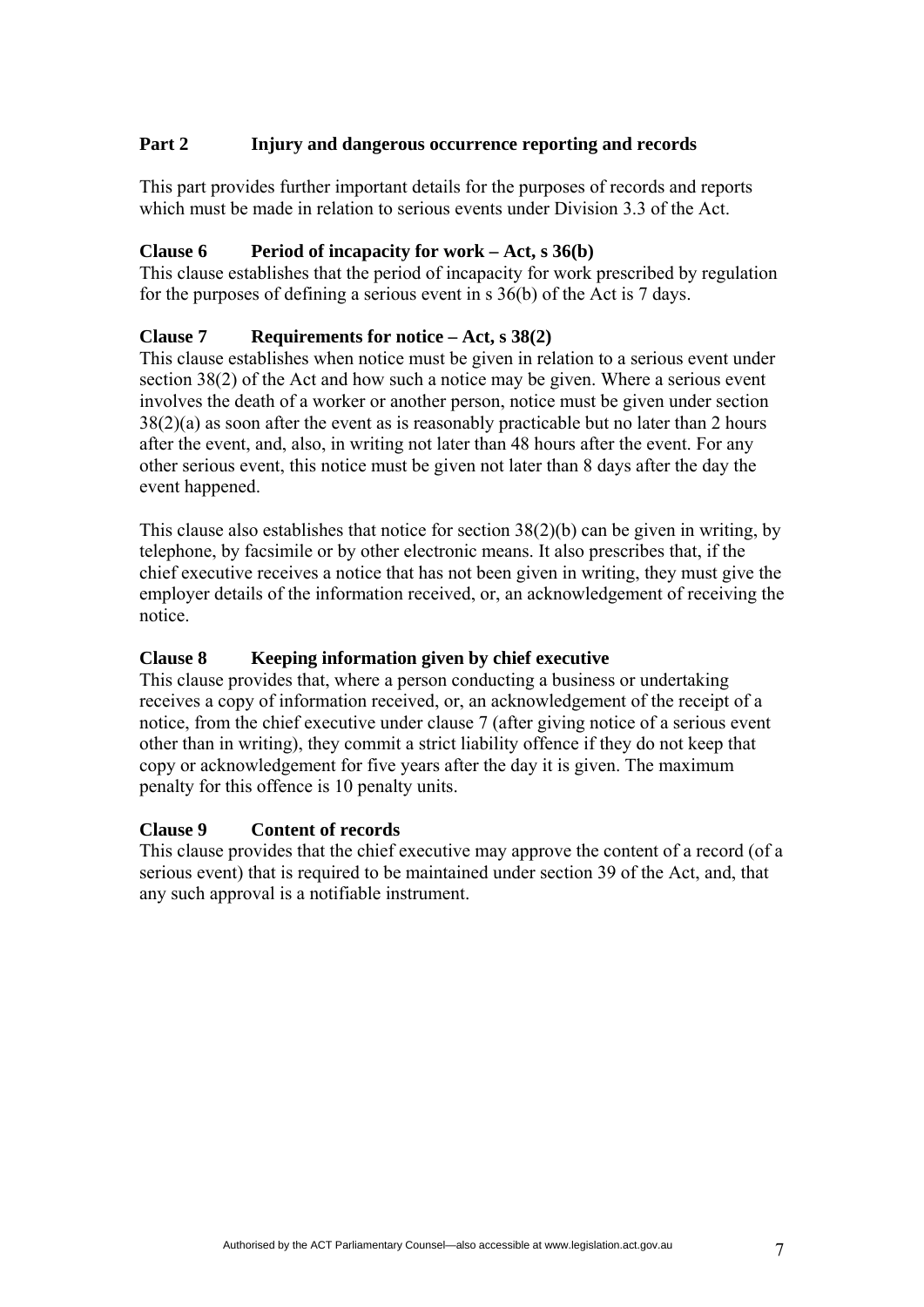## **Part 3 Facilities**

This part provides for specific duties and sets out certain offences, including strict liability offences on relevant duty holders to provide facilities for workers. These facilities include particular types of amenities as well as first aid equipment, trained personnel and arrangements for the treatment and care of sick and injured workers.

#### **Division 3.1 Amenities**

This division provides for specific duties and sets out offences which may apply to duty holders who do not provide and maintain safe and clean amenities for workers.

**Clause 10 Person conducting a business or undertaking to provide amenities**  This clause provides that a person conducting a business or undertaking at a workplace commits an offence if they do not provide adequate amenities for workers while they are at the workplace. The clause establishes that what is adequate for the purposes of this offence must be decided having regard to the circumstances. These circumstances include the nature of the work undertaken at the workplace, the size, nature and location of the workplace and the number of workers at the workplace and their characteristics (including gender, age and any special needs). The maximum penalty is 20 penalty units.

This clause also establishes that, for this clause, amenities means facilities for the welfare or personal hygiene needs of people. The clause also includes the following examples of amenities: toilets, seating, meal rooms, change rooms, drinking water, lockers for personal belongings, and, showers or washing facilities.

#### **Clause 11 Amenities to be safe and clean**

This clause provides that a person conducting a business or undertaking at a workplace commits a strict liability offence if amenities at the workplace are not kept safe and clean. The maximum penalty for this offence is 20 penalty units.

This clause also provides that a person in control of premises commits a strict liability offence if amenities at the premises are not kept in a safe and clean condition. The maximum penalty for this offence is 20 penalty units.

This clause also establishes that, for the purposes of this clause, amenities means facilities for the welfare or personal hygiene needs of people. The clause also includes the following examples of amenities: toilets, seating, meal rooms, change rooms, drinking water, lockers for personal belongings, and, showers or washing facilities.

## **Clause 12 Facility for personal belongings**

This clause provides that a person conducting a business or undertaking at a workplace commits a strict liability offence if they do not provide workers at the workplace with access to a facility for keeping clothes and personal belongings. The maximum penalty for this offence is 10 penalty units. This clause, however, should be read in conjunction with clause 16 which allows for combined facilities in some circumstances.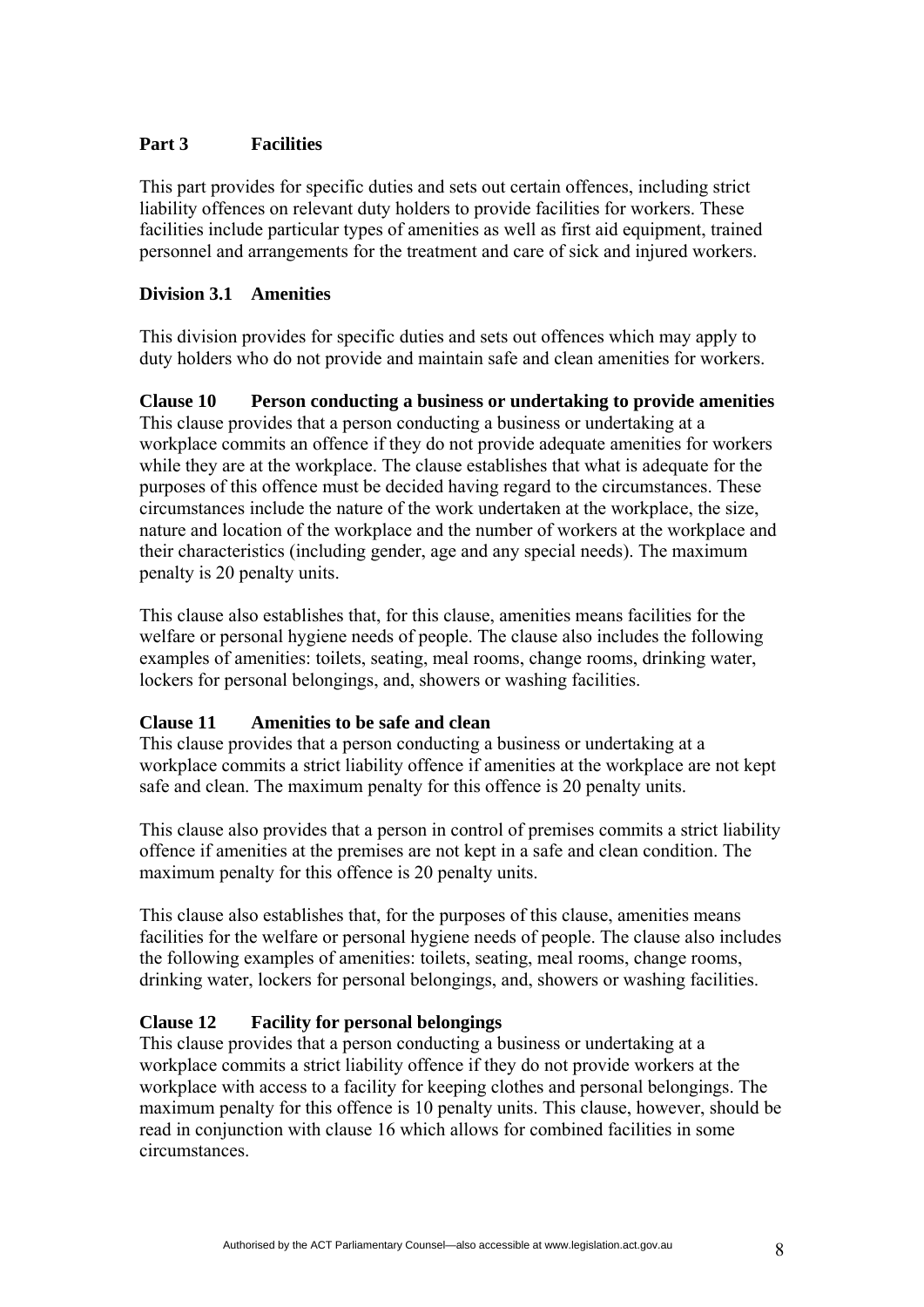#### **Clause 13 Facility for changing clothes**

This clause provides that, in particular circumstances, a person conducting a business or undertaking commits a strict liability offence if they do not provide either a separate changing facility for male and female workers that is at or near the workplace or, a single changing facility that is at or near the workplace if they ensure privacy and security between male and female workers. The maximum penalty is 10 penalty units.

The circumstances in which the above offence applies are where a worker needs to change clothes before, during or after work because of the nature of the work or the usual working conditions, and, this work is usually performed at the same place, and, the workplace is in or near a building where a changing facility can be provided. This clause, however, should be read in conjunction with clause 16 which allows for combined facilities in some circumstances.

This clause also establishes that, for the purposes of this clause, a changing facility means a place for changing clothes with enough space and seating for the maximum number of people that may be changing at a particular time, with a reasonable number of mirrors and shelves, that is hygienic, and, that gives reasonable privacy.

#### **Clause 14 Facility for changing clothes – temporary workplaces**

This clause provides that, in particular circumstances, a person conducting a business or undertaking at a workplace commits a strict liability offence if they do not provide either a separate temporary changing facility for male and female workers in the business or undertaking, or, a single temporary changing facility (if the person ensures privacy and security between male and female workers).

The circumstances in which the above offence applies are where a worker needs to change clothes before, during or after work because of the nature of the work or usual working conditions, and, either the work is not usually performed at the same place or the workplace is not in or near a building where a changing facility can be provided. The maximum penalty is 10 penalty units. This clause, however, should be read in conjunction with clause 16 which allows for combined facilities in some circumstances.

This clause also establishes that, for this clause, a temporary changing facility means a place for changing clothes that is accessible from the workplace, hygienic and that gives reasonable privacy.

## **Clause 15 Meal facility**

This clause provides that a person conducting a business or undertaking commits a strict liability offence if they do not provide workers at the workplace with access to a meal facility in particular circumstances. The maximum penalty is 10 penalty units.

The particular circumstances for the purposes of the above offence exist only where it is reasonable for a meal facility to be provided for workers at the person's workplace because of the nature of the work or the usual working conditions.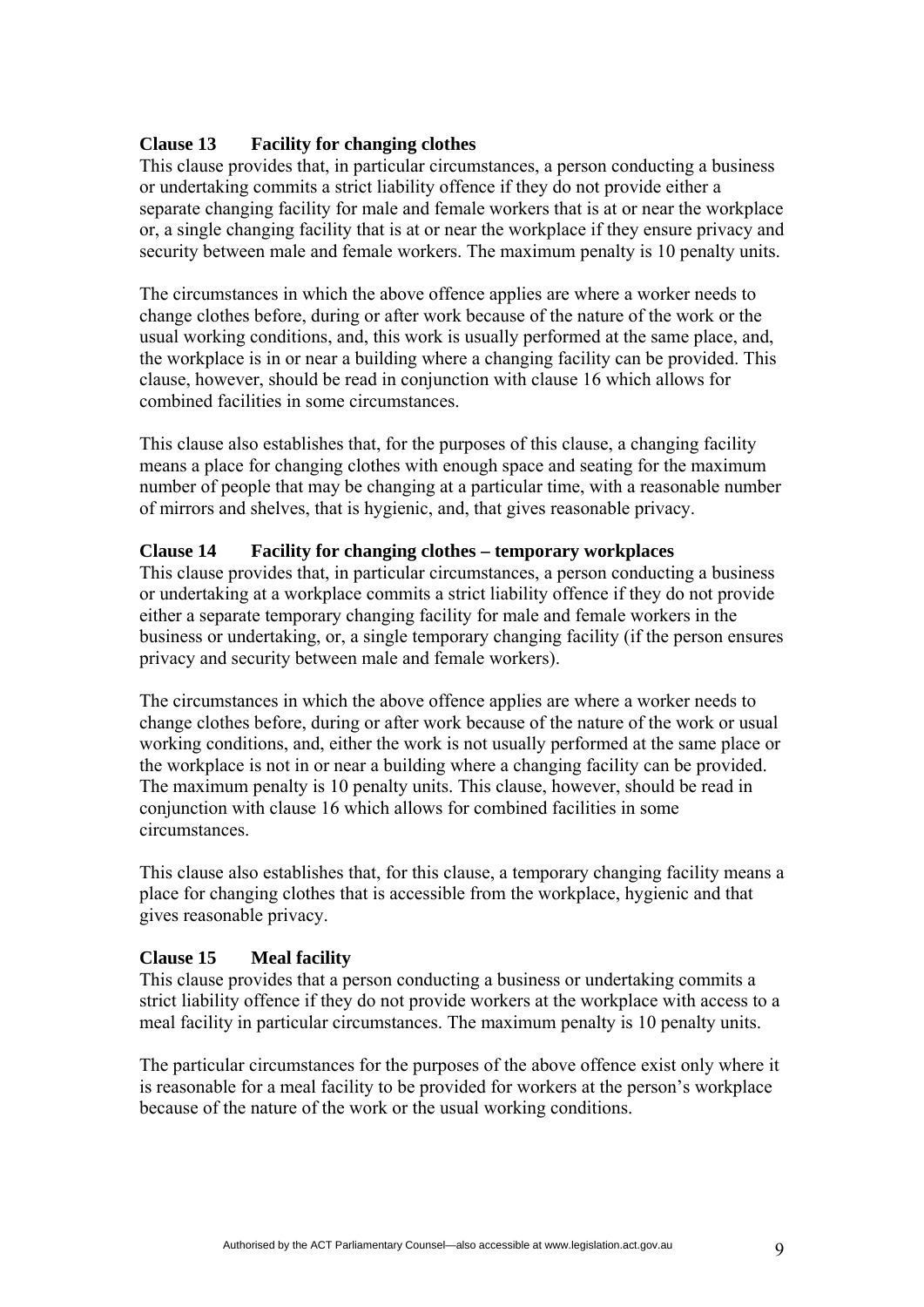This clause also establishes that, for the purposes of this clause, a meal facility means a facility where a meal can be eaten that is accessible from the workplace, hygienic and protected from the weather. This clause, however, should be read in conjunction with clause 16 which allows for combined facilities in some circumstances.

## **Clause 16 Combined facilities**

This clause provides that a person conducting a business or undertaking can provide a facility (that is required under any of clauses 12-14 above) as part of a combined facility where the facility complies with the clause under which it is required, and, it is reasonable for combined facilities to be provided because of the nature of the work or usual working conditions.

This clause also provides that a person conducting a business or undertaking can provide a meal facility (that is required under clauses 15 above) as part of a combined facility where the meal facility complies with clause 15, and, the health or welfare of anyone eating in the combined facility will not be adversely affected because the facilities are combined.

#### **Clause 17 Toilet Facility**

This clause provides that, unless the exception below applies, a person conducting a business or undertaking at a workplace commits a strict liability offence if they do not provide access to a toilet facility for workers at the workplace. The maximum penalty is 20 penalty units.

This clause also provides that, unless the exception below applies, a person conducting a business or undertaking at a workplace commits a strict liability offence if they do not provide workers at the workplace with adequate and hygienic means for the disposal of sanitary items. The maximum penalty is 20 penalty units.

This clause also provides that, unless the exception below applies, a person conducting a business or undertaking at a workplace commits a strict liability offence if they do not provide either a separate toilet facility for male and female workers, or, privacy and security between male and female workers using a toilet facility at the workplace. The maximum penalty is 20 penalty units.

The exception states that none of the offences in this clause apply to a person conducting a business or undertaking in relation to a temporary workplace if not more than 5 people are working at the workplace, premises with a toilet facility are accessible from the workplace and the owner of the premises gives permission for those workers to use the toilet facility.

This clause also establishes that, for the purposes of this clause, a toilet facility means a toilet that is accessible from the workplace, is hygienic, is protected from the weather and is kept in a clean and hygienic working condition.

#### **Clause 18 Washing Facility**

This clause provides that a person conducting a business or undertaking at a workplace commits a strict liability offence if they do not provide workers at the workplace with access to a washing facility. The maximum penalty is 20 penalty units.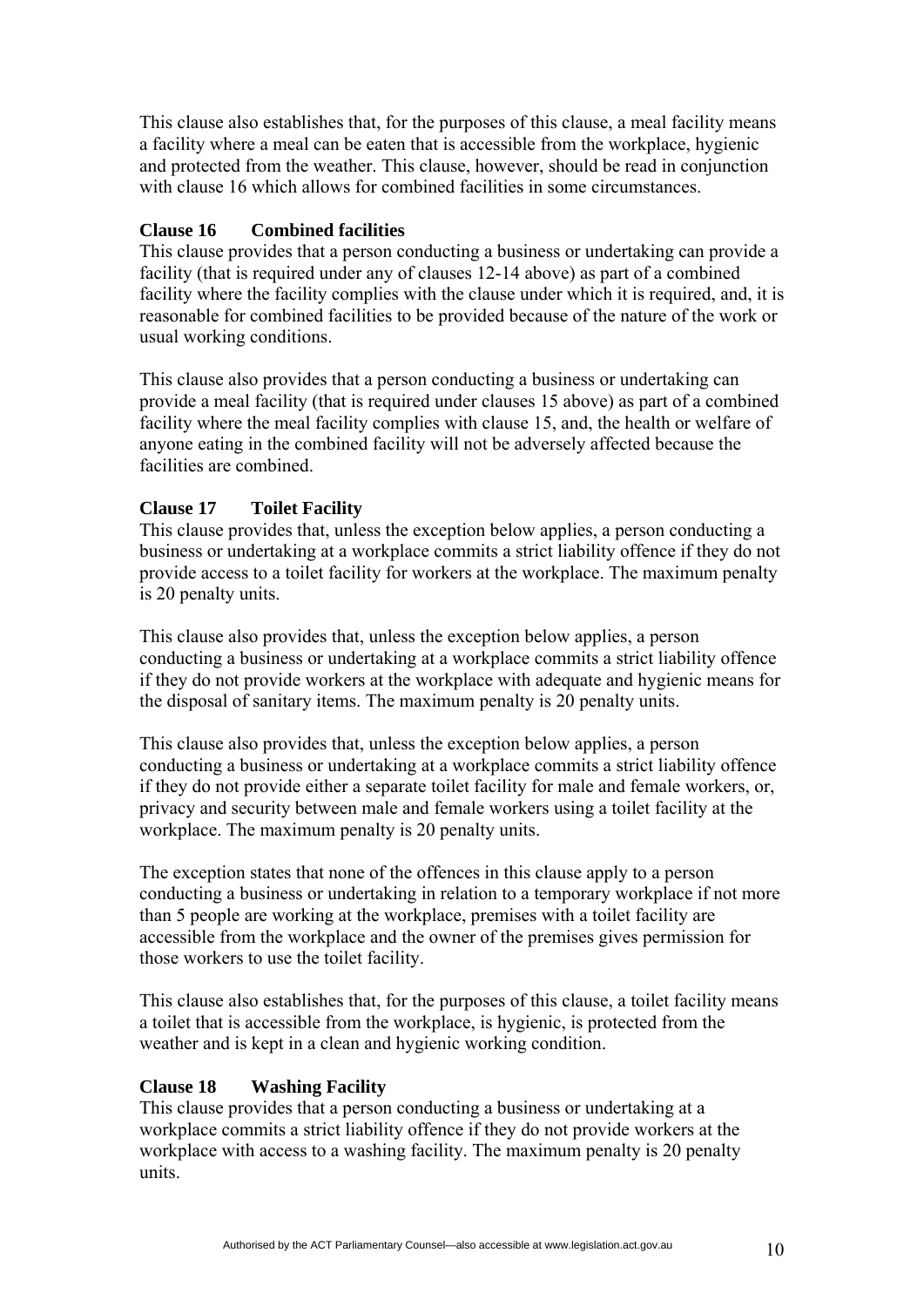This clause also provides that a person conducting a business or undertaking at a workplace commits a strict liability offence if they do not either ensure that each washing facility at the workplace has running water, or, if they do not ensure that workers have access to clean water near the facility (if it is not reasonably practicable for a washing facility to have running water). The maximum penalty is 20 penalty units.

This clause also establishes that a washing facility for the purposes of this clause means a facility set aside for use to wash and dry hands, arm, neck and face.

## **Clause 19 Shower Facility**

This clause provides that, in particular circumstances, a person conducting a business or undertaking at a workplace commits a strict liability offence if the person does not ensure that a worker for the business or undertaking has access to shower facilities. The maximum penalty is 20 penalty units.

This clause also provides that, in particular circumstances, a person conducting a business or undertaking at a workplace commits a strict liability offence if the person does not ensure privacy and security between male and female workers using shower facilities. The maximum penalty is 20 penalty units.

The particular circumstances for the purposes of this clause exist only if a worker carrying out work in relation to the business or undertaking needs to shower before, during or after work because of the nature of the work or usual working conditions.

# **Clause 20 Drinking water**

This clause provides that a person conducting a business or undertaking at a workplace commits a strict liability offence if drinking water is not provided for workers at the workplace. The maximum penalty is 20 penalty units.

## **Clause 21 Seating**

This clause provides that a person conducting a business or undertaking at a workplace commits a strict liability offence if it is reasonable for a worker at the workplace to work while seated and they do not provide seating for that worker. The maximum penalty is 20 penalty units.

This clause also provides that a person conducting a business or undertaking at a workplace commits a strict liability offence if it is reasonable for a worker at the workplace to perform some tasks while seated and that person does not make seating available for that worker to use from time to time. The maximum penalty is 20 penalty units.

The clause also establishes that, for the purposes of each offence set out in this clause, what is reasonable must be decided having regard to the nature of the work undertaken by the worker. It also establishes that, for this clause, seating means a place for a person to sit that is ergonomically sound, provides suitable support and is adequate for the type of work.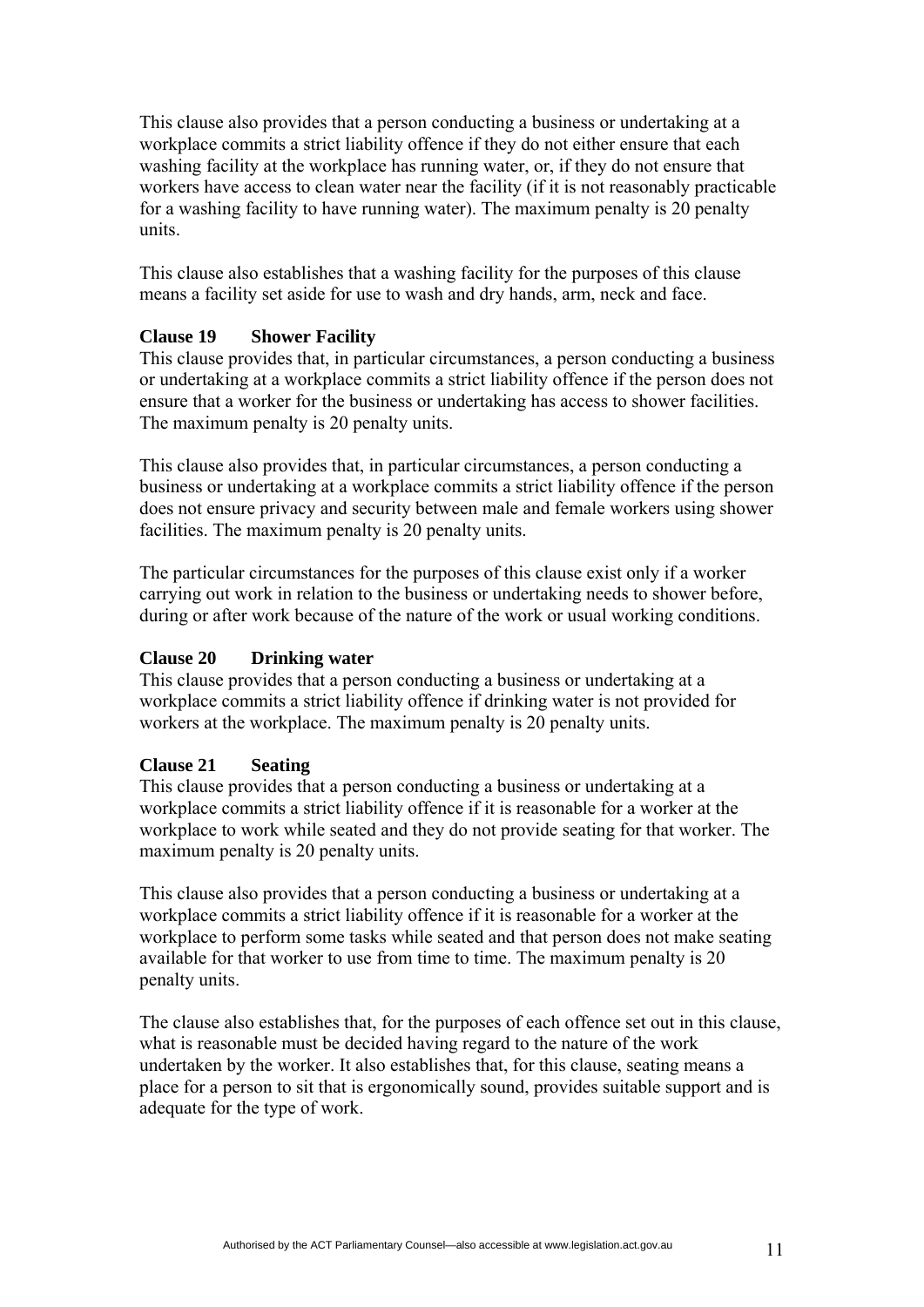## **Clause 22 Working space**

This clause provides that a person conducting a business or undertaking at a workplace commits a strict liability offence if the person does not provide sufficient working space at the workplace to allow workers to work safely. The maximum penalty is 20 penalty units.

#### **Division 3.2 First aid and sickness**

This division provides for specific duties and sets out offences which may apply to duty holders who do not provide first aid equipment, trained personnel and arrangements for the treatment and care of sick and injured workers.

#### **Clause 23 First aid**

This clause provides that a person conducting a business or undertaking at a workplace commits an offence if the person does not provide adequate first aid equipment at the workplace so that each person at the workplace has access to the equipment. The maximum penalty is 20 penalty units.

This clause provides that a person conducting a business or undertaking at a workplace commits an offence if the person does not ensure that an adequate number of people trained in first aid are available to give first aid at the workplace. The maximum penalty is 20 penalty units.

The clause also establishes that, for the purposes of each offence set out in this clause, what is adequate must be decided having regard to the nature of the work undertaken at the workplace, the size and location of the workplace and the number of workers at the workplace and their characteristics (including gender, age and any special needs).

It also establishes that, for the purposes of this clause, first aid means the immediate treatment or care of a person who is injured or who becomes sick.

#### **Clause 24 Arrangements for sick workers**

This clause provides that a person conducting a business or undertaking at a workplace commits a strict liability offence if the person does not either provide a first aid room or health centre at the workplace, or, make adequate arrangements to ensure the wellbeing of a worker who is injured, or becomes sick, at the workplace. The maximum penalty is 20 penalty units.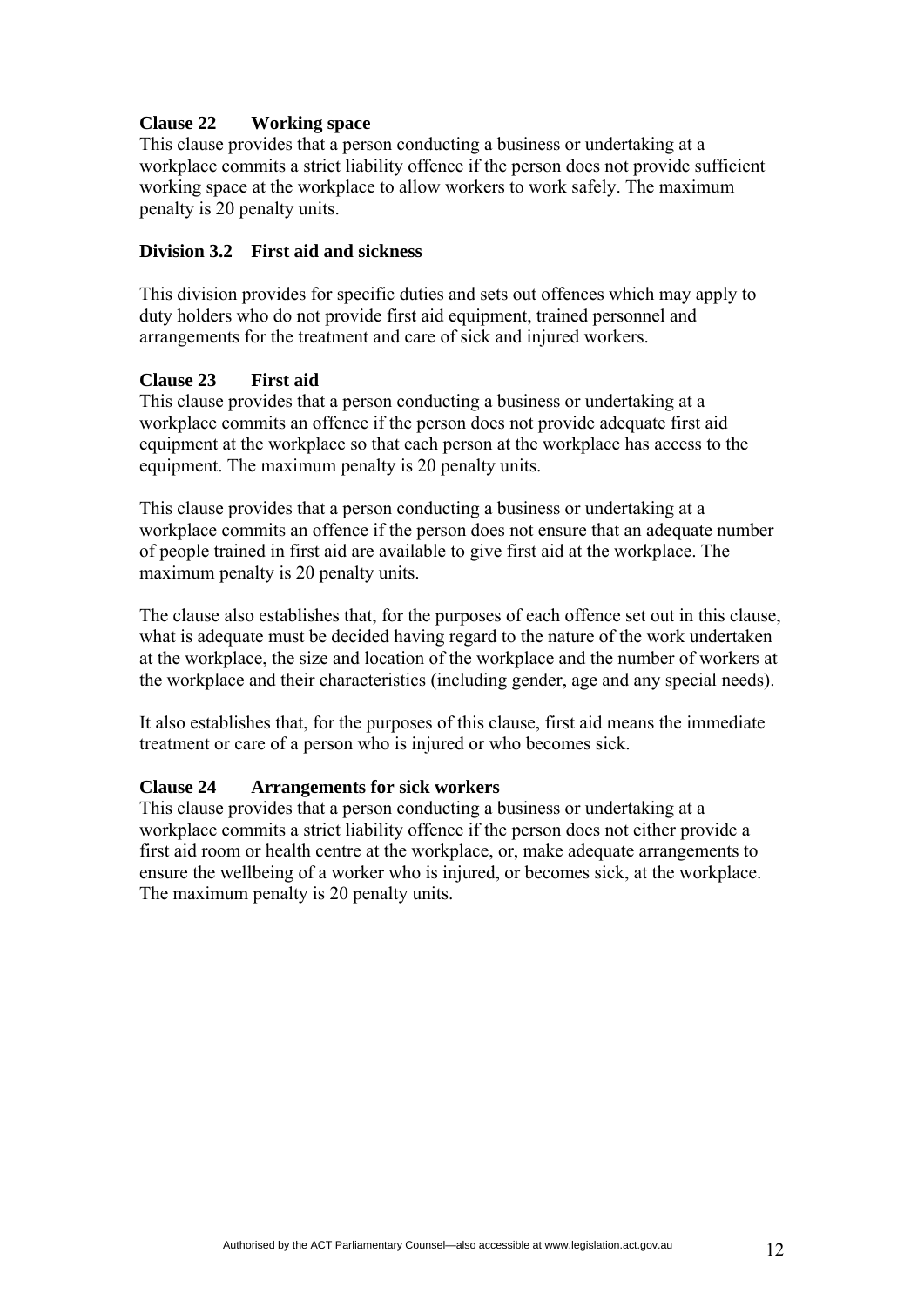# **Part 4 Work safety representatives**

This part deals with who is eligible to be elected as a work safety representative and practical arrangements for their election. It sets out functions and powers of work safety representatives that complement those in the Act and also sets out relevant employer duties. It also provides for the conditions of office of a work safety representative and how a person may be disqualified from holding the position of a work safety representative. Finally, it sets out how provisional improvement notices and emergency procedures are to be used.

## **Division 4.1 Work safety representatives – election process**

This division deals with who is eligible to be a work safety representative, who may be asked to conduct an election, how the election is to be conducted, and, who is responsible for notifying workers and other parties of the results of an election that has been held for a work safety representative for a worker consultation unit.

#### **Clause 25 Work safety representative – eligibility**

This clause provides that a person is eligible to be a work safety representative for a worker consultation unit if the person is either a represented worker, or, if a worker from the relevant worker consultation unit has not nominated for the position, a suitably qualified person. It also states that a person is suitably qualified, for the purposes of this clause, if they hold at least a certificate IV in occupational health and safety, have completed an approved training course, and, is approved by each employer for the worker consultation unit.

The meaning of approved training course is dealt with at section 40 of the Regulation.

#### **Clause 26 Election process – number of work safety representatives**

This clause provides that a worker consultation unit may elect more than one eligible person as a work safety representative for the unit.

#### **Clause 27 Election process – worker consultation unit may ask others to conduct election**

This clause provides that a worker consultation unit may ask an employer of a worker in that unit, a registered organisation (if a worker in the unit is, or is eligible to be, a member of that registered organisation), or, someone else to conduct the election of a work safety representative.

It also provides that it is a strict liability offence if a worker consultation unit asks an employer for that worker consultation unit to conduct the election of a work safety representative on their behalf and that employer fails to conduct the election of a work safety representative within 42 days of being asked. The maximum penalty for this offence is 10 penalty units.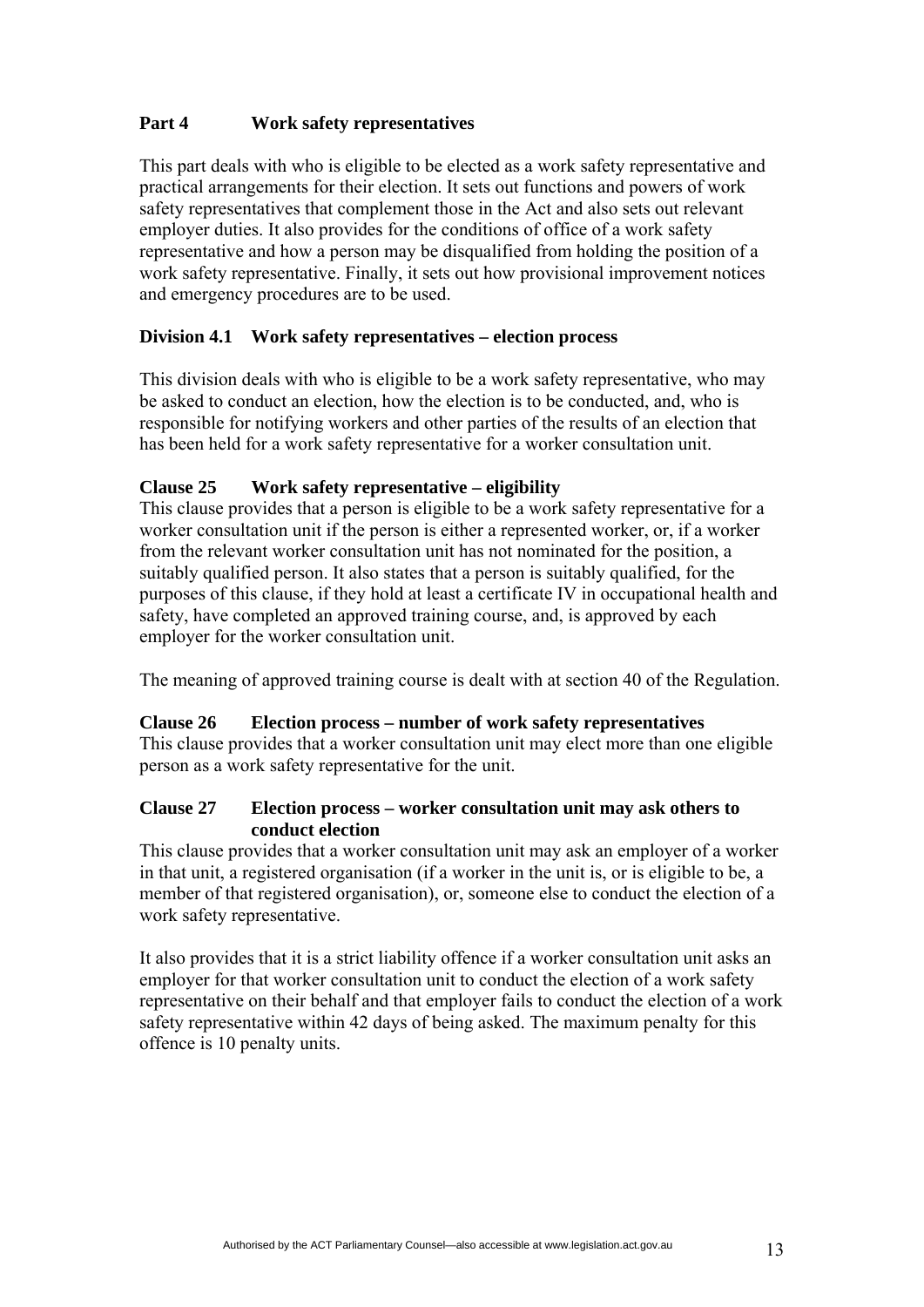**Clause 28 Election process - notice of election of work safety representatives**  This clause provides that, if a work safety representative has been elected for a worker consultation unit, the person who conducted the election must give notice of the result of the election to each represented worker's employer, and, any previous work safety representative for that worker consultation unit who is being replaced (because the worker consultation unit had a work safety representative before the election). The clause specifically states that such notice must include the name of the work safety representative who has been elected. This clause also provides that an employer who is given notice of the election of a work safety representative under this clause must tell the workers in the relevant worker consultation unit that the employer engages to carry out work for them, that the person elected is a work safety representative.

This clause includes examples of how to tell workers who their elected work safety representative is, such as by:

- Email;
- a notice posted at the worksite; and
- details included in a staff handbook

#### **Clause 29 Election process – replacement work safety representatives**

This clause provides that, if a worker consultation unit has a work safety representative, and, that worker consultation unit elects a new work safety representative to replace the existing work safety representative, the previous representative stops being a work safety representative when they are given notice of the result of the election under clause 28.

## **Clause 30 Work safety representative – deputy**

This clause provides that a deputy work safety representative may be elected for each work safety representative in the same way that the representative is elected, in accordance with the Act and this Regulation.

The clause further provides for the exercise of functions if a deputy work safety representative has been elected and the work safety representative stops being a representative, or, is unable to exercise their functions. In these circumstances, the deputy work safety representative may exercise the representative's functions as set out under the Act and this Regulation.

It also provides that, where a deputy work safety representative is exercising the work safety representative's functions, the Act (other than this section) applies to the deputy work safety representative as if they were the work safety representative.

## **Division 4.2 Work safety representatives – general**

This division provides for work safety representatives to investigate complaints made by a worker in their worker consultation unit about work safety. Work safety representatives are also permitted to be present at interviews of workers by an inspector or employer about work safety (if that worker consents) and to inspect any work safety committee records for that worker consultation unit.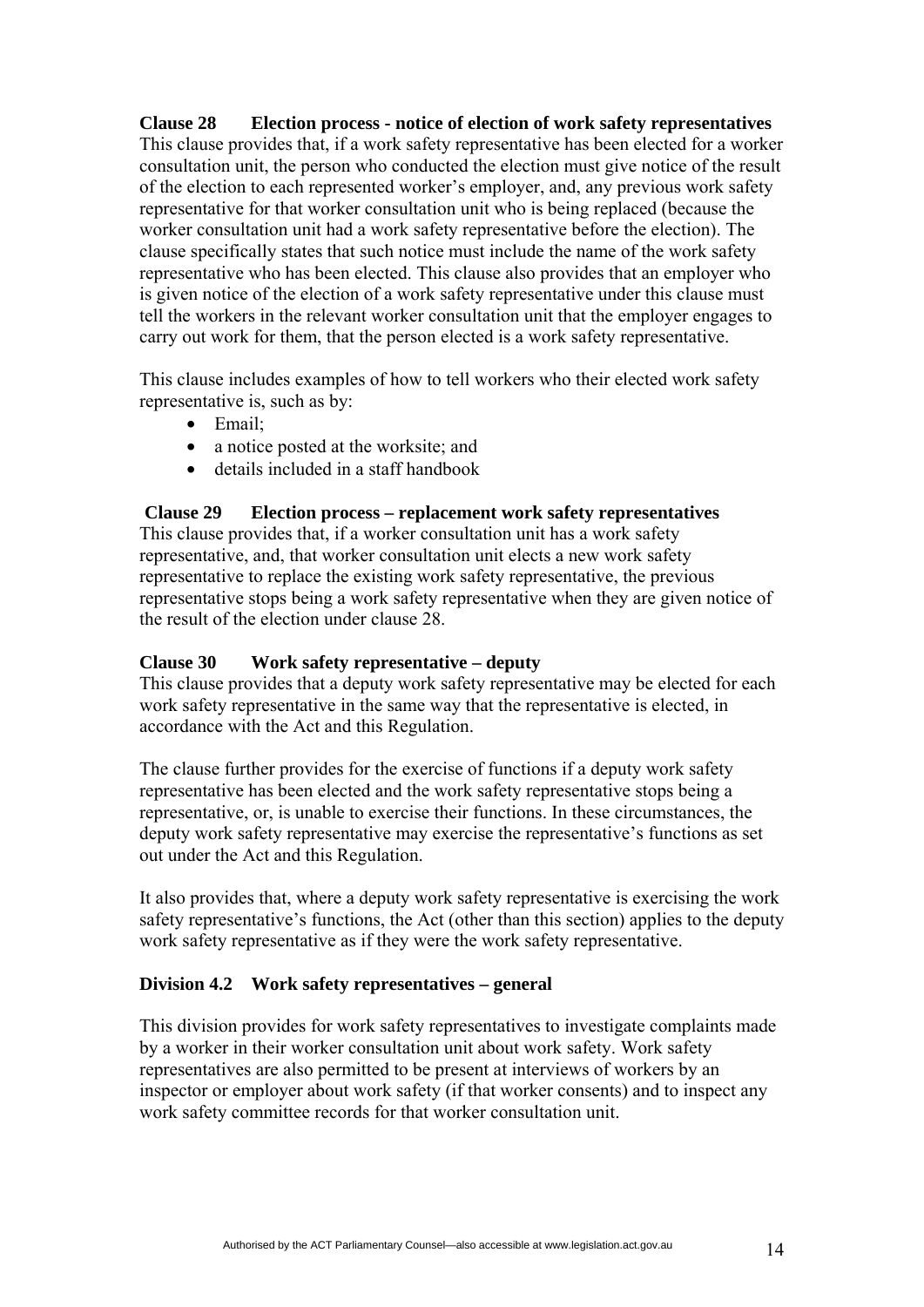This division also gives work safety representatives the power to obtain access to information under the employer's control about the work safety of a worker in their unit with a few, specific exceptions. This power to access information is limited in the case of personal health information that identifies a worker or allows them to be identified. For personal health information that does identify a worker, or, allows them to be identified, the prior written agreement of the worker/s involved is required.

In addition, a work safety representative is not entitled to access employment details about a represented worker, or former represented worker, unless the worker agrees in writing to that work safety representative having access to the information.

For a workplace where a worker in that work safety representative's worker consultation unit works, a work safety representative is also able to ask for an inspection, accompany an inspector and to personally inspect all or part of that workplace in those particular circumstances outlined in the Act and this Regulation.

These particular circumstances exist only if the work safety representative has given the relevant employer reasonable notice, there has, in the immediate past, been an accident or dangerous occurrence at the workplace, or, if the work safety representative believes on reasonable grounds there is an immediate threat of an accident or dangerous occurrence at the workplace.

# **Clause 31 Work safety representative – additional function -Act, s 58(2)**

This clause provides for additional functions for work safety representatives as permitted by, and in addition to the functions set out in, section 58(2) of the Act.

The clause provides that a representative may investigate a complaint made to the work safety representative by that represented worker, and, the complaint is about the work safety of a represented worker at a workplace of that worker. Representatives may also be present at an interview that relates to work safety between a represented worker and, either, an inspector, or, the represented worker's employer, if the represented worker has consented to their presence at the interview. Finally, a representative may also inspect records of any work safety committee established for the worker consultation unit that the work safety representative represents.

The additional functions provided for in the clause must be exercised having regard to the provisions of the Act, and, to the clauses dealing with the exercise of functions in clause 32 of this Regulation and with access to information set out in clause 33 of this Regulation.

**Clause 32 Work safety representative – exercising functions – Act, s 58(3)**  This clause outlines how a work safety representative for a worker consultation unit may exercise their functions under section 58 of the Act.

A representative has the power to access any information under the employer's control in relation to the work safety of a represented worker, other than information that they are not entitled to under clause 33 (personal health information, and, the employment details about a represented worker without the consent of that worker in writing).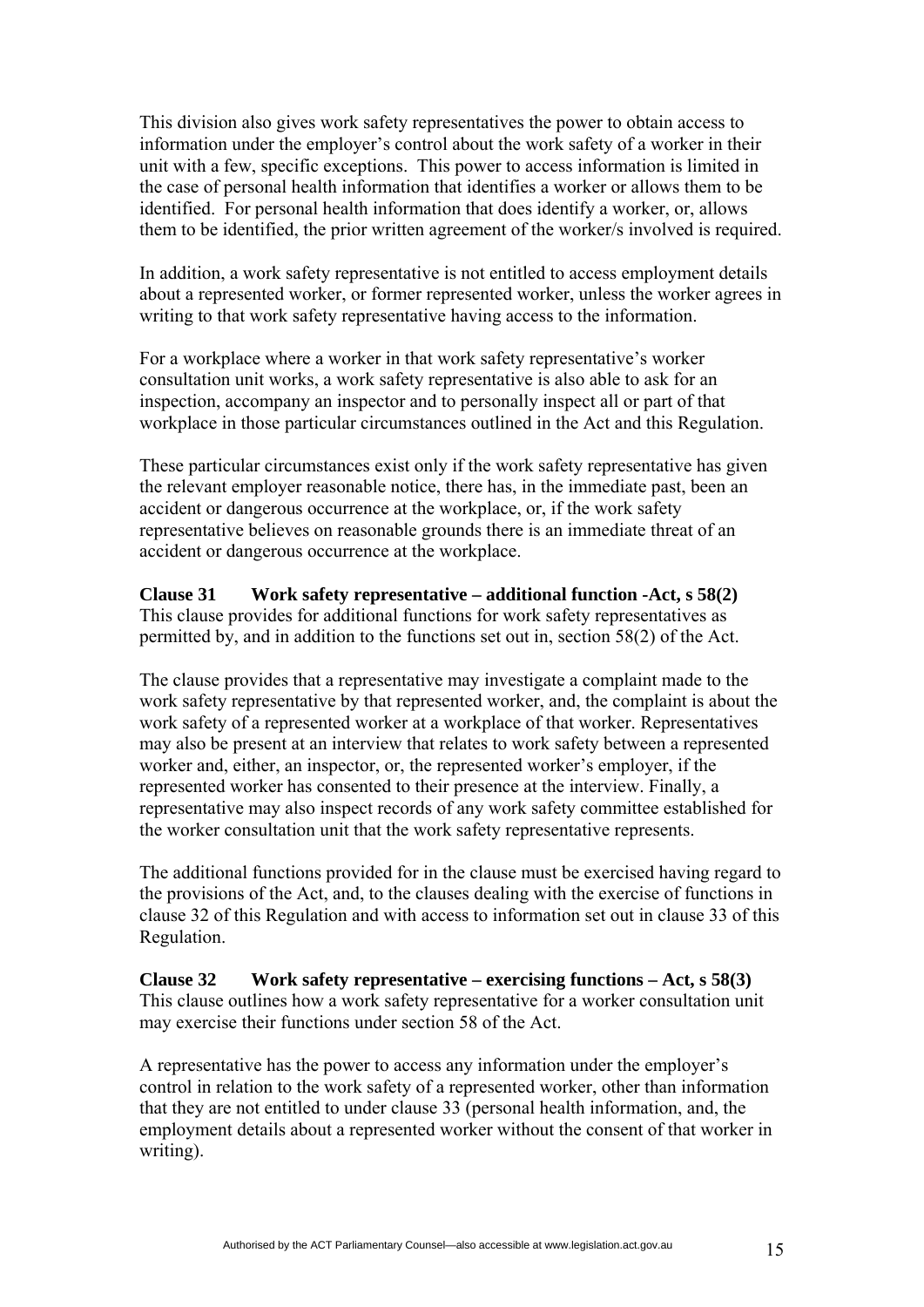This clause also provides that a representative may inspect all or part of a workplace where a represented worker works in any or all of three particular circumstances. The first circumstance is if there has, in the immediate past, been an accident or dangerous occurrence at the workplace. The second circumstance is if a representative believes on reasonable grounds that there is an immediate threat of an accident or dangerous occurrence at the workplace. The third circumstance is if the representative gives the employer reasonable notice of the inspection.

A representative may also ask an inspector to carry out an inspection at the workplace and accompany that inspector during the inspection.

In relation to each of the above means of exercising their functions, a work safety representative may exercise each means for all or part of a workplace where a represented worker works. This clause also provides that a representative must not exercise any functions until each worker's employer is given notice under clause 28 (notice of election of a work safety representative).

#### **Clause 33 Work safety representative – access to information**

This clause provides that a representative is not entitled to access personal health information about a represented worker, or former represented worker, unless at least one of two conditions are fulfilled. The first condition is that the worker (this includes a former worker where relevant) agrees in writing to the work safety representative having access to the information. The second, alternative, condition is that the information does not identify the worker or allow the worker to be identified.

The clause also provides that a representative is not entitled to access employment details about a represented worker, or former represented worker, unless the worker agrees in writing to the work safety representative having access to the information.

#### **Division 4.3 Work safety representatives – conditions of office**

This division deals with the conditions of office of work safety representatives (and deputy work safety representatives), the maximum length of their term of office and how the term of a work safety representative may end. It also deals with how and why a person may be disqualified or suspended as a work safety representative.

#### **Clause 34 Work safety representative – term of office**

This clause provides that a person elected or re-elected as a work safety representative holds office for the period decided by the worker consultation unit so long as that period is not more than two years. However, the clause also provides that this term of office will end prior to the period decided by the worker consultation unit if any of three circumstances exist. The first circumstance is if the person resigns as a work safety representative for the worker consultation unit. A person resigns as a work safety representative for a worker consultation unit by giving written notice to the employer. The second circumstance is if the person stops being eligible to be a work safety representative for that worker consultation unit. The third and final circumstance is if a person is disqualified under section 38 of this Regulation.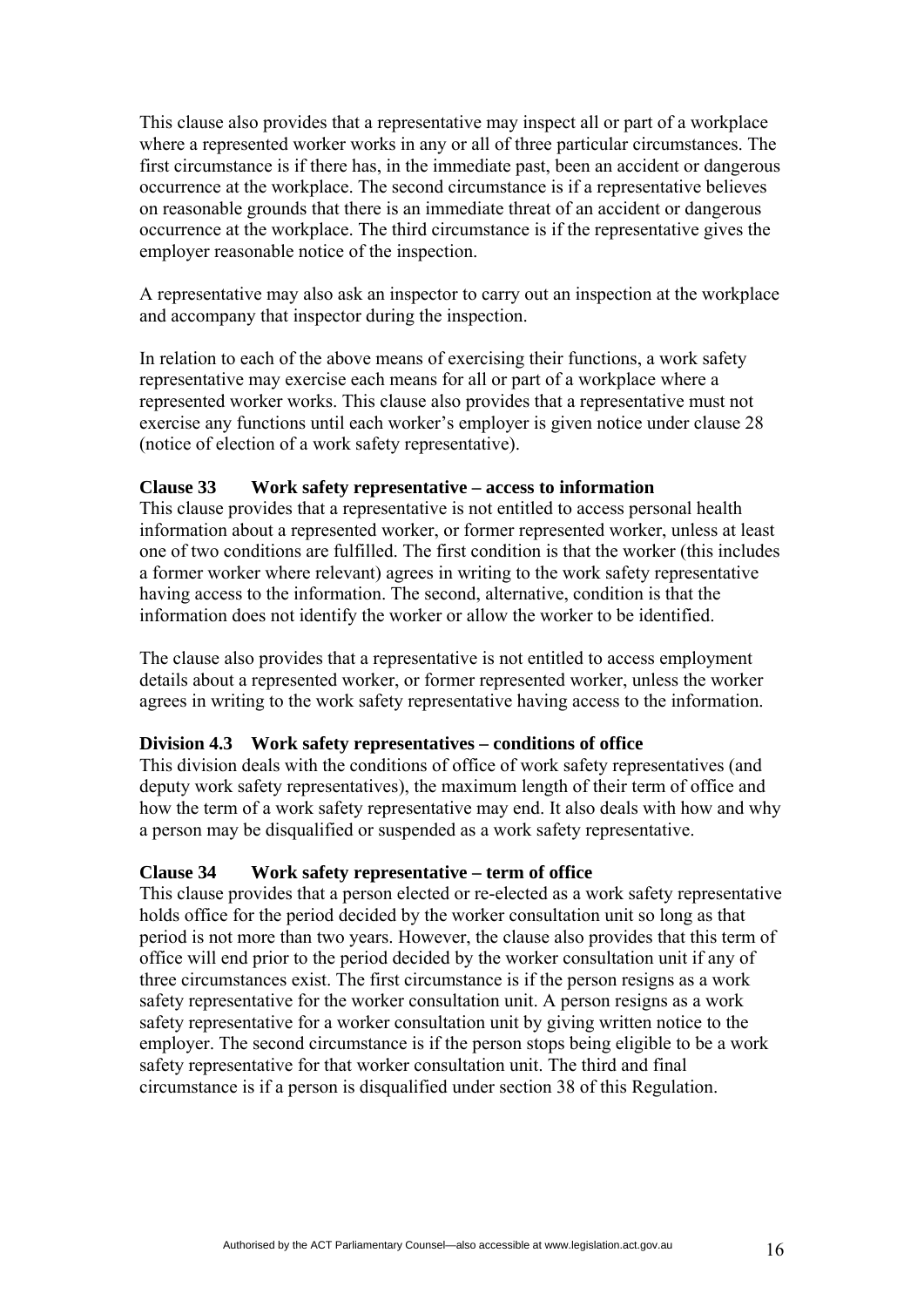# **Clause 35 Work safety representative – application for disqualification**

This clause provides that an employer of a represented worker, a represented worker or a registered organisation (if a worker in the worker consultation unit is, or is eligible to be, a member of that registered organisation) may apply to the chief executive as per the ACT's Administrative Arrangements, for the disqualification of a work safety representative for a worker consultation unit.

This clause also provides that an application to the chief executive seeking the disqualification of a work safety representative must be made in writing, must set out the grounds on which the disqualification is sought and may ask for the work safety representative to be suspended (until a decision is reached on their proposed disqualification).

## **Clause 36 Work safety representative – grounds for disqualification**

Clause 36 provides a conclusive list of the grounds upon which a person may be disqualified from being a work safety representative. The first ground provided is where the work safety representative did something, or is doing something, in the exercise, or purported exercise, of their functions as a work safety representative with the intention or causing harm to an employer or an undertaking of the employer, or, for a purpose not connected with the exercise of their functions.

The second ground provided is that the work safety representative intentionally used, or disclosed to someone else, information obtained from an employer for a purpose not connected with the exercise of their functions as a work safety representative. The final ground is that the representative failed to reasonably exercise their functions as a work safety representative.

In addition, this clause provides that a work safety representative must not be disqualified for seeking assistance or advice on a work safety issues, or, for reporting a suspected breach of the Act or this Regulation to an inspector or a person assisting an inspector.

# **Clause 37 Work safety representative – notice of intention to disqualify**

This clause provides that, if the chief executive, as per the ACT's Administrative Arrangements, receives an application for the disqualification of a work safety representative and is satisfied that a ground may exist to disqualify a work safety representative, they must give written notice to the work safety representative involved. This written notice is referred to as a *show cause notice*. The clause also says that, in the same circumstances, the chief executive must, if he or she considers it appropriate, suspend the work safety representative until the chief executive decides the application for disqualification.

The clause also provides that a *show cause notice* issued by the chief executive under this clause must contain a statement to the effect that the work safety representative may give the chief executive written reasons explaining why the work safety representative should not be disqualified. These written reasons may be given not later than 14 days after the day the work safety representative is given the show cause notice. A notice must be accompanied by a summary of the reasons for the application and, if applicable, be accompanied by a notice of suspension.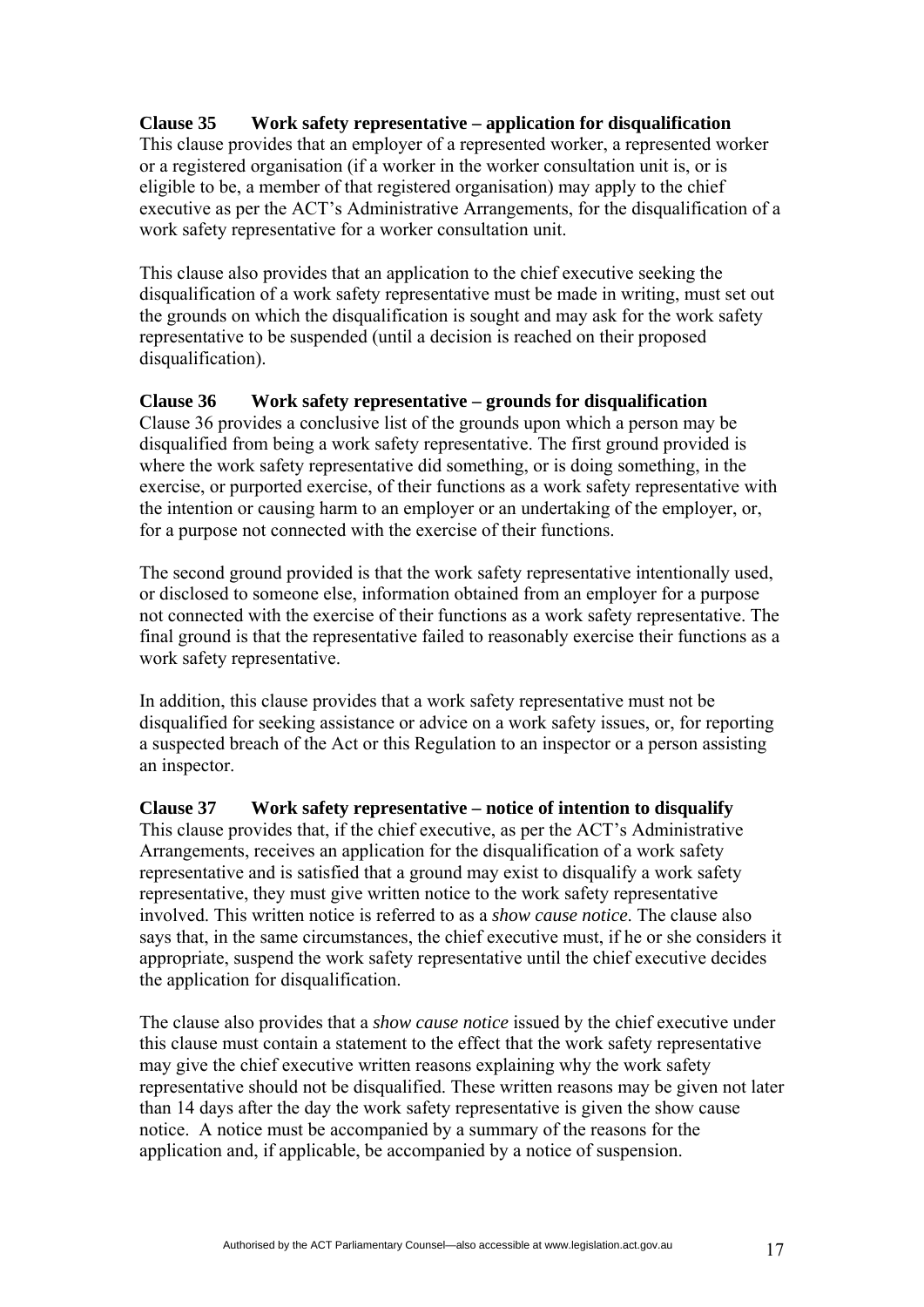This notice would be applicable if the chief executive considers it appropriate to suspend the work safety representative until he or she decides the application for disqualification.

#### **Clause 38 Work safety representative – disqualification**

This clause provides that the chief executive, as per the ACT's Administrative Arrangements, may disqualify a work safety representative if each of three conditions are fulfilled. The first condition is that the chief executive is satisfied that a ground for disqualification under clause 36 of this Regulation exists. The second condition is that a show cause notice has been given under clause 37 of this Regulation in relation to that ground.

The third and final ground is that the time for the work safety representative to respond to the show cause notice has ended.

This clause also provides a list of matters that the chief executive must consider in deciding whether to disqualify a work safety representative. The first two factors need only be considered where the ground for disqualification is that the work safety representative did something, or is doing something, in the exercise of, or purported exercise, of their functions as a work safety representative, with the intention of causing harm to an employer, or an undertaking of an employer.

This first factor (where applicable) is the harm caused or likely to be caused to the employer or undertaking because of the thing the work safety representative did or is doing. The second factor (where applicable) is the effect (if any) on the public interest of the thing the work safety representative did or is doing.

The remaining two factors must be considered in all instances where the disqualification of a work safety representative is being considered by the chief executive. In all instances, the chief executive must consider the work safety representative's past record in exercising their functions as a work safety representative, and, any response by the work safety representative given in accordance with the show cause notice issued to them under clause 37 of this Regulation. This clause also provides that, in considering whether to disqualify a work safety representative, the chief executive may consider anything else that he or she considers relevant.

This clause also provides that, if the chief executive disqualifies a person from being a work safety representative, the chief executive must tell a number of people in writing about the disqualification. The chief executive must tell the person being disqualified, the person who applied for the disqualification of the work safety representative under clause 35 of this Regulation, and, each employer of a worker in the worker consultation unit the disqualified person represented as a work safety representative.

This clause requires that, if an employer has been advised of the disqualification of a work safety representative under this clause, that employer must tell workers the employer engages to carry out work in the unit about the disqualification.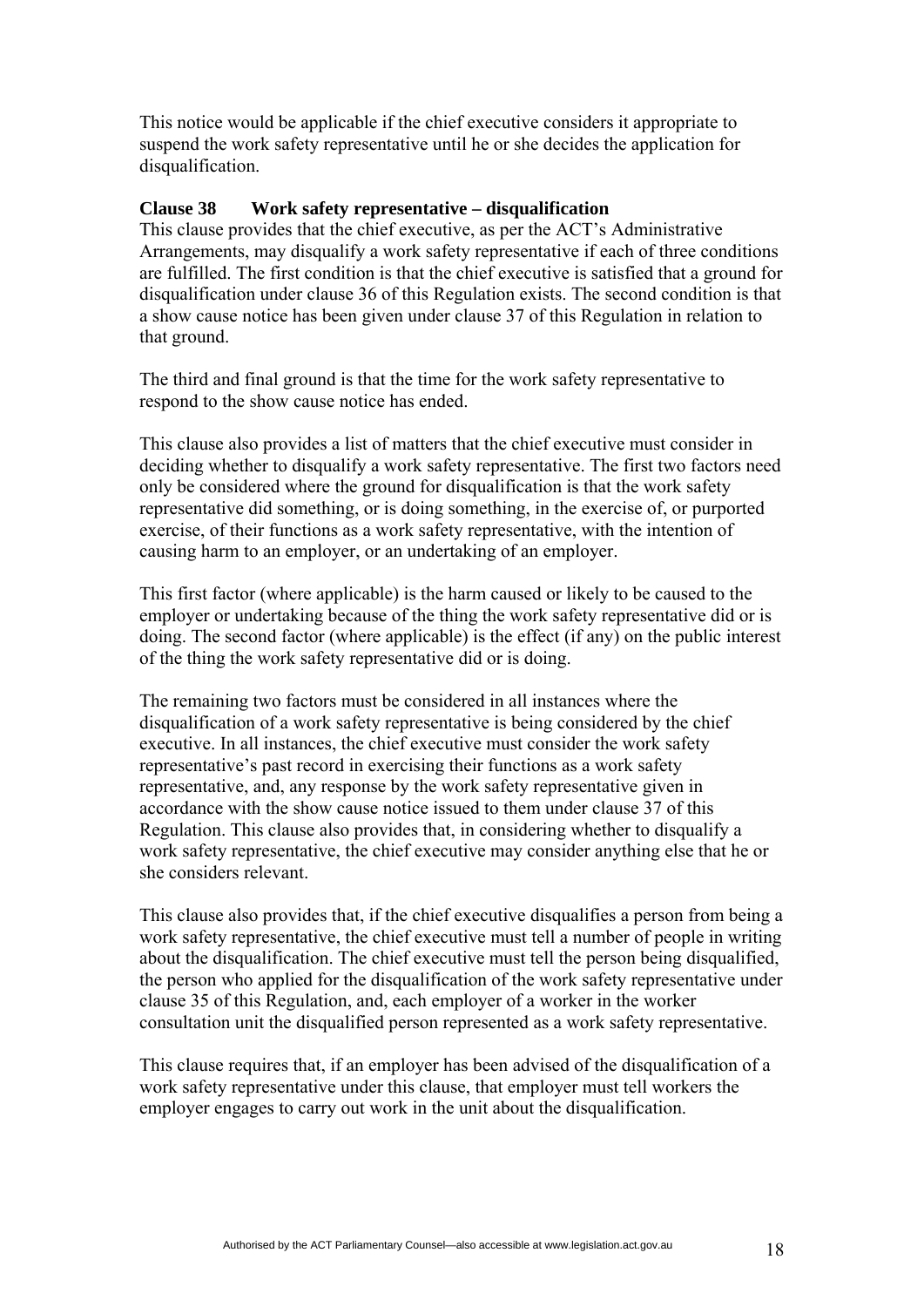## **Clause 39 Work safety representative – revocation of disqualification**

This clause provides that the chief executive, as per the ACT's Administrative Arrangements, may revoke a disqualification under section 38 is the chief executive believes on reasonable grounds that it is no longer appropriate for the disqualification to remain in force. The chief executive may revoke a disqualification on application, or, on the chief executive's own initiative.

## **Clause 40 Work safety representative – approved training**

This clause provides that a work safety representative for a worker consultation unit must complete a training course approved in writing by the Work Safety Council. This course is referred to as an 'approved training course'. The approval of a training course by the Work Safety Council is a notifiable instrument.

This clause also provides that an employer must take all reasonable steps to ensure that a work safety representative completes an approved training course not later than three months after the day the representative was elected, or, not later than a day determined by the chief executive, as per the ACT's Administrative Arrangements. The chief executive can determine a day for the completion of an approved training course under this clause if an employer applies to the chief executive for an extension of time, and, the chief executive is satisfied that there are exceptional circumstances that justify the extension.

This clause also provides that a work safety representative must not exercise a function under division 4.5 (Work safety representatives - provisional improvement notices) or division 4.6 (Work safety representatives - emergency procedures) of this Regulation unless the representative has completed an approved training course.

#### **Clause 41 Work safety representative – refresher training**

This clause provides that, if a work safety representative is re-elected for a further term that work safety representative must complete a refresher training course approved in writing by the Work Safety Council. Refresher training courses for this purpose are approved in writing by the Work Safety Council by notifiable instrument.

The clause also provides that an employer must take all reasonable steps to ensure that the work safety representative completes an approved refresher training course not later than three months after the work safety representative has been re-elected, or, not later than a day determined by the chief executive, as per the ACT's Administrative Arrangements. The chief executive may determine a day for the completion of an approved refresher training course under this clause if the employer applies to the chief executive for an extension of time, and, the chief executive is satisfied that there are exceptional circumstances that justify the extension.

This clause also provides that a work safety representative may exercise any function under the Act even if an approved refresher training course has not been completed as required under this section.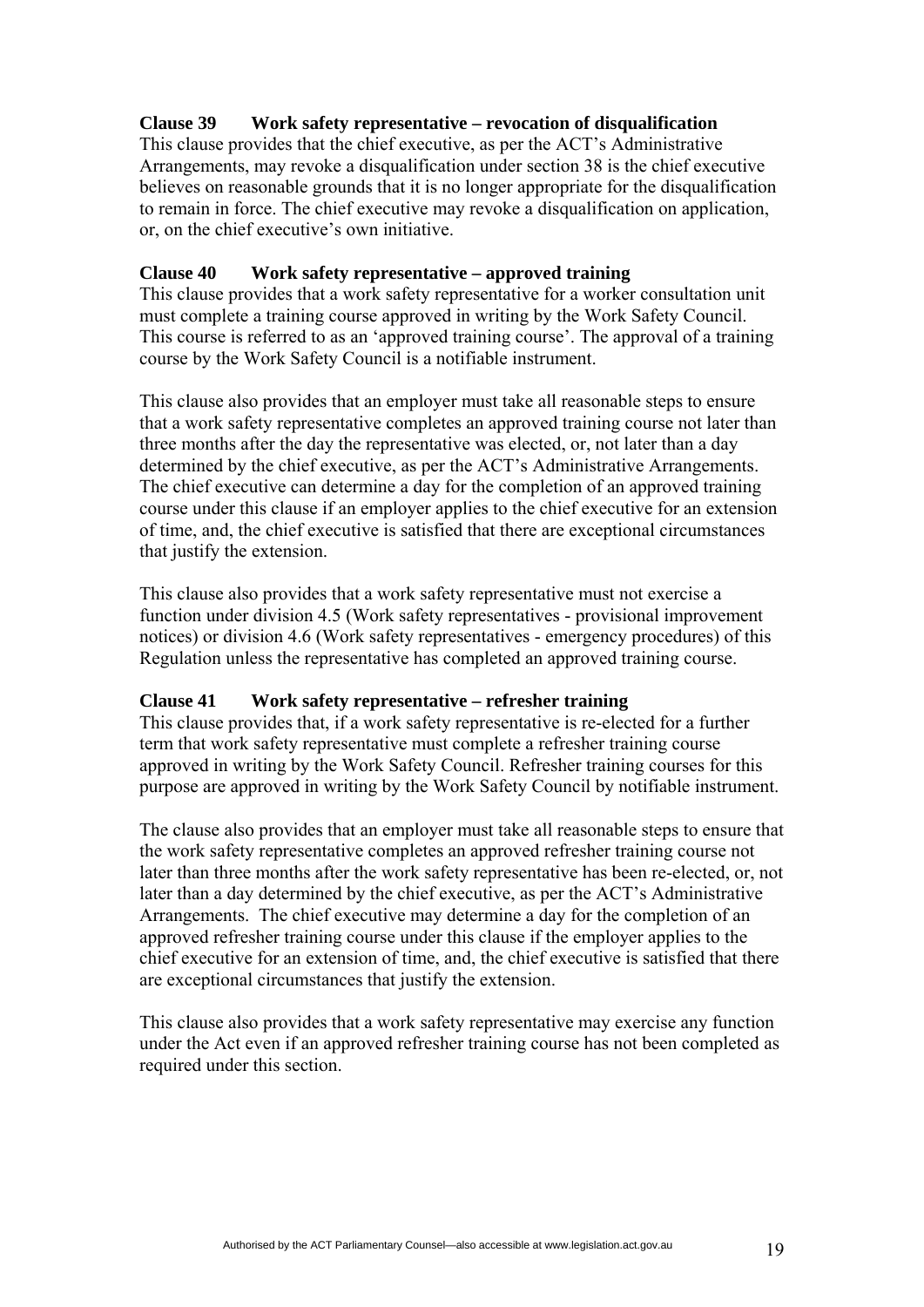## **Division 4.4 Work safety representatives – employer's duties**

This Division requires that Work safety representatives must complete approved training (including approved refresher training) and employers must take all reasonable steps to ensure this occurs.

This division also requires employers to allow a work safety representative that the employer engages to perform work for them time off work to exercise their functions or undertake the training as well as paying any course fees and reimbursing reasonable expenses incurred by that work safety representative in undertaking an approved training course or approved refresher training course.

## **Clause 42 Work safety representative – employer to allow for time to exercise functions and undertake training**

This clause provides that an employer of a work safety representative commits a strict liability offence if that employer does not allow the work safety representative to take the time off work, without loss of pay or any other entitlements, that is reasonably necessary for the work safety representative to do certain specified things.

These are to exercise the functions of a work safety representative, and, to undertake an approved training course, or an approved refresher training course, within three months after the day that the work safety representative is elected. The maximum penalty for this offence is 30 penalty units.

This clause also provides that an employer commits a strict liability offence if a work safety representative (or deputy representative) engaged by that employer undertakes an approved training course or approved refresher training course and that employer does not pay the fees for that course, and, reimburse the reasonable expenses that the work safety representative incurred in undertaking the course. The maximum penalty for this offence is 20 penalty units.

The clause also provides that an employer is not required to pay for fees and reimburse the expenses of a work safety representative if the work safety representative is a suitably qualified person who is not a worker engaged by the employer.

## **Clause 43 Work safety representative – employer to provide facilities**

The employer of a work safety representative commits a strict liability offence if they do not provide access to the facilities that are reasonably necessary for the representative to exercise the functions of a work safety representative. The maximum penalty for this offence is 20 penalty units.

## **Division 4.5 Work safety representatives – provisional improvement notices**

This division deals with how provisional improvement notices may be issued, the circumstances in which they may be issued, compliance and with the revocation of provisional improvement notices after they have been issued.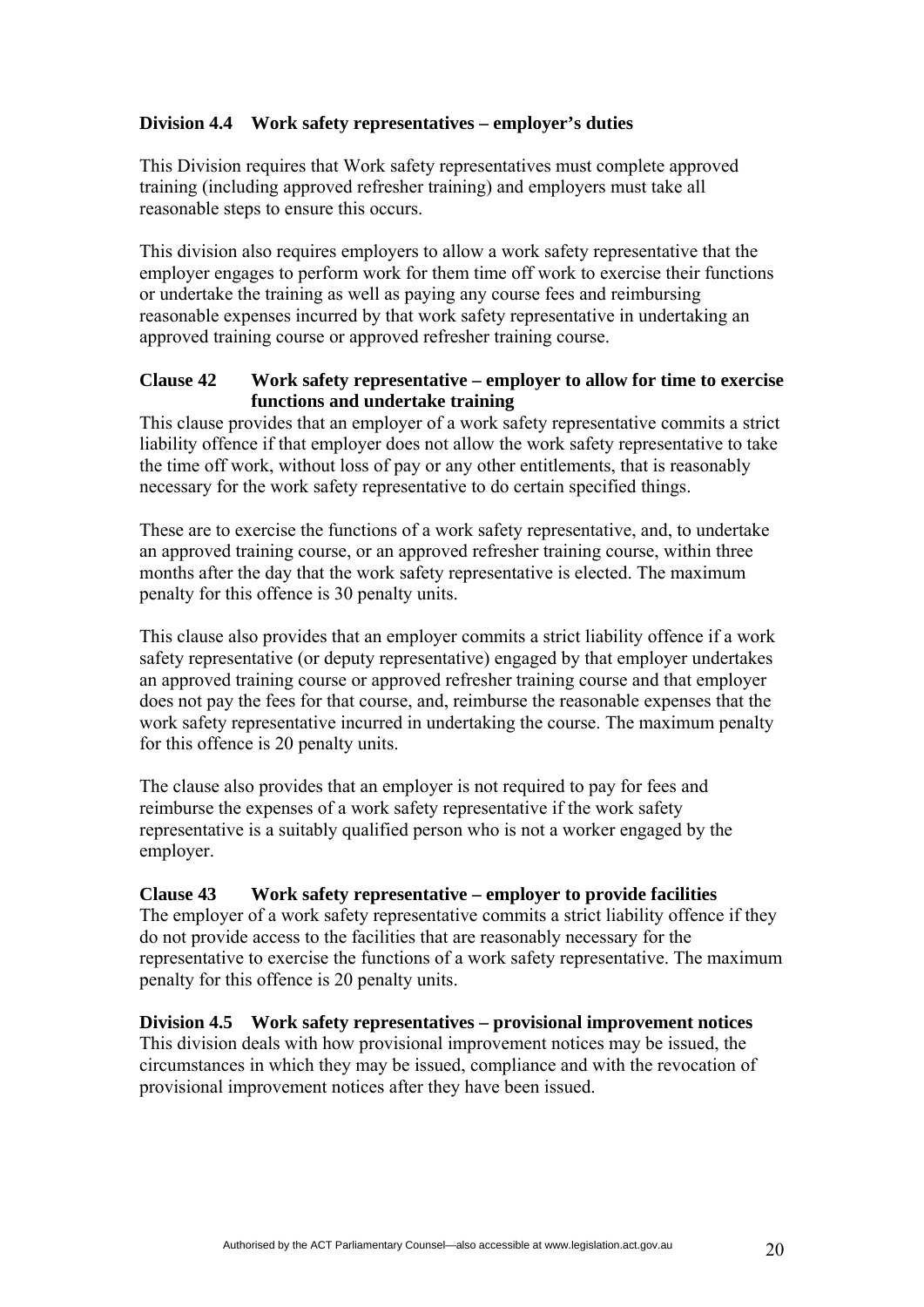## **Clause 44 Provisional improvement notice – Act, dictionary, definition**  *provisional improvement notice*

This clause provides that a provisional improvement notice must be in accordance with section 46 of this Regulation.

## **Clause 45 Provisional improvement notice – issue of notice**

This clause provides for when a provisional improvement notice may be issued. A work safety representative may give a responsible person a provisional improvement notice if he or she believes on reasonable grounds that two particular circumstances exist. The first circumstance is that the responsible person is contravening, or is likely to contravene, a provision of the Act. The second circumstance is that the relevant contravention affects, or is likely to affect, one or more represented workers.

This clause provides that a provisional improvement notice may be issued by a work safety representative requiring the responsible person to rectify the matters or activities causing the contravention, or likely contravention, of the Act which led to the issuing of the provisional improvement notice.

This clause also provides that a work safety representative must not give a provisional improvement notice to a responsible person unless the work safety representative believes on reasonable grounds that taking any further steps to consult the responsible person about rectifying the matter or activity causing the contravention, or likely contravention, is unlikely to result in the rectification of the matter or activity.

This clause also provides that a work safety representative must not give a provisional improvement notice to a responsible person in relation to a matter or activity that is the subject of an improvement notice or prohibition notice.

#### **Clause 46 Provisional improvement notice – content of notice**

This clause provides for the content which must be included as part of a provisional improvement notice issued under this Regulation. A provisional improvement notice must state the circumstance that is occurring, or is likely to occur, that the work safety representative believes is causing a contravention, or may cause a contravention, and the reasons for that belief. A provisional improvement notice must also state the period in which the responsible person must rectify the matter or activity that the notice relates to. Under this clause, the notice can require the responsible person to rectify the matter or activity that the notice relates to within 24 hours, starting when the notice is given personally to the responsible person, if the rectification is necessary to prevent or minimise the risk of serious harm to the health or safety of a worker, or someone else, from a hazard. In the alternative, in any other case the notice must state a period of not less than 7 days, starting on the day after the day the notice is issued, within which the responsible person must rectify the matter or activity to which the notice relates.

This clause also provides that a provisional improvement notice may state the action the responsible person may take to rectify the matter or activity to which the notice relates. It also provides that, where a period of not less than 7 days has been given for rectification in a provisional improvement notice, the work safety representative who issued that notice may extend the period for compliance by written notice given to the responsible person.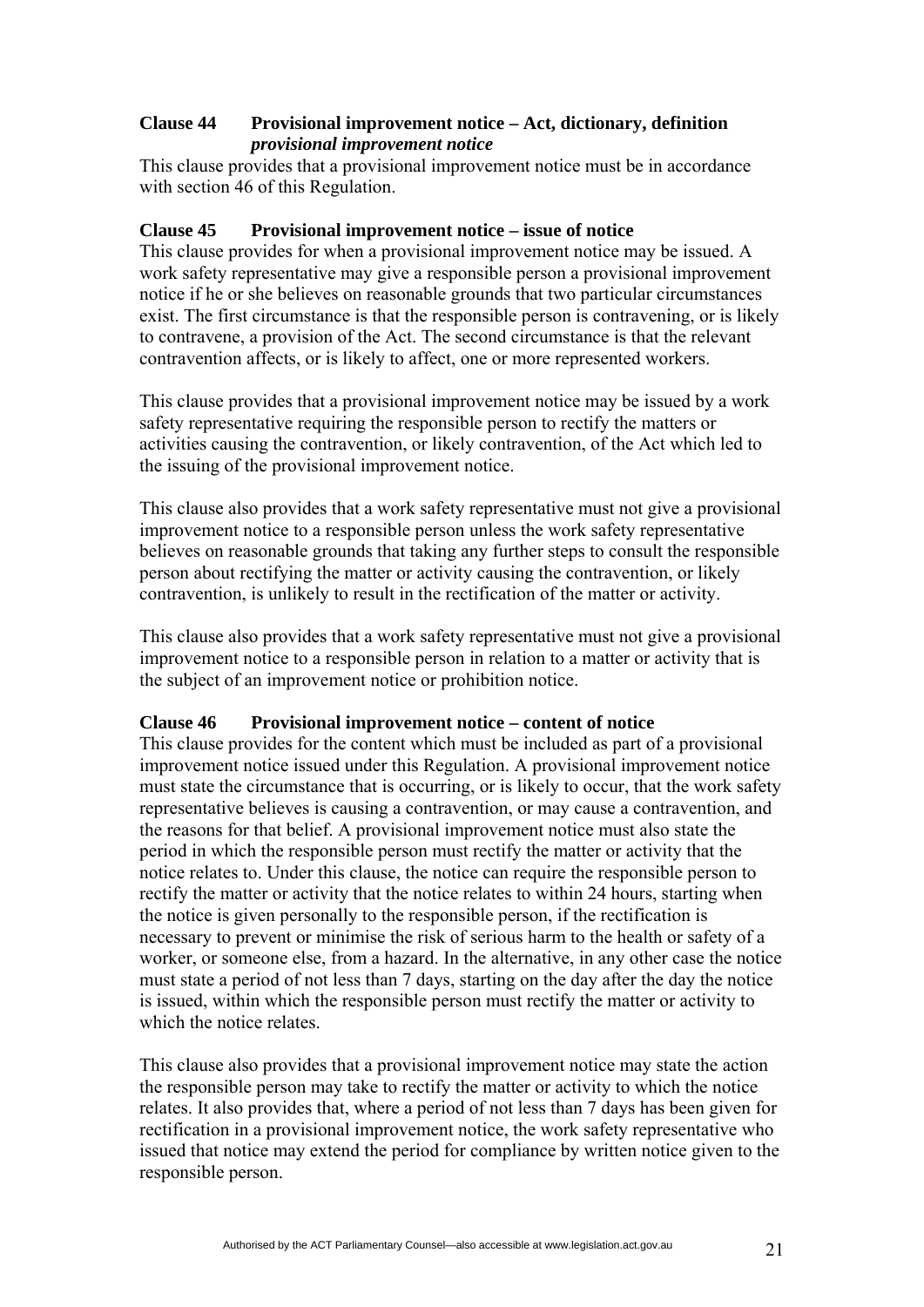## **Clause 47 Provisional improvement notice – service of notice on chief executive etc**

This clause provides that a work safety representative who gives a provisional improvement notice to a responsible person must also give a copy of that notice to the chief executive, as per the ACT's Administrative Arrangements. It also provides that the work safety representative must take all reasonably practicable steps to give a copy of the provisional improvement notice to the worker's employer if the responsible person is a worker and the notice is given to them in relation to work carried out by that worker for that employer.

## **Clause 48 Provisional improvement notice – service of notice on other employers etc**

This clause provides that an employer or responsible person commits a strict liability offence if they do not give a copy of a provisional improvement notice to a range of persons. The maximum penalty for this offence is 20 penalty units.

This offence provision only applies to an employer where the responsible person receiving a provisional improvement notice is a worker and the notice is given to the person in relation to work carried out by the person for an employer – in any other case, it applies to the responsible person.

This clause provides that a copy of the provisional improvement notice must be given to each other employer of workers at each affected workplace if the notice relates to something that affects workplaces where workers not employed by the employer work. This clause also provides that a copy of the provisional improvement notice which relates to premises must be given to each owner of the premises, any lessor and lessee of the premises (if the premises are leased), and, anyone else with a right to immediate possession of the premises.

If a provisional improvement notice relates to plant or a substance or other thing it must be given to the person from whom the thing is hired (if the plant or thing is hired under a hire-purchase agreement or contract of hire). If it relates to plant or a substance or other thing it must also be given to anyone else with a right to immediate possession of the plant or thing (whether or not the thing is hired).

## **Clause 49 Provisional improvement notice – display**

This clause provides for the circumstances in which an employer is required to notify workers of a provisional improvement notice and display a copy of such a notice.

This clause provides that an employer commits a strict liability offence if they do not take all reasonably practicable steps to notify each worker whose work is affected by the contravention to which the notice relates that the notice has been issued, and, display a copy of the provisional improvement notice in a prominent place at or near each workplace where the work which the notice relates is usually carried out, while the notice is in force. The maximum penalty for this offence is 20 penalty units.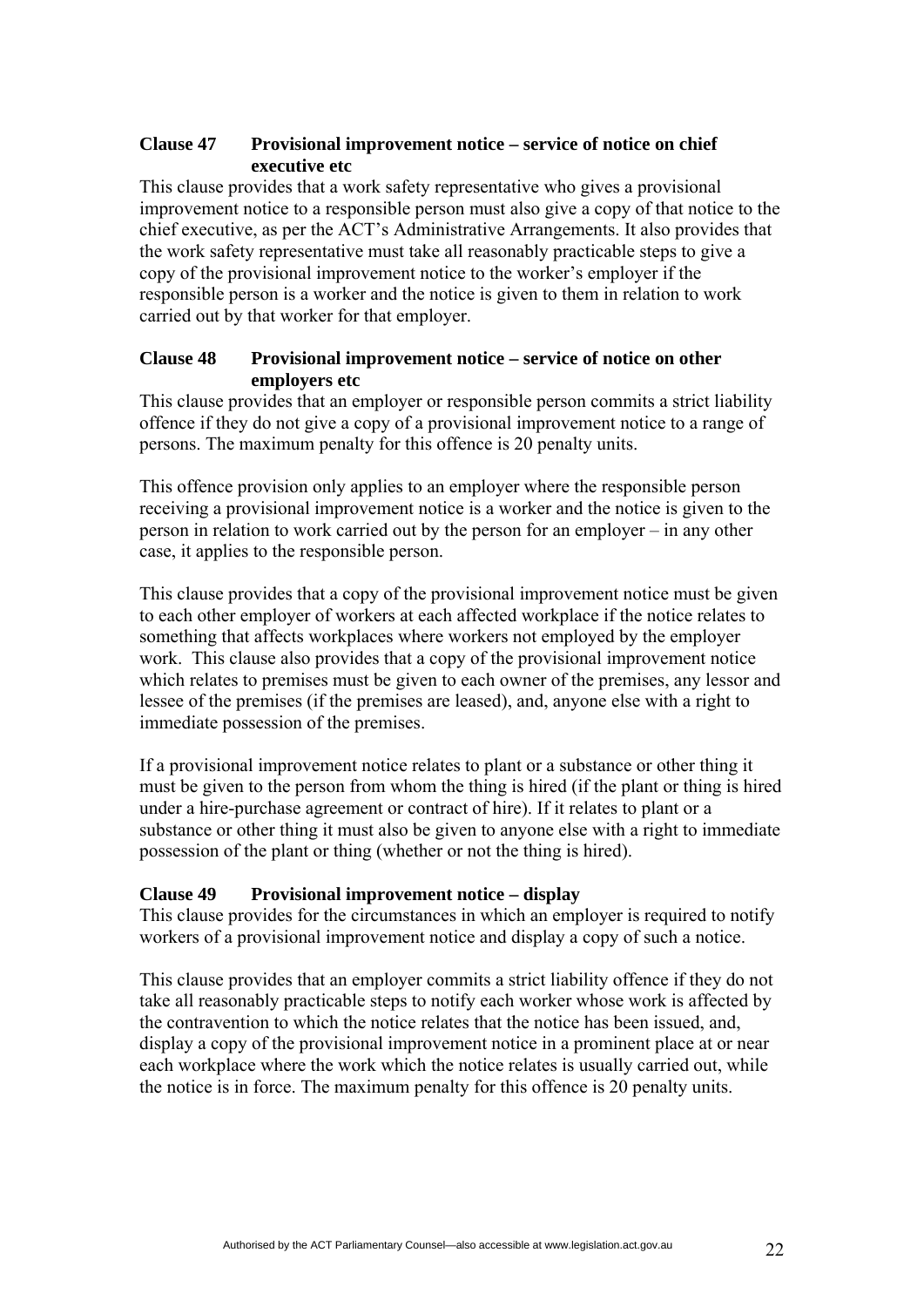# **Clause 50 Provisional improvement notice – compliance**

This clause provides that a responsible person commits a strict liability offence if a work safety representative has given that responsible person a provisional improvement notice issued under this Regulation, and the responsible person fails to undertake either, or both, of two specific actions. The maximum penalty for this offence is 30 penalty units.

The first required action is to ensure that the provisional improvement notice is complied with in relation to each matter than the notice relates to and the responsible person has control over. The second required action is to take reasonable steps to inform the work safety representative of the action taken to comply with the notice.

## **Clause 51 Provisional improvement notice – revocation of notice**

This clause provides that a work safety representative who has given a responsible person a provisional improvement notice must revoke that notice in particular circumstances. These circumstances exist where the work safety representative believes on reasonable grounds that the responsible person ensured that the provisional improvement notice was complied with in relation to each matter that the notice related to and that the person had control over, and, took reasonable steps to inform the work safety representative of the action taken to comply with the notice.

This clause also provides that, if a work safety representative revokes a provisional improvement notice under this clause, they must give the responsible person written notice of the revocation and also give the chief executive, as per the ACT's Administrative Arrangements, a copy of that notice.

## **Clause 52 Provisional improvement notice - review**

This clause provides that certain specified people have the right to ask the chief executive, as per the ACT's Administrative Arrangements, to arrange an inspection to investigate the circumstances relating to the issue of the provisional improvement notice. Under the clause, this right is provided to a responsible person in relation to whom a provisional improvement notice is in force, and, if the notice is in force in relation to work carried out by the responsible person for an employer, the employer.

This clause also provides that a person with the right to ask for an inspection must do so by written notice to the chief executive not later than 7 days after the day that the responsible person receives the notice. It also provides that, where a request for an inspection has been made under this clause, the chief executive must arrange for an inspector to investigate the circumstances relating to the issue of the provisional improvement notice, and, that the operation of the provisional improvement notice is suspended until an inspector completes an investigation of the circumstances relating to the issue of the notice.

Where a request for an inspection has been made under this clause, and an inspector has conducted an investigation, the inspector must revoke the provisional improvement notice if any one of three conditions is fulfilled. The first condition is that the inspector believes on reasonable grounds that the notice should not have been given to the person.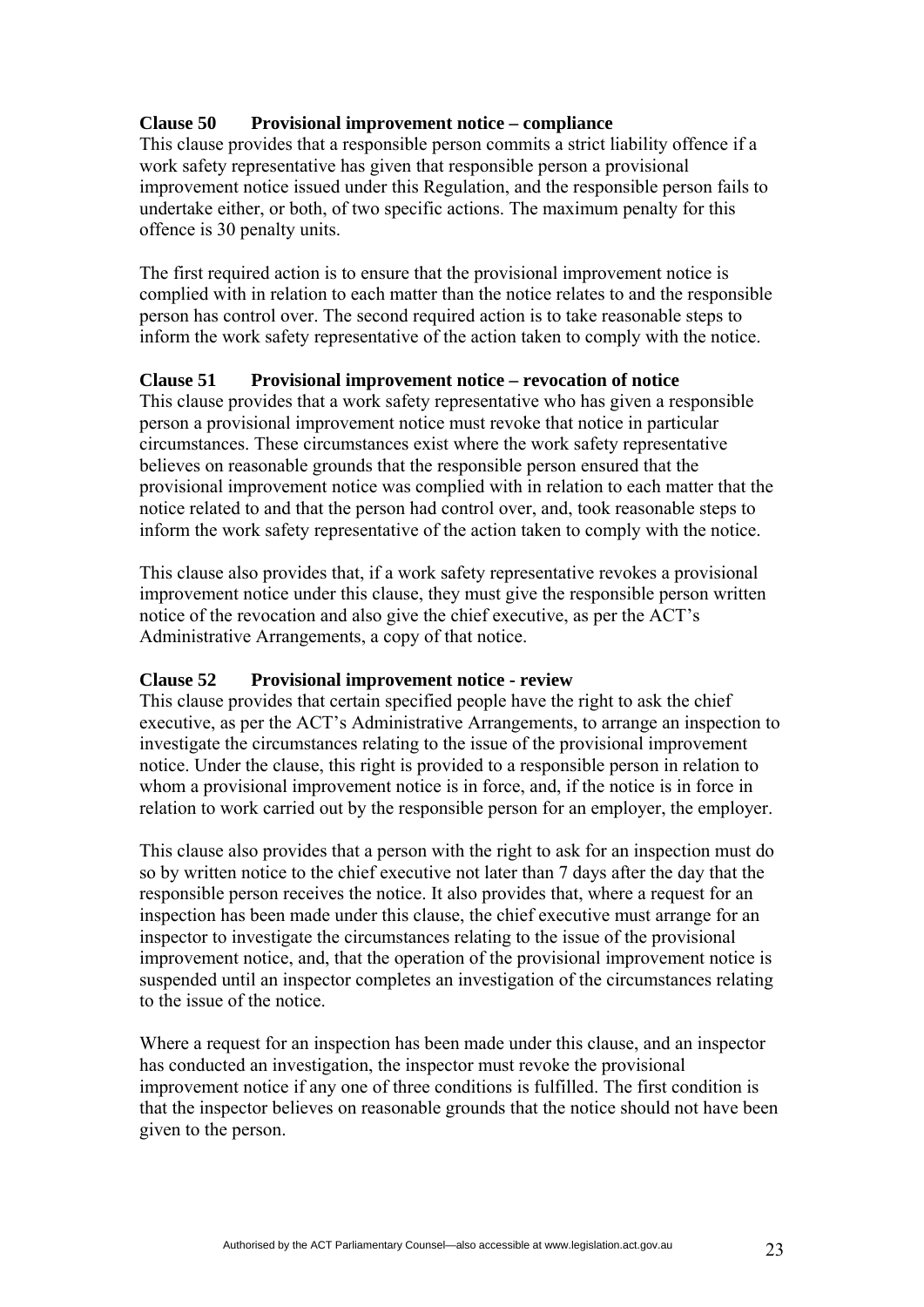The second condition is that the inspector believes on reasonable grounds that the person to whom the notice was given has ensured that the notice was complied with in relation to each matter that the notice related to and that that person had control over, and, that the responsible person took reasonable steps to inform the work safety representative of the action taken to comply with the notice. The third condition is that the inspector believes on reasonable grounds that, for any other reason, the notice should not remain in force.

This clause also provides that, if a provisional improvement notice is revoked under this clause, the inspector must give written notice of the revocation to the work safety representative, the responsible person, the employer (where the responsible person is a worker and the notice is in relation to work they have carried out for that employer), and, each person mentioned in section 48(2) (Provisional improvement notice – service of notice on other employers etc) to whom a copy of the provisional improvement notice has been given.

## **Division 4.6 Work safety representatives – emergency procedures**

Under this division work safety representatives are able to implement emergency procedures if they believe on reasonable grounds there is an immediate threat to the work safety of a represented worker unless the worker stops carrying out particular work in some circumstances. It also confirms that the employer of a worker that is subject to a direction under this division can still require the worker to carry out alternative work.

## **Clause 53 Emergency procedures**

This clause provides that if a work safety representative believes on reasonable grounds that there is an immediate threat to the work safety of a represented worker unless the worker stops carrying out particular work, the work safety representative must initiate emergency procedures.

This clause also provides that, where emergency procedures have been initiated, the work safety representative must tell a supervisor supervising the worker's work about the threat to the worker's work safety or, if a supervisor cannot be contacted immediately, direct the worker to stop, in a safe way, carrying out the work and, as soon as practicable, tell a supervisor that the direction has been given.

This clause provides that, where a supervisor has been told about a threat to the work safety of a worker under this clause, the supervisor must do what that supervisor considers appropriate to remove the threat. The clause provides that this may include directing the worker to stop, in a safe way, carrying out the work.

This clause also provides that a work safety representative or the supervisor, under this clause, may ask the chief executive, as per the ACT's Administrative Arrangements, to arrange for an inspector to investigate the relevant worker's work if one of two particular circumstances exist. The first circumstance is if the supervisor is told about a threat to the worker's work safety under this clause and the representative and supervisor cannot agree that what the supervisor has done is sufficient to remove the threat.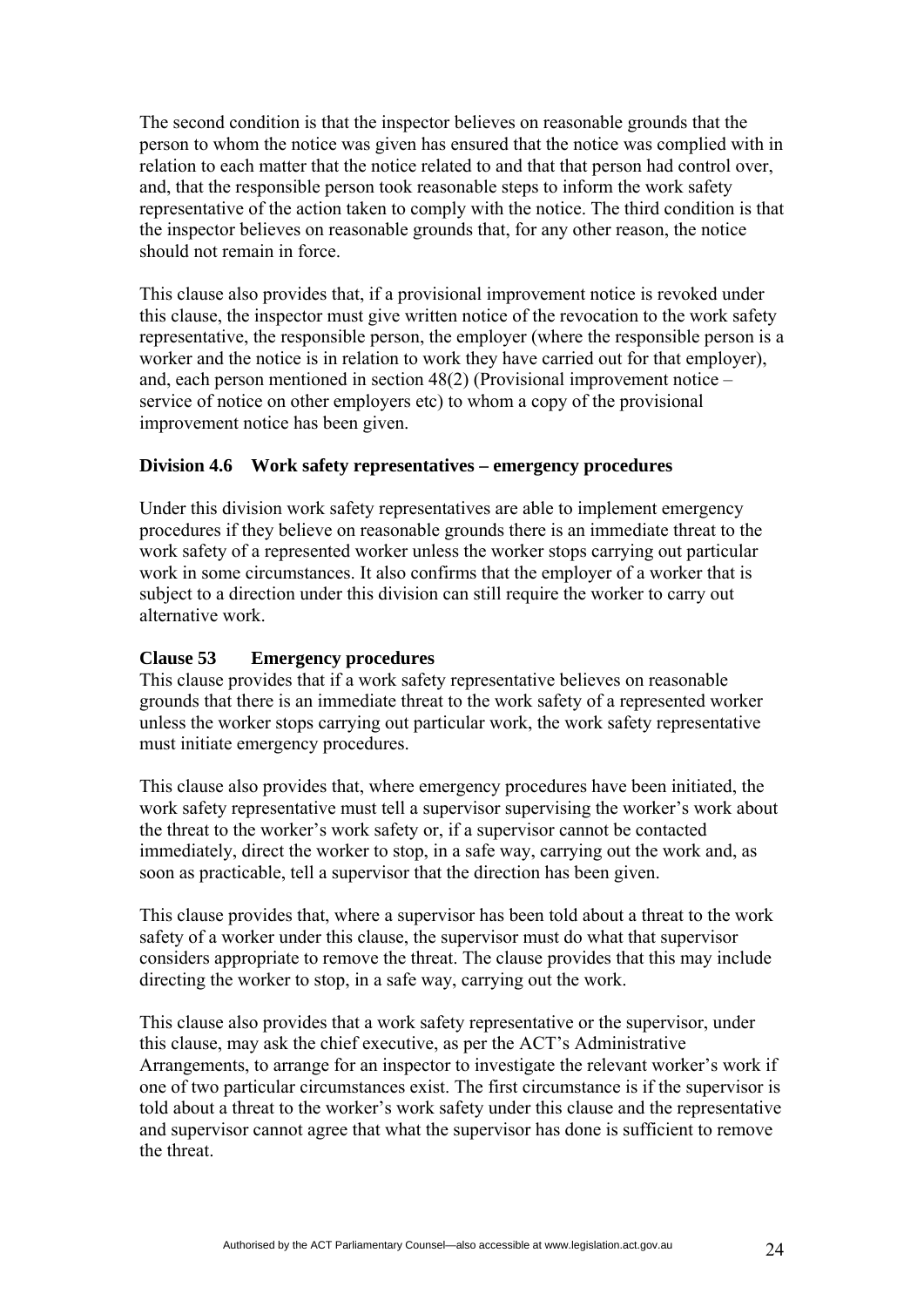The second circumstance is if the supervisor is told about a direction given by a work safety representative under this clause (ie to stop work) and the work safety representative and supervisor cannot agree that the direction is necessary.

This clause also provides that, if a request for an inspection is made to the chief executive under this clause, the chief executive must arrange an inspector to investigate the work and the inspector must exercise the inspector's powers under the Act that the inspector considers necessary in relation to the work.

#### **Clause 54 Emergency procedure – alternative work**

This clause provides that nothing in this division of this Regulation affects an employer's right to require a worker to carry out alternative work while a direction under section  $53(2)(b)$  is in force in relation to the work the worker usually carries out.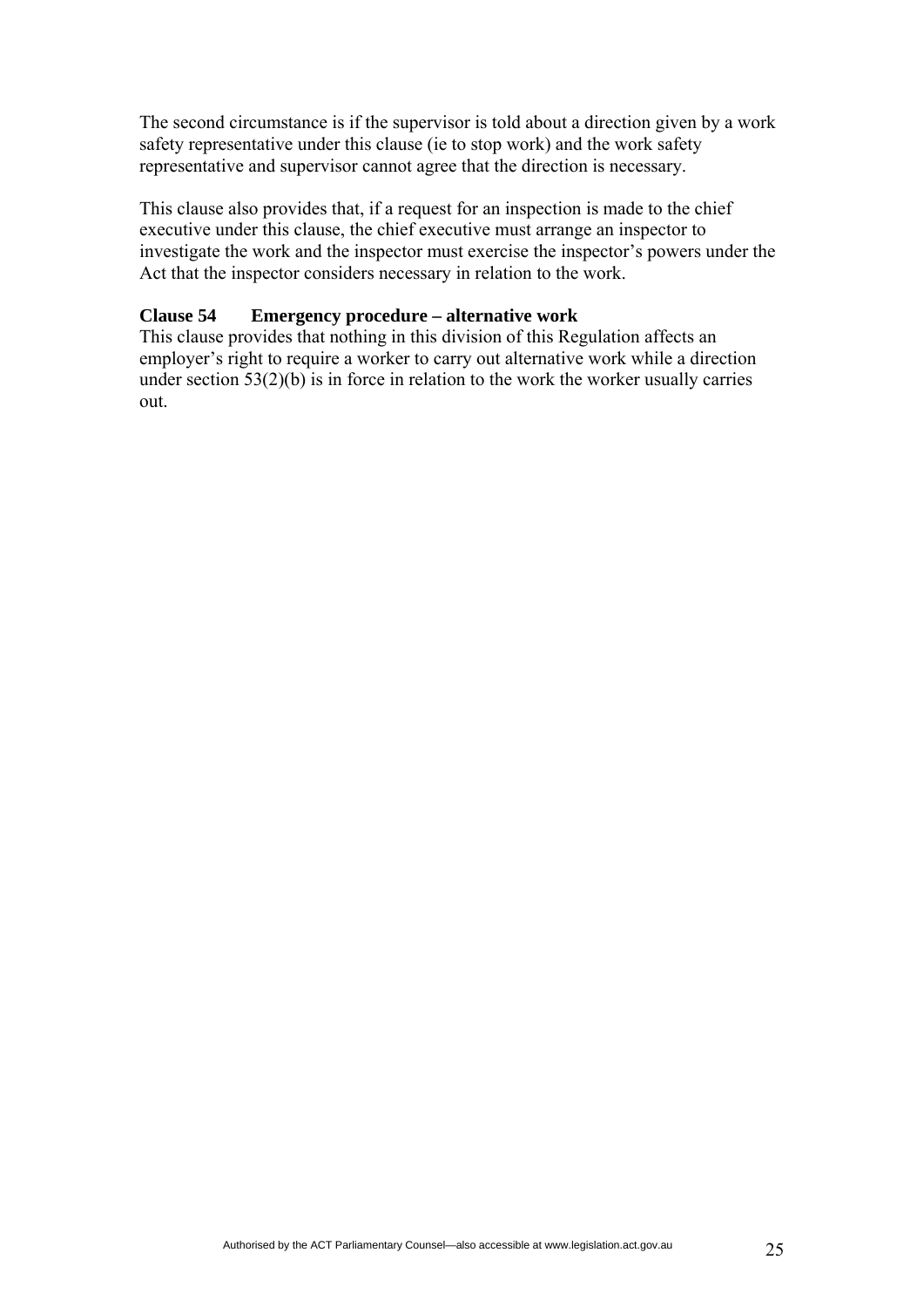# **Part 5 Work safety committees**

This part deals with who is eligible to be elected as a member of a work safety committee, the composition of a work safety committee, who may conduct the election of a work safety committee member, and, when a new member takes office. It also sets out additional functions and powers of committee members and provides for the duty of employers to facilitate the role of committees by supporting their workers who are members.

# **Division 5.1 Work safety committees - establishment**

This division deals with who is eligible to be a member of a work safety committee that has been established for a worker consultation unit under the Act, the conduct of elections for committee members and the duties of employers who engage a worker that is also a member of a work safety committee for a worker consultation unit.

# **Clause 55 Work safety committee – eligibility**

This clause sets out who is eligible to be elected as a member of a work safety committee for a worker consultation unit. Under the clause, the only eligible people are workers in the relevant worker consultation unit, any current work safety representative elected by that worker consultation unit, and, a person nominated by an employer of a worker in that worker consultation unit to represent the employer on the work safety committee

This clause also provides that at least half the members of a work safety committee established under the Act must be workers in the relevant worker consultation unit, or, work safety representatives for the worker consultation unit.

## **Clause 56 Election process – worker consultation unit may ask others to conduct election**

This clause provides that a worker consultation unit may ask an employer, registered organisation (if a worker in the worker consultation unit is, or is eligible to be, a member of that registered organisation), or, someone else to conduct the election of a member of the work safety committee for that worker consultation unit.

This clause also provides that an employer commits a strict liability if they are asked by a worker consultation unit to conduct the election of a work safety committee member and the employer does not conduct the election within 42 days of being asked to do so. The maximum penalty for this offence is 10 penalty units.

## **Clause 57 Election process – notice of election of work safety committee members**

This clause provides that, if a person is elected to a work safety committee for a worker consultation unit, the person who conducted the election must given notice of the election to each represented worker's employer. The clause also provides that this notice must include the name of the committee member who has been elected.

This clause also provides that an employer must, if given notice of the election of a committee member, tell workers in the relevant worker consultation unit the employer engages to carry out work that the person elected is a work safety committee member.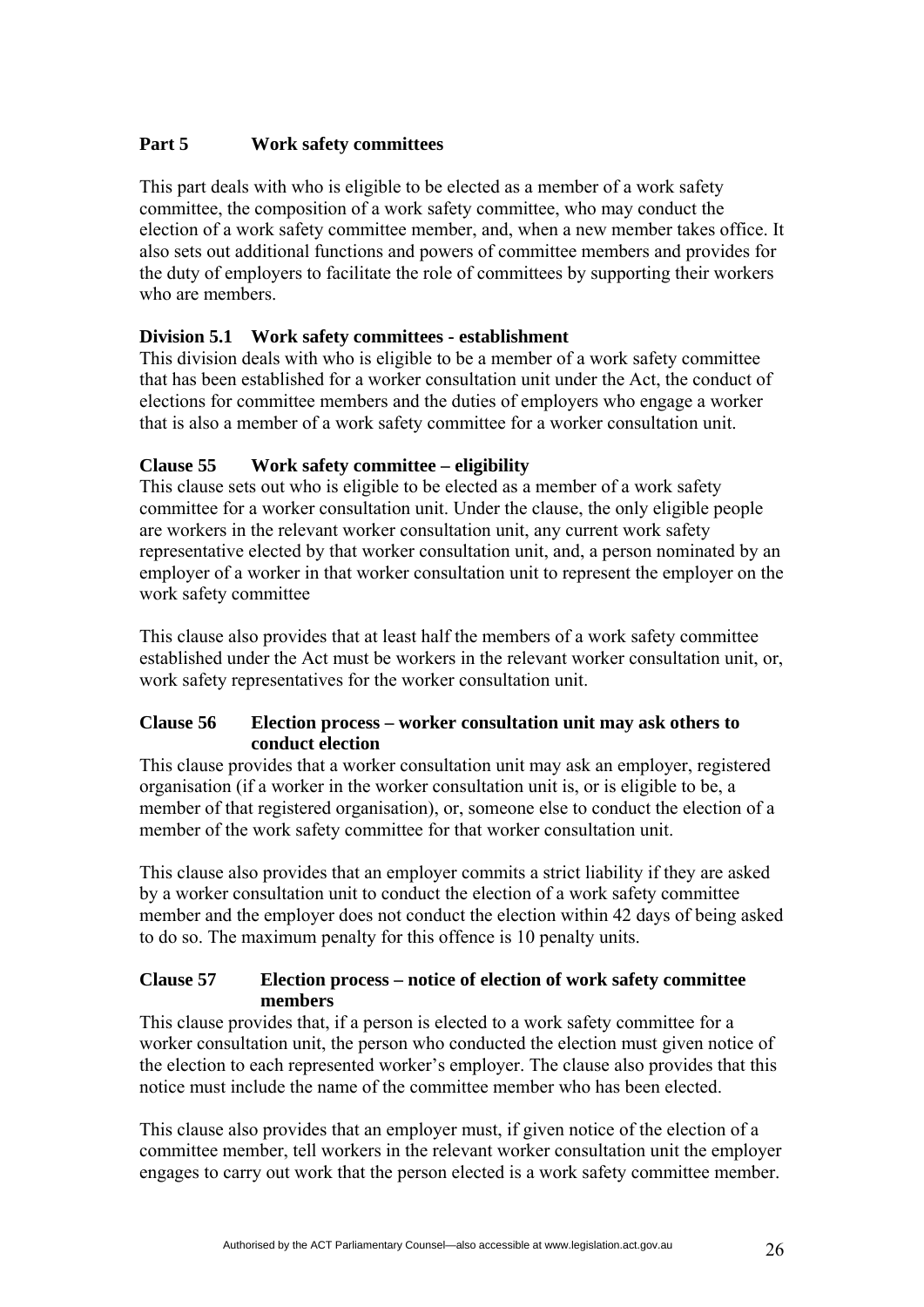This clause includes examples of how to tell workers who their elected work safety representative is, such as by:

- email
- a notice posted at the worksite
- details included in a staff handbook

#### **Division 5.2 Work safety committees- general**

This division allows work safety committees to perform the following functions:

- to give information, ideas and feedback to the employer and managers about how to implement work safety best practice;
- to provide a forum for the employer to raise work safety concerns for the work safety committee to consider:
- to encourage workers to take an interest in work safety issues in their workplace;
- to review the circumstances of injuries, diseases and serious incidents in the workplace, and make recommendations to the employer; and
- to undertake other activities agreed between the employer and the work safety committee that the committee members have suitable qualifications and training to deal with.

Under this division, each employer for the relevant worker consultation unit would be required to give the work safety committee any information they had about risks to work safety for the workers in that worker consultation unit, at a workplace under their control, or, caused by their conduct or the plant or substances used for their undertaking. This division also requires each member's employer to allow them time off that is reasonably necessary to attend work safety committee meetings and exercise approved work safety committee functions. This time must be granted without loss of pay or other entitlements.

#### **Clause 58 Work safety committee – exercising functions**

This clause provides that, in exercising a function, a work safety committee may undertake certain activities and exercise certain powers. Firstly, a committee has the power to give information, ideas and feedback to the employer and managers about how to implement work safety best practice. Secondly, a committee may provide a forum for the employer to raise work safety concerns for the work safety committee to consider. Thirdly, a committee may encourage workers to take an interest in work safety issues in their workplace.

A work safety committee may also review the circumstances of injuries, diseases and serious incidents in the workplace and make recommendations to the employer. Finally, a committee may undertake other activities agreed between the employer and the work safety committee that the members have suitable qualifications and training to deal with.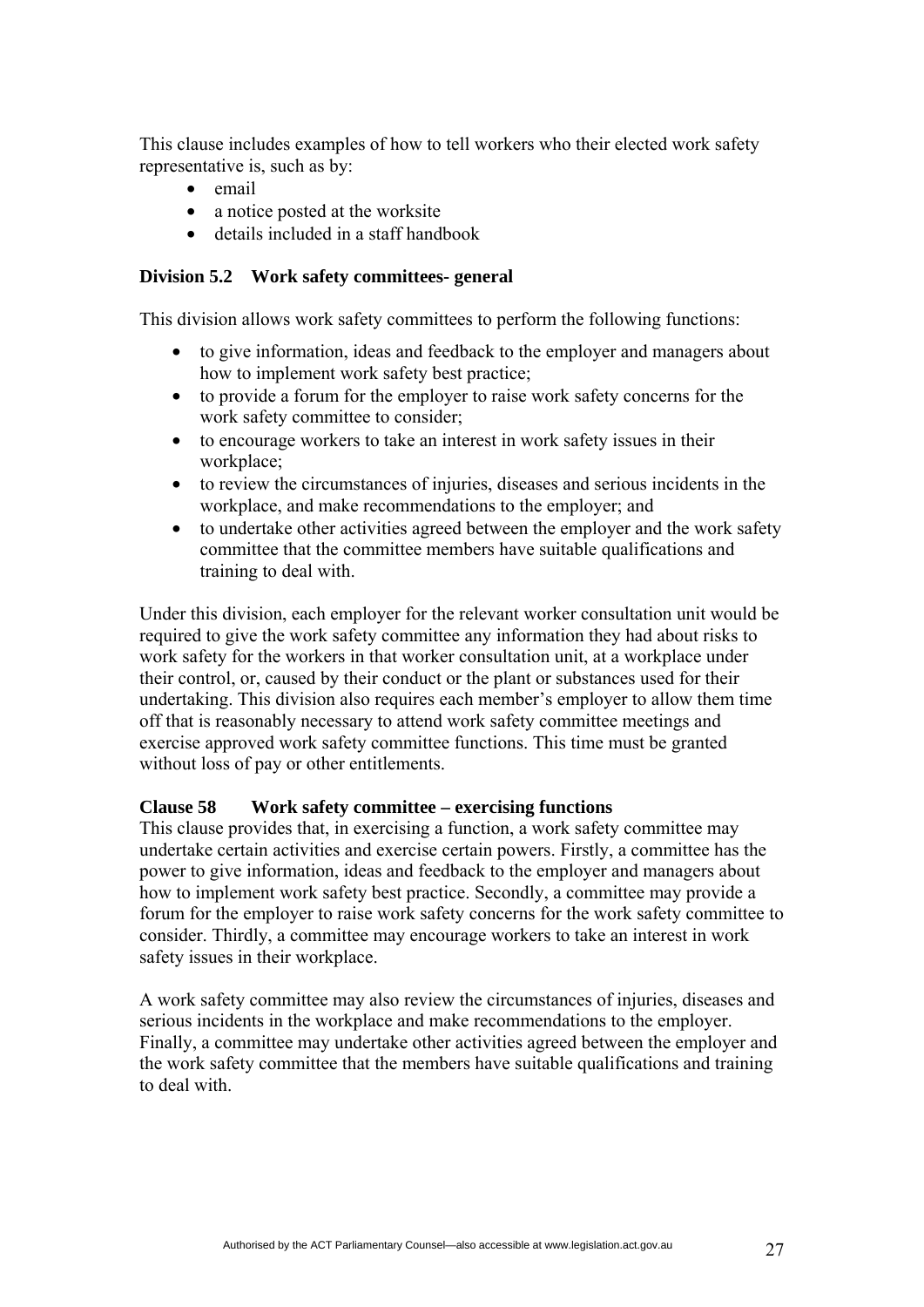#### **Clause 59 Work safety committee – governance**

This clause provides that a work safety committee may conduct its proceedings (including its meetings) as it considers appropriate. However, the clause also provides that a meeting of a work safety committee may only be held if a quorum is present at the meeting, and, that a quorum exists if at least one member representing the interests of the employer is present at the meeting and more than half of the members present at the meeting are either workers in the worker consultation unit or work safety representatives for the worker consultation unit.

#### **Clause 60 Work safety committee – employer's duties**

This clause provides that, where a work safety committee is established for a worker consultation unit, an employer commits a strict liability offence if they do not perform each duty listed in this clause. The maximum penalty is 20 penalty units.

Under this clause, the employer must give the work safety committee any information the employer has in relation to risks to work safety for a represented worker that is either at a workplace under the employer's control, or, caused by the employer's conduct in, or plant or substances used for, an undertaking of the employer.

Under this clause, an employer must also allow a worker who is a member of a work safety committee to take the time off work, without loss of pay or other entitlements, that is reasonably necessary for the worker to attend committee meetings, undertake a work safety course with the employer's agreement, and, to exercise work safety committee functions (with the approval of the committee).

This clause also defines work safety course, for the purposes of the above offence, as a training course in relation to work safety that is necessary and reasonable for the worker to undertake to be able to undertake the duties of a work safety committee member that is also approved in writing by the work safety committee.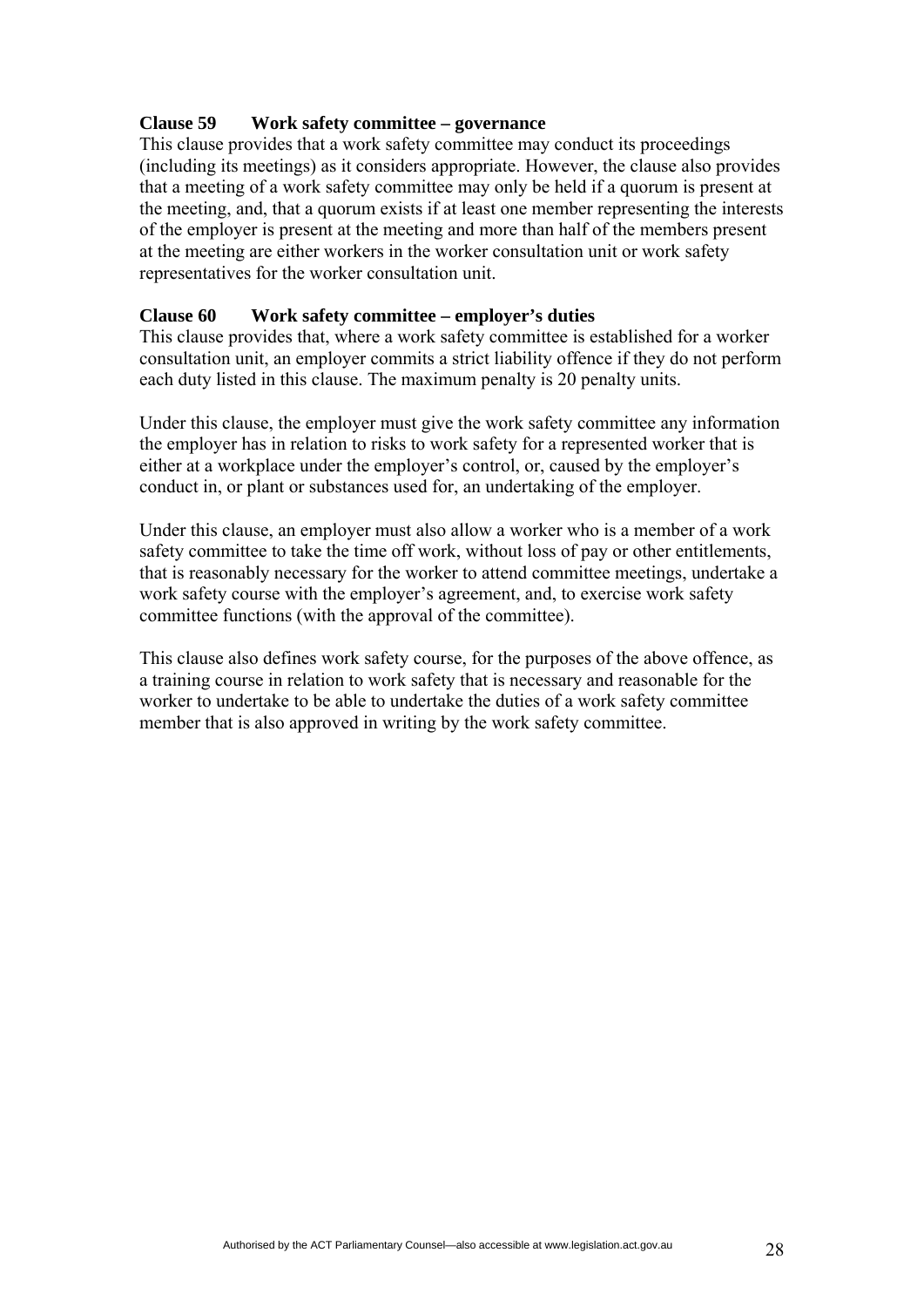# **Part 6 Authorised representatives**

This part sets out what training an authorised representative must have completed to be eligible for appointment as an authorised representative as well as the process by which a person might be disqualified after they have been appointed.

## **Clause 61 Authorised representative - training – Act, s 62(2)(b)**

This clause provides that an authorised representative must hold at least a certificate IV in occupational health and safety for the purposes of section 62(2)(b) of the Act.

## **Clause 62 Authorised representative – application for disqualification**

This clause provides who may apply to the chief executive, as per the ACT's Administrative Arrangements, for the disqualification of an authorised representative. Under the clause, such an application may be made by an employer of a represented worker that has been affected by an action of the authorised representative, a represented worker that has been affected by an action of the authorised representative, or, by a registered organisation (if a worker in the worker consultation unit is, or is eligible to be, a member of a registered organisation).

This clause also provides that an application to the chief executive for the disqualification of an authorised representative under this clause must be in writing, must set out the grounds on which the application is sought, and, may ask for the authorised representative to be suspended while the application is determined.

#### **Clause 63 Authorised representative – grounds for disqualification**

This clause provides a comprehensive list of the only grounds upon which an authorised representative can be disqualified by the chief executive, as per the ACT's Administrative Arrangements, under this Regulation.

Under this clause, an authorised representative can be disqualified if they have contravened division 4.4 of the Act (which concerns entry to workplaces), if the authorised representative has threatened to contravene division 4.4 of the Act, or, if the authorised representative has, in exercising a function under this part of the Regulation, intentionally hindered or obstructed an employer or worker or otherwise acted improperly.

#### **Clause 64 Authorised representative – notice of intention to disqualify**

Under this clause, the chief executive, as per the ACT's Administrative Arrangements, must give an authorised representative a written notice, referred to as a 'show cause notice', if the chief executive is satisfied that a ground for disqualifying that authorised representative may exist.

This clause provides that a show cause notice issued under this clause must tell the authorised representative to whom it is given that the chief executive intends to disqualify them, why the chief executive intends to disqualify them, and, that the authorised representative may, not later than 14 days after the day the representative is given the notice, give the chief executive written reasons explaining why the authorised representative should not be disqualified.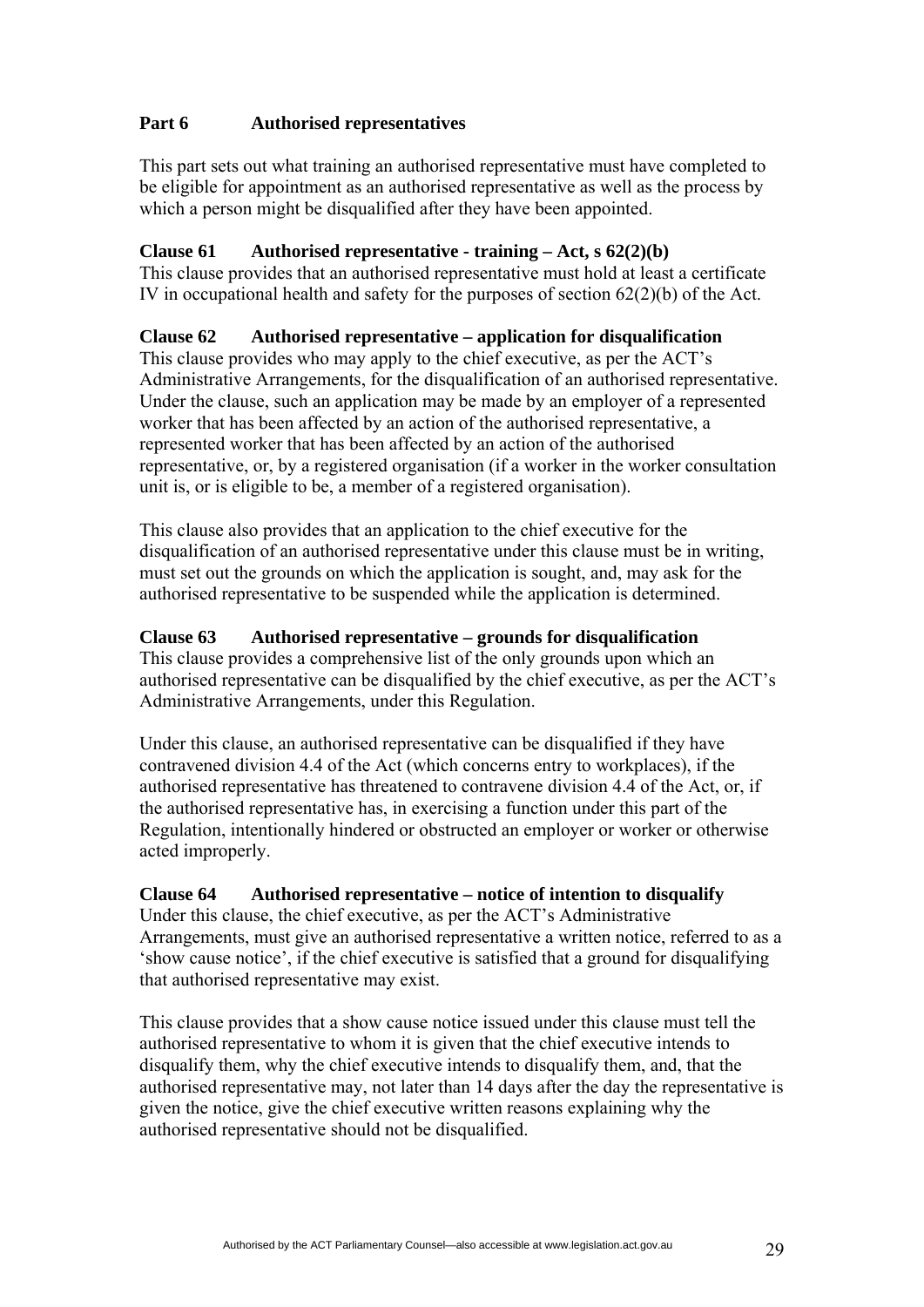This clause also provides that the chief executive may, at the same time or immediately after giving the authorised representative the show cause notice, suspend that authorised representative if the chief executive is satisfied on reasonable grounds that, if not immediately suspended, the authorised representative may either injure a worker, or, cause significant damage to premises or a business or undertaking.

#### **Clause 65 Authorised representative – disqualification**

This clause provides that the chief executive, as per the ACT's Administrative Arrangements, may disqualify an authorised representative if he or she is satisfied that a ground for disqualification exists under section 60, a show cause notice has been given under clause 64 of this Regulation, and, the time for the authorised representative to respond to the show cause notice has ended.

This clause also provides that, in deciding to disqualify an authorised representative, the chief executive must consider that representative's past record in exercising their functions as an authorised representative, and, any response by that authorised representative given in accordance with the show cause notice. Further, the clause provides that the chief executive may consider anything else the chief executive considers relevant.

This clause also provides that, if the chief executive disqualifies a person as an authorised representative under this clause, the chief executive must tell a number of specific people in writing abut the disqualification. Under this clause, the chief executive must tell the authorised representative, the person who applied under clause 62 of this Regulation for the person to be disqualified, and, a registered organisation if the chief executive knows, or believes, that the person is an employee of, or holds an office in, that registered organisation.

#### **Clause 66 Authorised representative – revocation of disqualification**

This clause provides that a chief executive, as per the ACT's Administrative Arrangements, may revoke a disqualification under section 65 if the chief executive believes on reasonable grounds that it is no longer appropriate for the disqualification to remain in force. The chief executive may revoke disqualification on application or on the chief executive's own initiative.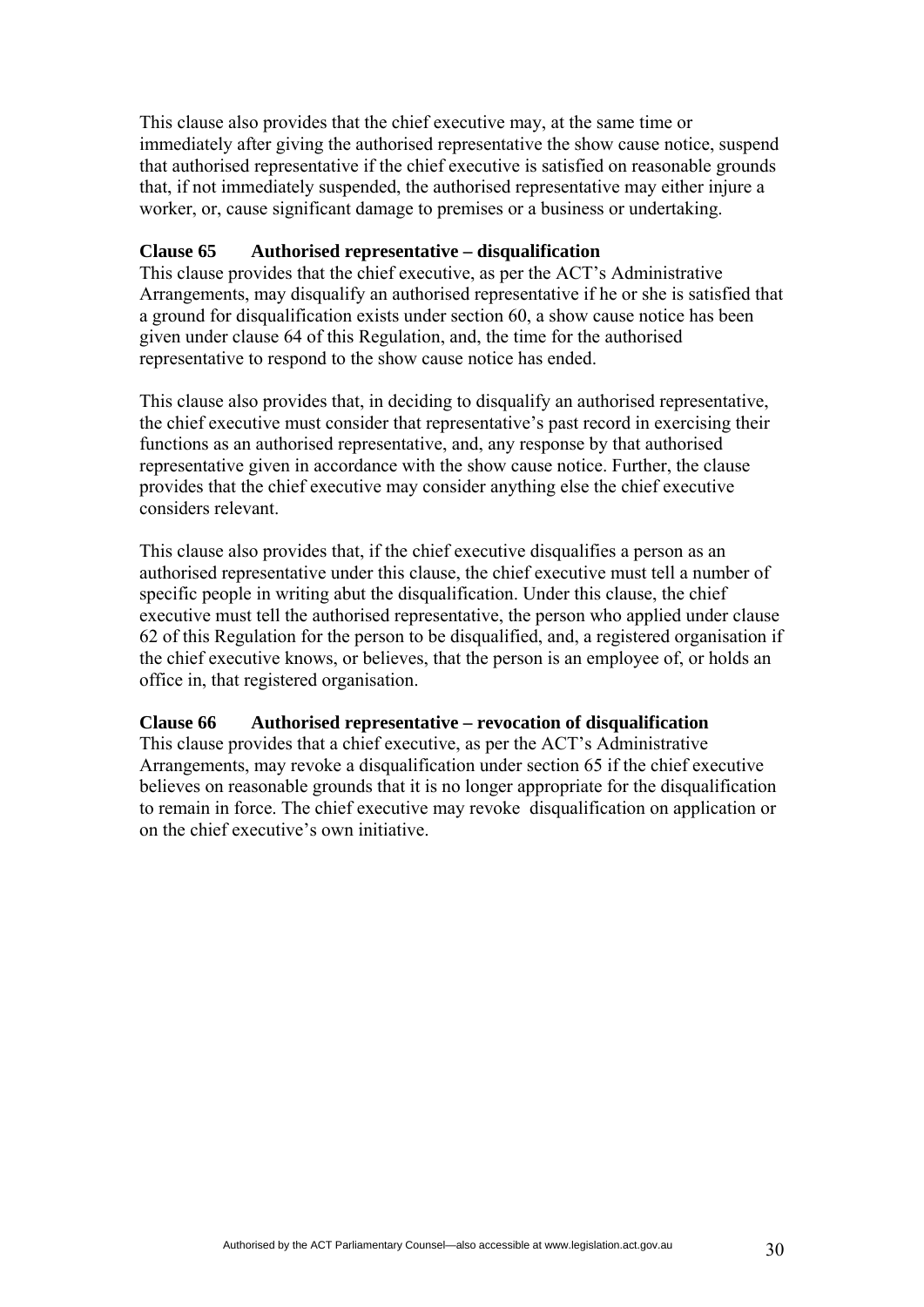#### **Part 7 Particular safety measures**

This part sets out particular safety measures that apply generally to most workplaces.

#### **Division 7.1 Entry and Exit**

The provisions in this division provide for safe entry to and exit from workplaces, safe access to and movement within workplaces, and, the ability to leave workplaces in an emergency.

#### **Clause 67 Entry to and exit from workplaces**

This clause provides that a person conducting a business or undertaking at a workplace commits an offence if anyone coming into or leaving the workplace is not able to enter, exit and move safely about the workplace, and, leave the workplace in an emergency. The maximum penalty is 20 penalty units.

This clause also provides that a person in control of premises commits an offence if anyone coming into or leaving the premises is not able to enter, exit and move safely about the premises, and, leave the premises in an emergency. The maximum penalty is 20 penalty units.

#### **Clause 68 Movement within workplaces**

This clause provides that a person conducting a business or undertaking at a workplace commits an offence if anyone allowed at the workplace does not have safe access to each place at the workplace where the person is allowed, and, safe access to any amenities at the workplace where the person is allowed. The maximum penalty is 20 penalty units.

This clause also provides that a person in control of premises commits an offence if anyone allowed at the workplace does not have safe access to each place at the workplace where the person is allowed, and, safe access to any amenities at the workplace where the person is allowed. The maximum penalty is 20 penalty units.

This clause also provides that a person conducting a business or undertaking at a workplace commits a strict liability offence if a passage or emergency exit at the workplace contains anything that could hinder or prevent the safe and quick exit of anyone in an emergency. The maximum penalty is 20 penalty units.

This clause also provides that a person in control of premises commits a strict liability offence if a passage or emergency exit at the workplace contains anything that could hinder or prevent the safe and quick exit of anyone in an emergency. The maximum penalty is 20 penalty units.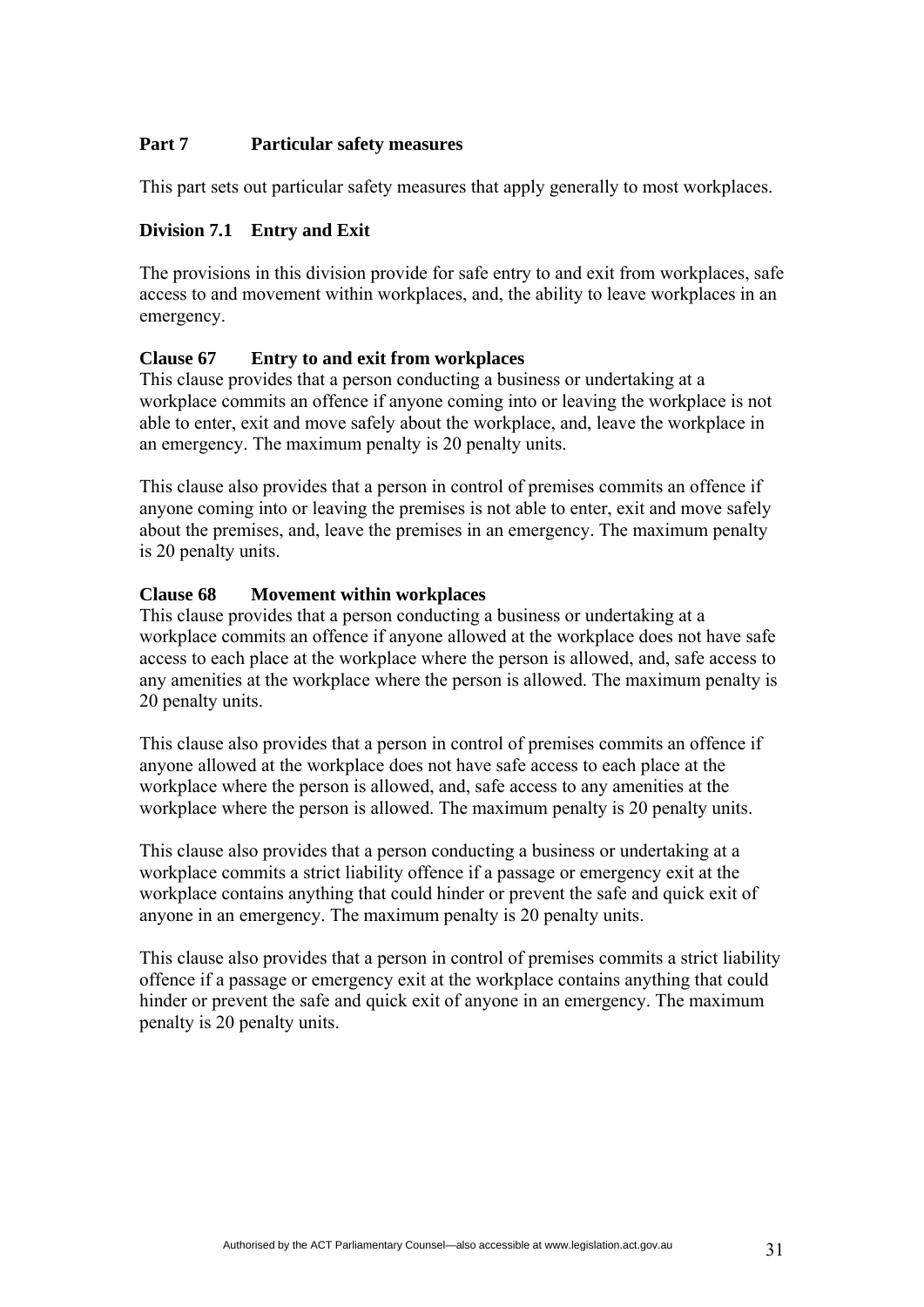# **Division 7.2 Personal protective and safety equipment**

This division deals with the use of personal protective and safety equipment.

#### **Clause 69 Person conducting business or undertaking to provide personal protective and safety equipment**

This clause provides that a person conducting a business or undertaking at a workplace commits a strict liability offence if measures taken at the workplace to minimise a risk include the use of personal protective and safety equipment, and, at least one of a number of circumstances apply.

The first circumstance is where the equipment provided is not adequate for the person. The second circumstance is where the equipment provided does not minimise the risk for the person. The third circumstance is where the person is not told of any limitation of the equipment. The fourth circumstance is where the person is not given the instruction and training necessary to ensure that the equipment minimises the risk for the person. The fifth circumstance is that the equipment is not properly maintained and repaired or replaced as frequently as is necessary to minimise the risk for the person. The final circumstance is where the equipment is not kept in a clean and hygienic condition. The maximum penalty for this offence is 20 penalty units.

This clause also provides that a person conducting a business or undertaking at a workplace commits a strict liability offence if personal protective and safety equipment used to minimise risk at the workplace is not stored in an accessible place at the workplace. The maximum penalty is 20 penalty units.

This clause also provides that a person conducting a business or undertaking at a workplace commits a strict liability offence if there are areas in the workplace where personal protective and safety equipment must be used and the areas are not clearly identified. The maximum penalty is 20 penalty units.

## **Clause 70 Responsibilities of users of personal protective and safety equipment**

This clause provides that a worker commits an offence if they are provided with personal protective and safety equipment for use at their workplace, and are given the instruction and training necessary to ensure that the equipment minimises the risk for the worker, and, they intentionally do not use the equipment at the worker's workplace or the worker does not use the equipment in accordance with the instructions given. The maximum penalty is 20 penalty units.

This clause also provides that a worker commits an offence if the worker intentionally misuses or damages personal protective and safety equipment at the worker's workplace. The maximum penalty is 20 penalty units.

This clause also provides that a worker commits an offence if they become aware of damage to, a defect in, or a need to clean or sterilise, personal protective and safety equipment at the worker's workplace, and, the worker intentionally does not tell the person conducting the business or undertaking at the workplace about the damage, defect or need in relation to the equipment. The maximum penalty is 20 penalty units.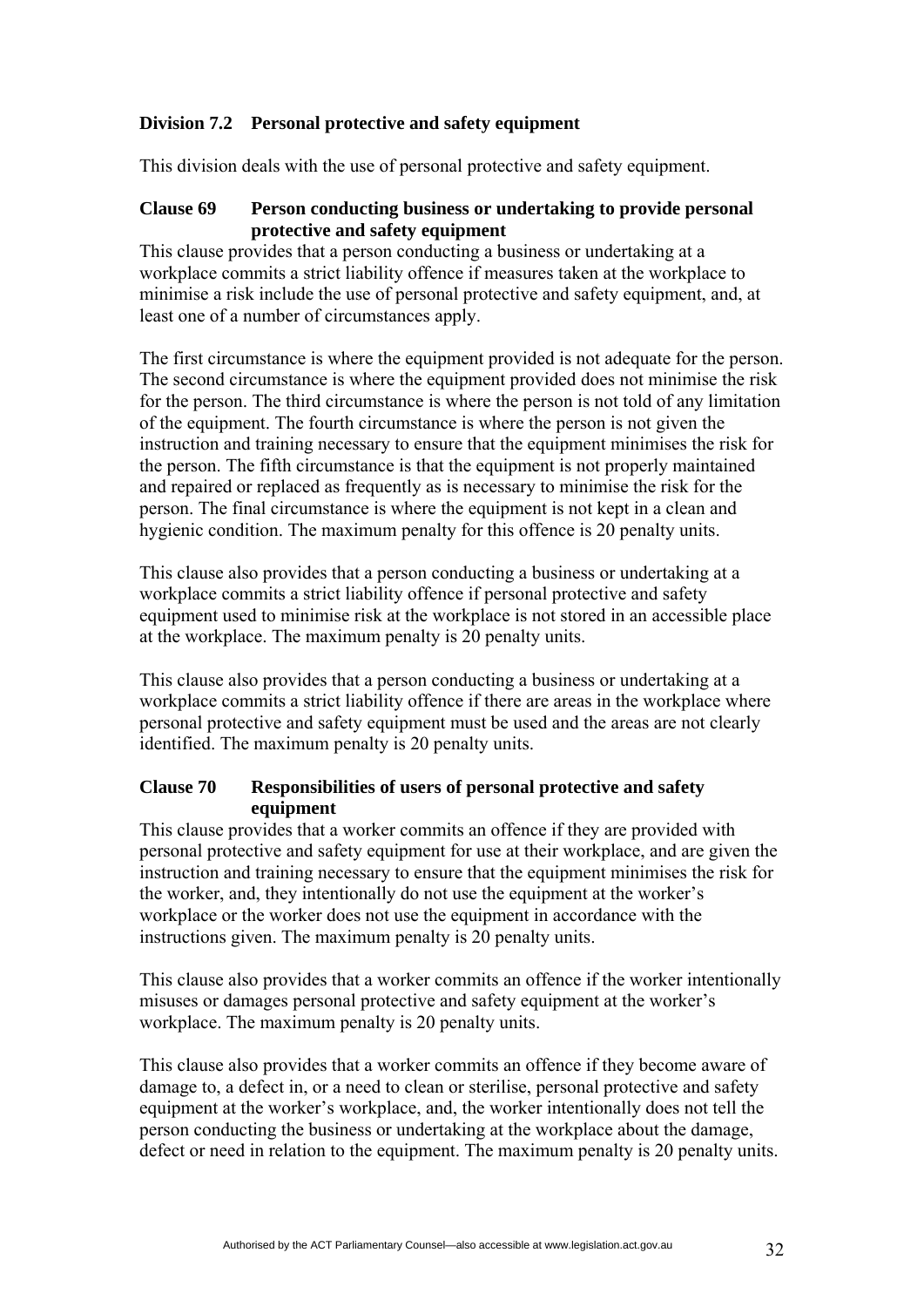# **Clause 71 Certain personal protective and safety equipment to be provided**

This clause provides that, in certain circumstances a number of strict liability offences (below) are committed that relate to personal protective and safety equipment where a person should be highly visible because of the nature of the workplace, and, it is reasonably foreseeable that a person could, while at that workplace, either:

- be struck by an object or other material capable of causing injury;
- be injured by coming into contact with a sharp object;
- be subject to a risk to health or safety because of exposure to a substance; agent, contaminant, radiation or extreme of temperature; or
- be exposed to a risk of injury to eyesight or to hearing capacity.

In the above circumstances only, this clause provides that a person conducting a business or undertaking commits a strict liability offence if adequate personal protective and safety equipment is not provided to anyone at the workplace. The maximum penalty is 30 penalty units.

In the above circumstances only, this clause also provides that a person conducting a business or undertaking commits a strict liability offence if the use of personal protective equipment at the workplace may affect a person's ability to communicate with other people, and, appropriate steps are not taken to ensure that this does not create a risk to the health or safety of the person or anyone else. The maximum penalty is 30 penalty units.

In the above circumstances only, this clause provides that a person in control of premises commits a strict liability offence if adequate personal protective and safety equipment is not provided to anyone at the premises. The maximum penalty is 30 penalty units.

In the above circumstances only, this clause provides that a person in control of premises commits a strict liability offence if the use of personal protective equipment at the premises may affect a person's ability to communicate with other people and appropriate steps are not taken to ensure that this does not create a risk to the health or safety of the person or anyone else. The maximum penalty is 30 penalty units.

# **Clause 72 Air supplied respiratory equipment**

This clause provides for several offences connected with the provision and use of air supplied respiratory equipment at a workplace. Each of the offences in this clause apply only if air supplied respiratory equipment is used, or provided for use, at a workplace.

This clause provides that a person conducting a business or undertaking at a workplace commits a strict liability offence if the air supplied respiratory equipment provided supplies air at less than 170L/minute and contains less than 19.5% or more than 22% oxygen. The maximum penalty is 30 penalty units.

This clause provides that a person conducting a business or undertaking at a workplace commits a strict liability offence unless the air supplied to a person using the air supplied respiratory equipment provided at the workplace meets certain standards.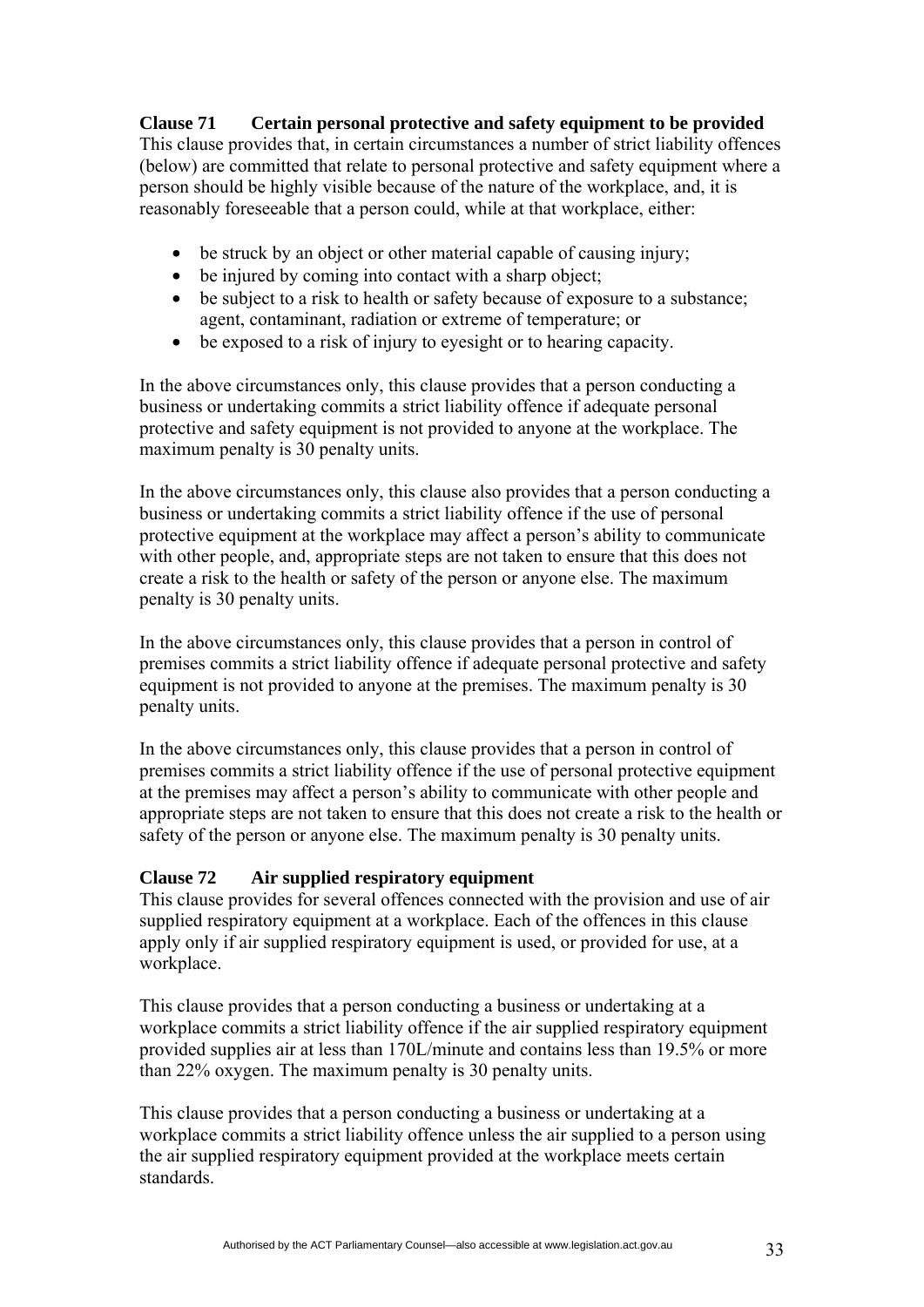The air must pass through an efficient purifying device that ensures that the air does not have an objectionable or nauseous odour and, if measured at  $15^{\circ}$ C and  $100$ kPa, the air would contain not more than  $11mg/m<sup>3</sup>$  carbon monoxide, not more than  $900$ mg/m<sup>3</sup> of carbon dioxide, and, not more than  $1$ mg/m3 of oil. The air must also pass through an efficient conditioner that ensures that the air is supplied at a temperature not colder than  $15^{\circ}$ C and not warmer than  $25^{\circ}$ C and the humidity is not less than 20% and not more than 85%. The air must also pass through an efficient condensate trap that is fitted with a drain cock to remove any condensed liquid. The air must also pass through an efficient ring circuit or controlled leak-off system that eliminates stale air. The maximum penalty is 30 penalty units.

This clause also provides that a person conducting a business or undertaking commits a strict liability offence if the air supplied respiratory equipment provided at the workplace is not kept in efficient working order, in a place where it cannot be contaminated, maintained in a way that ensures the air supply does not overheat, and, provided with fittings that cannot be connected to any other compressed air equipment at the workplace. The maximum penalty is 30 penalty units.

This clause also provides that a person conducting a business or undertaking commits a strict liability offence if the air supplied respiratory equipment provided at the workplace does not include an automatic warning device and is used in circumstances in which inadequate air supply might represent an immediate hazard to the user of the equipment and an auxiliary air supply is not provided. The maximum penalty is 30 penalty units.

## **Division 7.3 Prevention of falls**

This division sets out measures which must be taken to prevent falls at work.

#### **Clause 73 Meaning of** *anchorage***- div 7.3**

This clause defines 'anchorage' as a secure point for attaching a safety line or other component of a travel restraint system or fall arrest system.

#### **Clause 74 Protection against falls**

This clause establishes an offence which applies only if, because of the nature of the work, a worker must work in a workplace from which the worker could fall and, if the worker did fall, it is likely that the worker would be injured.

This clause provides that, in the above circumstances, a person conducting a business or undertaking at the workplace commits an offence if the person does not provide adequate protection against the worker falling from the workplace. The maximum penalty is 30 penalty units.

For the purposes of this offence, adequate protection is provided if the duty holder provides a safe means of entry and exit from the workplace, and, either provides a protective barrier for the workplace, or, if this is not reasonably practicable, provides and maintains a safe system of work for the workplace. This clause further provides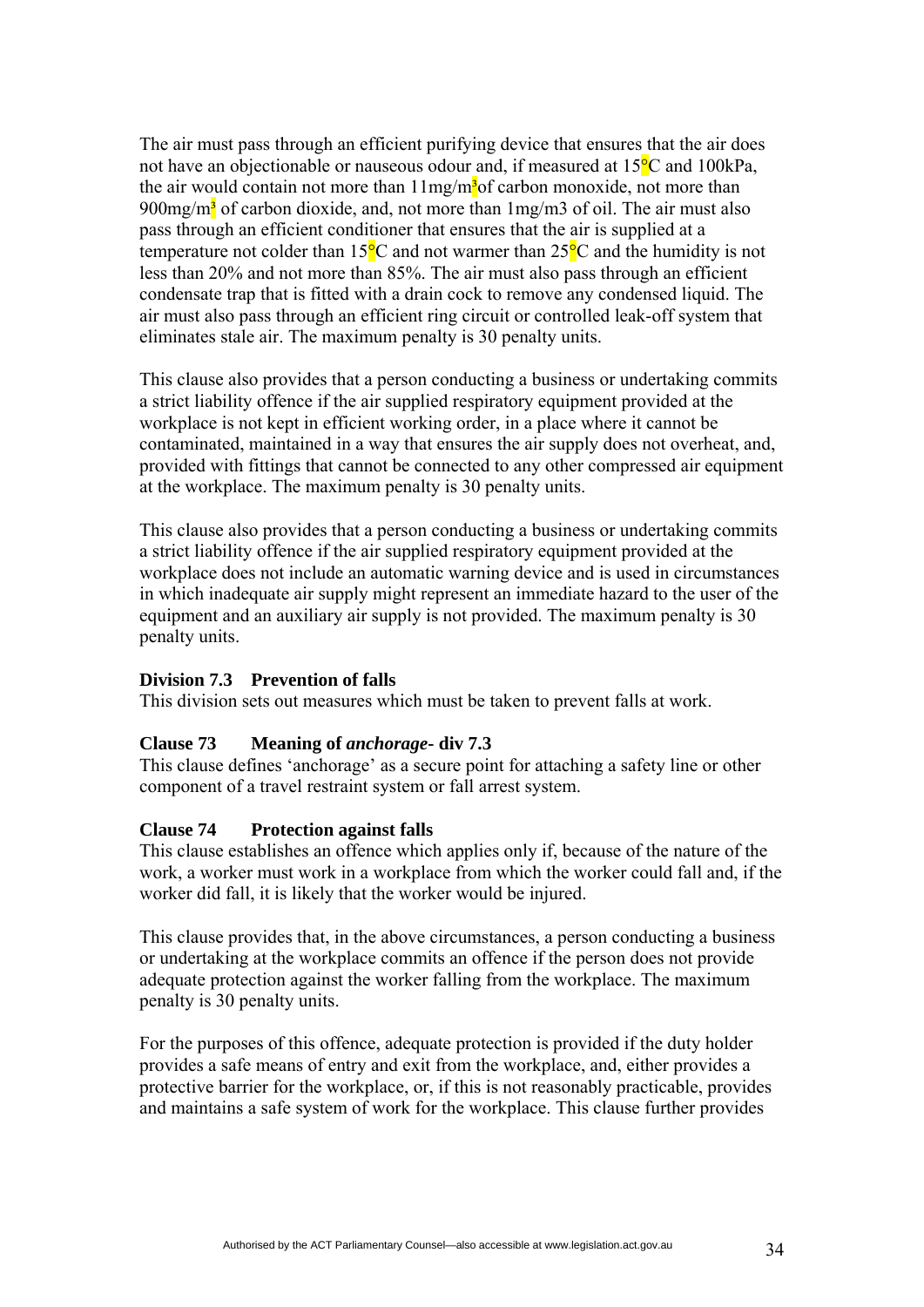that, for the purposes of this offence, to provide and maintain a safe system of work a person must:

- provide training in relation to risks associated with working in the workplace;
- provide supervision or assistance for people working in the workplace;
- use a fall-arresting device in the workplace if practicable; and
- provide a safe working platform if this can reasonably be provided in the workplace, or, if it can not be reasonably provided in the workplace, use a safety harness or pole safety static-line system if practicable.

# **Clause 75 Protection against falls – maintenance work**

This clause provides that a person conducting a business or undertaking at a workplace commits a strict liability offence if a worker is carrying out maintenance work on a structure at the workplace and the duty holder does not ensure that the worker uses a properly installed building maintenance unit, scaffolding or a working platform. If it is not reasonably practicable to use a building maintenance unit, scaffolding or a working platform, it is sufficient to ensure that the worker uses a safety harness attached to a safety line attached to an anchorage that is appropriate taking into account the situation of the work and the construction of the structure. The maximum penalty is 30 penalty units.

This clause also establishes that a building maintenance unit means a power-operated suspended platform and related equipment that is designed to provide access to a face of a building for maintenance purposes, and, is permanently installed on the building.

# **Clause 76 Use of safety harness, safety line and anchorage**

The offences set out in this clause apply only in circumstances where a safety harness, a safety line or an anchorage is used, or provided for use, at a workplace.

This clause provides that a person conducting a business or undertaking at the workplace commits a strict liability offence if the person does not ensure that the safety harness, safety line or anchorage used at the workplace is regularly inspected, and, is kept in efficient working order. An anchorage point that is permanently fixed to a structure must be inspected at least every 6 months to be considered to be kept in efficient working order. The maximum penalty is 30 penalty units.

Under this clause a person also commits an offence if they intentionally use a safety harness or safety line at a workplace that is not suitable for the use, undamaged, effective and maintained in a suitable condition for the use. The maximum penalty is 30 penalty units.

Under this clause a person also commits an offence if he or she intentionally uses an anchorage at a workplace and the load -bearing capacity of the anchorage is impaired. The maximum penalty is 30 penalty units.

This clause also provides that a person conducting a business or undertaking at the workplace commits an offence if the person is aware that the load-bearing capacity of the anchorage at the workplace is impaired, and, allows the anchorage to be used before it is repaired or replaced. The maximum penalty is 30 penalty units.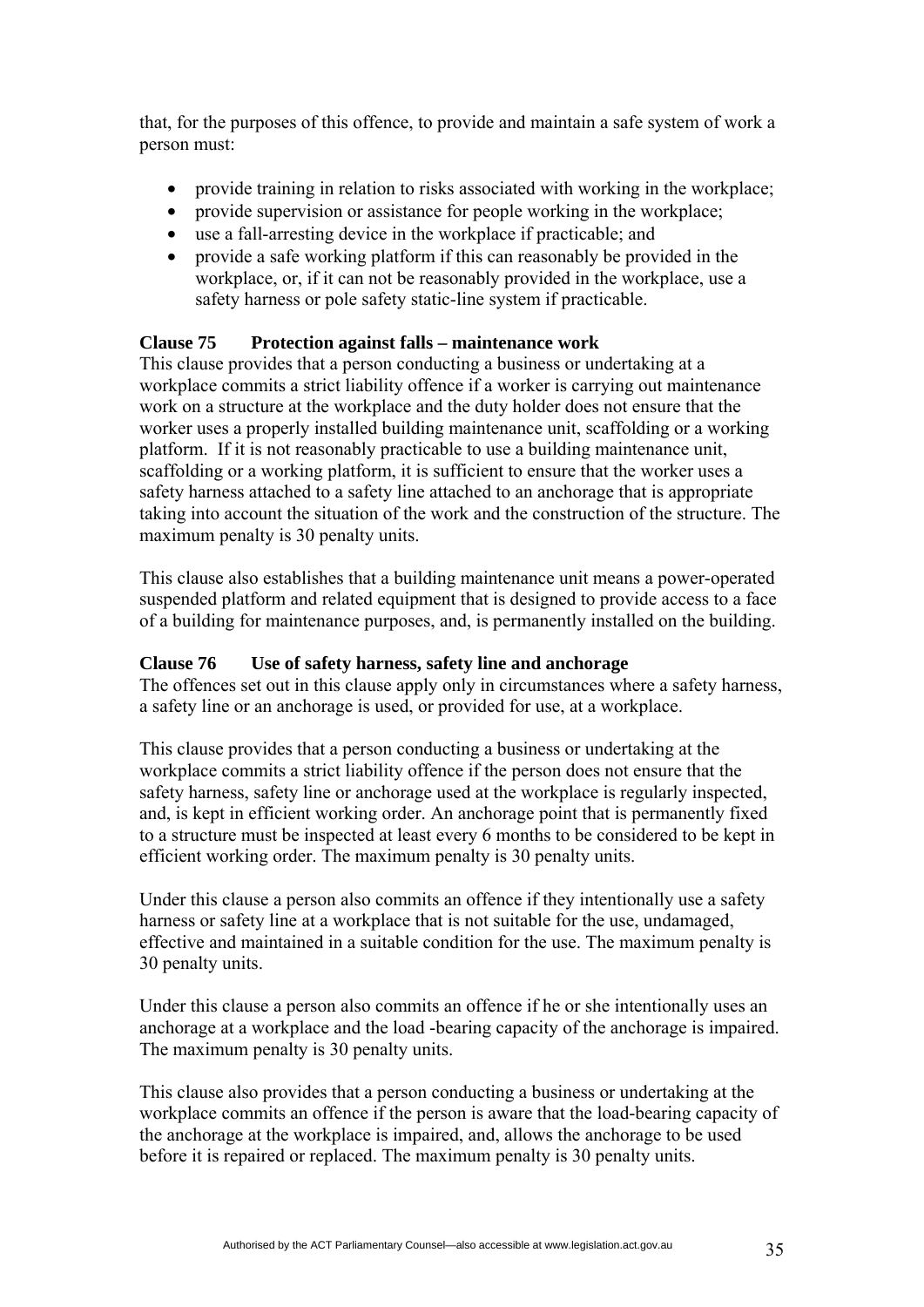## **Clause 77 Use of ladders**

This clause also provides that a person conducting a business or undertaking at a workplace commits a strict liability offence if a ladder used or provided for use at the workplace is not of sound construction, and, kept in a safe condition. The maximum penalty is 20 penalty units.

A person also commits an offence under this clause if he or she intentionally uses a ladder at a workplace in a way that creates a risk to the safety of anyone. The maximum penalty is 20 penalty units.

#### **Clause 78 Use of particular types of ladders**

This clause provides that a person commits a strict liability offence if they use a portable single ladder or extension ladder at a workplace in any of three specific circumstances. The first circumstance is where the horizontal distance between the ladder's top support point and its foot is more than  $\frac{1}{4}$  of its supported length. The second circumstance is where the ladder is not placed on a firm footing. The third circumstance is where the ladder is not secured to prevent slipping and sideways movement. The maximum penalty is 30 penalty units.

A person also commits a strict liability offence under this clause if he or she uses a ladder at a workplace to support planks for a working platform and the ladder used is not a trestle ladder. The maximum penalty is 30 penalty units.

A person also commits a strict liability offence under this clause if he or she uses a working platform supported by trestle ladders at a workplace, and, the working platform is used for work other than light duty work. For this purpose, light duty work means work on a ladder if the total weight on the ladder is less than 2.2kN (224kg), including a single point limit of 1kN (102kg). The maximum penalty is 30 penalty units.

## **Division 7.4 Atmosphere and ventilation**

#### **Clause 79 Definitions - div 7.4**

This clause establishes that *inhalable dust* in this division means airborne particles of dust that can be taken in through the nose or mouth during breathing.

This clause also establishes that *safe oxygen level* in this division means a minimum oxygen content in air of 19.5%, by volume, under normal atmospheric pressure and a maximum oxygen content in air of 23.5%, by volume, under normal atmospheric pressure.

This clause also establishes that *safe unclassified inhalable dust level* in this division means a level of unclassified inhalable dust of  $10mg/m<sup>3</sup>$  (TWA) or less.

This clause also establishes that *TWA* (or '*time-weighted average'*) in this division, for workers working standard hours, means the average airborne concentration of a particular substance when calculated over an 8 hour working day for a 5 day working week. This clause also establishes that *TWA* or *time-weighted average* in this division, for workers working non-standard hours, means the average airborne concentration of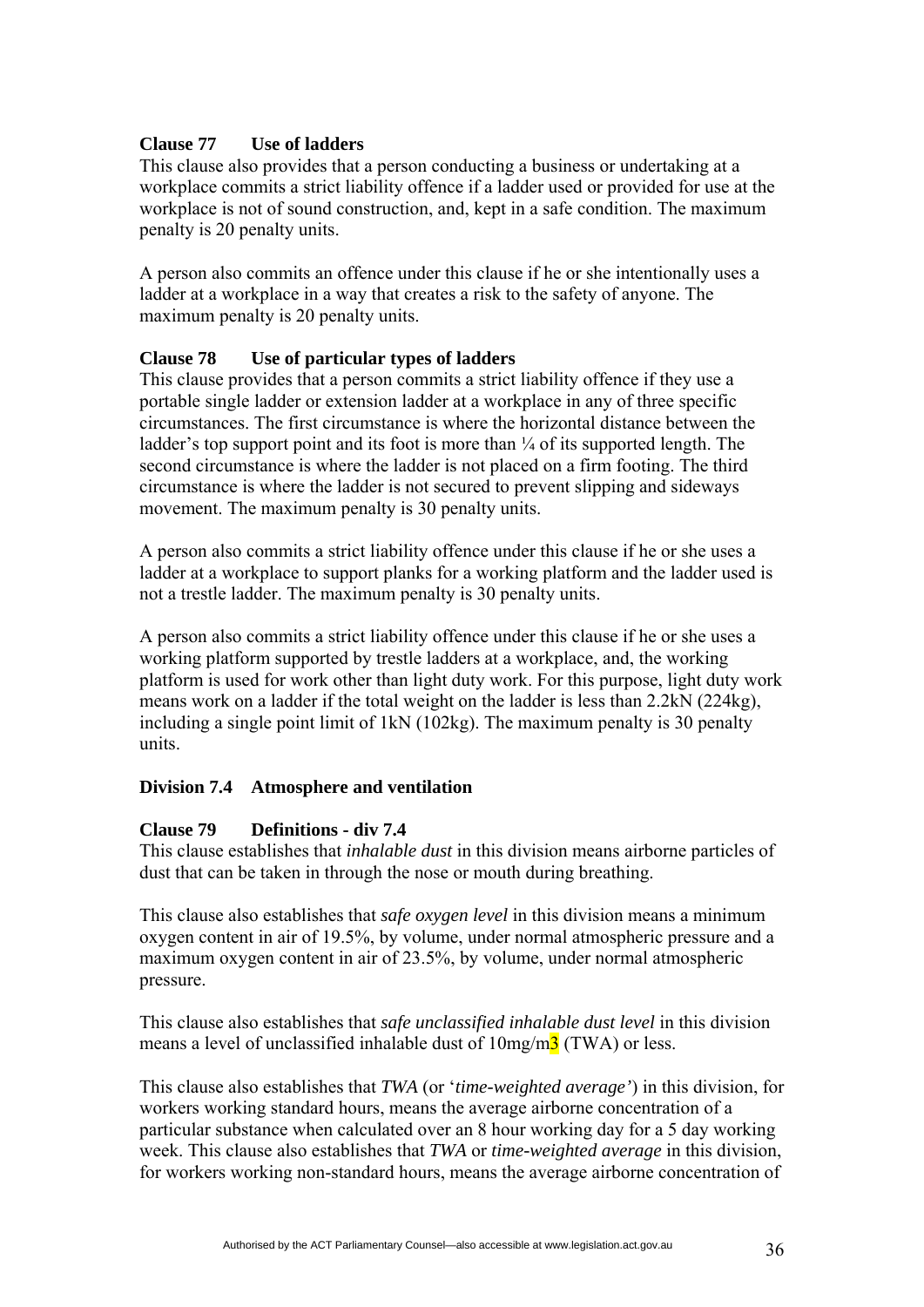a particular substance taking into account any adjustment needed under the Australian Safety and Compensation Council *Guidance Note on the Interpretation of Exposure Standards for Atmospheric Contaminants in the Occupational Environment*, NOHSC 3008 (1995) 3rd Edition, part 5A.

This clause also establishes that *unclassified inhalable dust*, in this division, means inhalable dust of a type that is not classified in the national exposure standards. This clause also establishes that *unsafe oxygen level*, in this division, an oxygen level other than a safe oxygen level

Finally, this clause establishes that *unsafe unclassified inhalable dust level* means a level of unclassified inhalable dust other than a safe unclassified inhalable dust level.

### **Clause 80 Ventilation**

This clause provides that a person conducting a business or undertaking commits a strict liability offence if their workplace is not adequately ventilated. The maximum penalty is 30 penalty units.

This clause provides that a person in control of premises commits a strict liability offence if the person's premises are not adequately ventilated. The maximum penalty is 30 penalty units.

For the purposes of both strict liability offences in this clause, what is adequate must be decided having regard to the nature of the work undertaken at the workplace, the size and location of the workplace, and, the number of workers at the workplace and their characteristics including gender, age and special needs.

## **Clause 81 Unsafe oxygen levels - particular measures**

This clause provides that a person conducting a business or undertaking at a workplace commits a strict liability offence if atmospheres in the workplace contain unsafe oxygen levels, or are reasonably likely to develop unsafe oxygen levels, and the person does not manage the risk associated with unsafe oxygen levels. The maximum penalty is 30 penalty units.

This clause also provides that a person in control of premises commits a strict liability offence if atmospheres in the premises contain unsafe oxygen levels, or are reasonably likely to develop unsafe oxygen levels, and the person does not manage the risk associated with unsafe oxygen levels. The maximum penalty is 30 penalty units.

## **Clause 82 Unsafe levels of unclassified inhalable dust – particular measures**

This clause provides that a person conducting a business or undertaking at a workplace commits a strict liability offence if atmospheres in that workplace contain, or are reasonably likely to develop, unsafe unclassified inhalable dust , the duty holder does not display warning signs about the unsafe unclassified inhalable dust levels, and, does not otherwise manage the risk associated with unsafe unclassified inhalable dust levels. The maximum penalty is 30 penalty units.

This clause also provides that a person in control of premises commits a strict liability offence if atmospheres in that workplace contain, or are reasonably likely to develop, unsafe unclassified inhalable dust levels, the duty holder does not display warning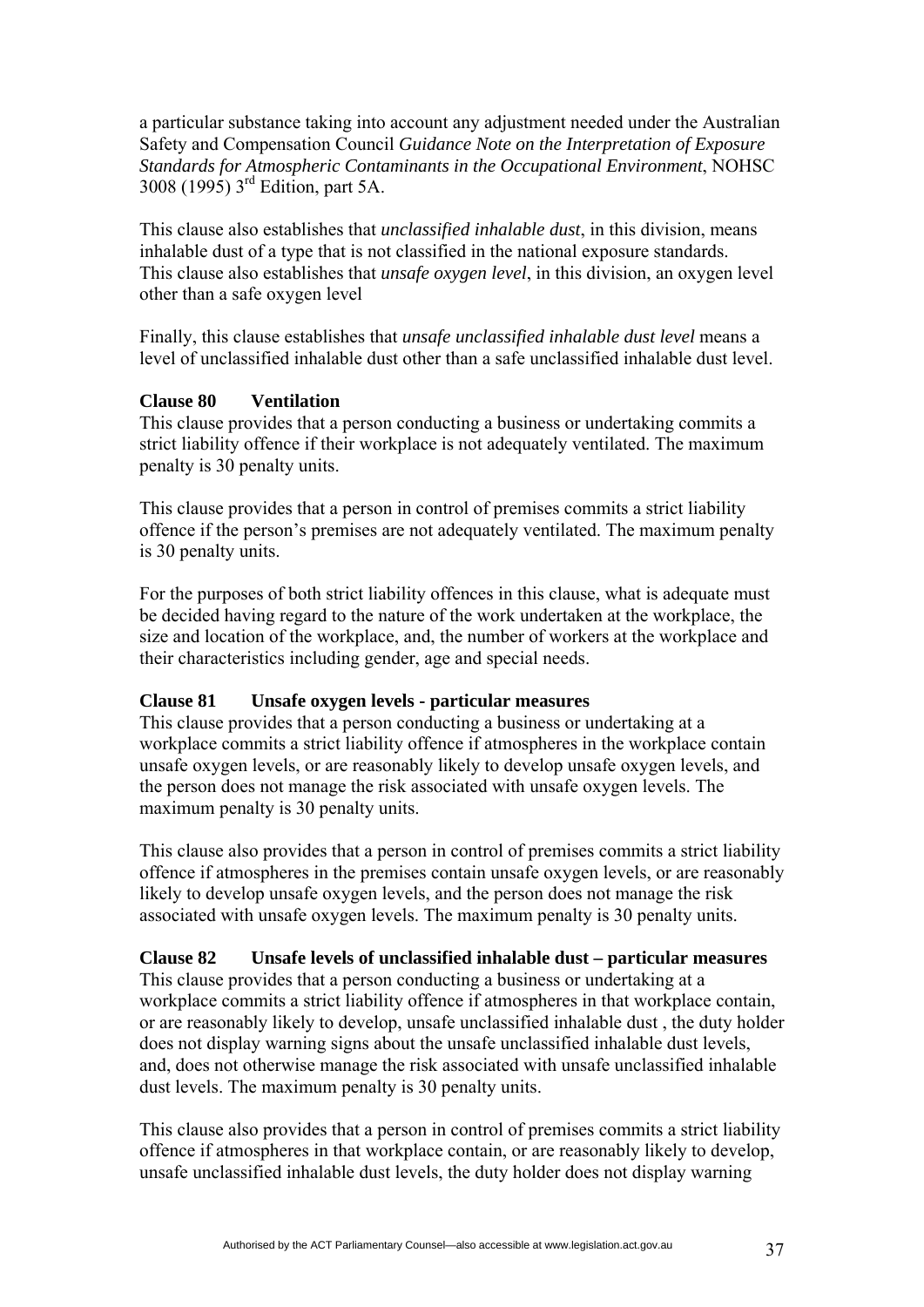signs about the unsafe unclassified inhalable dust levels, and, does not otherwise manage the risk associated with unsafe unclassified inhalable dust levels. The maximum penalty is 30 penalty units.

**Clause 83 Unsafe levels of oxygen and unclassified inhalable dust – entry**  This clause provides that a person conducting a business or undertaking at a workplace where there is a risk of unsafe oxygen levels or unsafe levels of unclassified inhalable dust commits a strict liability offence if that person does not ensure that the unsafe place in the person's workplace is isolated, and, appropriate warning signs are displayed at entry points to the unsafe place. The maximum penalty is 30 penalty units.

This clause also says that a person in control of premises where there is a risk of unsafe oxygen levels or unsafe levels of unclassified inhalable dust commits a strict liability offence if that person does not ensure that the unsafe place in the person's workplace is isolated, and, that appropriate warning signs are displayed at entry points to the place. The maximum penalty is 30 penalty units.

## **Clause 84 Monitoring levels of oxygen and unclassified inhalable dust**

This clause provides that a person conducting a business or undertaking at a workplace where there is a risk of unsafe oxygen levels or unsafe levels of unclassified inhalable dust commits a strict liability offence if the person does not ensure that a number of actions are undertaken. The first is that appropriate monitoring is undertaken at the workplace in accordance with a suitable procedure. The second is that the results of the monitoring are recorded. The third is that the monitoring records are readily accessible to anyone who may be put at risk by an unsafe level of oxygen or unclassified inhalable dust at the workplace. The final action is that safe oxygen levels and safe unclassified inhalable dust levels are maintained at the workplace. The maximum penalty is 30 penalty units.

This clause also provides that a person in control of premises where there is a risk of unsafe oxygen levels or unsafe levels of unclassified inhalable dust commits a strict liability offence if the person does not ensure that a number of actions are undertaken. The first is that appropriate monitoring is undertaken at the premises in accordance with a suitable procedure. The second is that the results of the monitoring are recorded. The third is that the monitoring records are readily accessible to anyone who may be put at risk by an unsafe level of oxygen or unclassified inhalable dust at the premises.

The final action is that safe oxygen levels and safe unclassified inhalable dust levels are maintained at the premises. The maximum penalty is 30 penalty units.

### **Division 7.5 Heat and cold**

This division deals with measures to ensure the work safety of workers working in a hot or cold environment at the workplace.

### **Clause 85 Air temperature**

This clause provides that a person conducting a business or undertaking at a workplace commits a strict liability offence if work practices at the workplace do not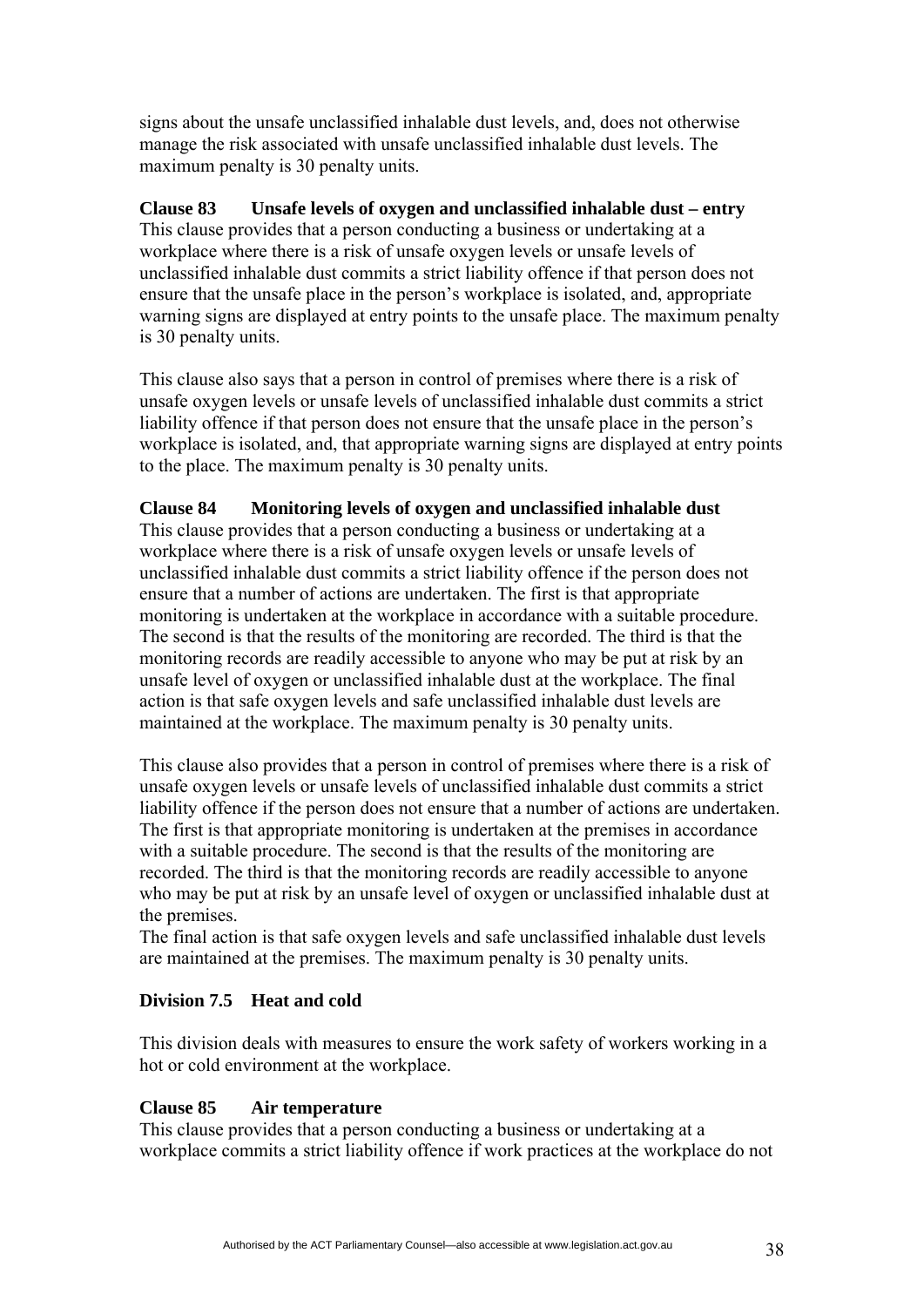protect workers from extremes of heat and cold. The maximum penalty is 30 penalty units.

### **Clause 86 Heat – particular measures**

This clause provides that a person conducting a business or undertaking at a workplace commits a strict liability offence if the workplace environment becomes, or could reasonably be expected to become, hot and the person does not ensure that certain measures are taken at the workplace. The duty holder must ensure that adequate ventilation and air movement is provided, adequate personal protective and safety equipment is provided to each worker exposed to heat, and, that appropriate work and rest regimes are provided at the workplace for each worker exposed to heat. The maximum penalty is 10 penalty units.

The clause also provides that what is adequate for the purposes of this clause must be decided having regard to the nature of the work undertaken at the workplace, the size and location of the workplace, and, the number of workers at the workplace and their characteristics including gender, age and special needs.

## **Clause 87 Cold – particular measures**

This clause provides that a person conducting a business or undertaking at a workplace commits a strict liability offence if the workplace environment becomes, or could reasonably be expected to become, cold and the person does not ensure that certain measures are taken at the workplace. The duty holder must ensure that workers exposed to cold at the workplace have adequate access to heated or sheltered work areas and to warm clothing or other personal protective and safety equipment. The duty holder must also ensure that appropriate work and rest regimes are provided at the workplace for each worker exposed to cold. The maximum penalty is 10 penalty units.

## **Division 7.6 Surfaces and floors**

This division deals with measures to ensure work safety in relation to surfaces and floors.

### **Clause 88 Floors-general**

This clause provides that a person conducting a business or undertaking at a workplace commits a strict liability offence if the person does not ensure that floors and surfaces at the workplace are constructed and maintained to minimise the risk of slips, trips and falls. The maximum penalty is 20 penalty units.

This clause also provides that a person in control of premises commits a strict liability offence if the person does not ensure that floors and surfaces at the premises are constructed and maintained to minimise the risk of slips, trips and falls. The maximum penalty is 20 penalty units.

This clause also provides that a person in control of the design of a workplace, or a place that could reasonably be expected to be used as a workplace, commits a strict liability offence if the person does not ensure that floors and surfaces at the workplace are constructed to minimise the risk of slips, trips and falls. The maximum penalty is 20 penalty units.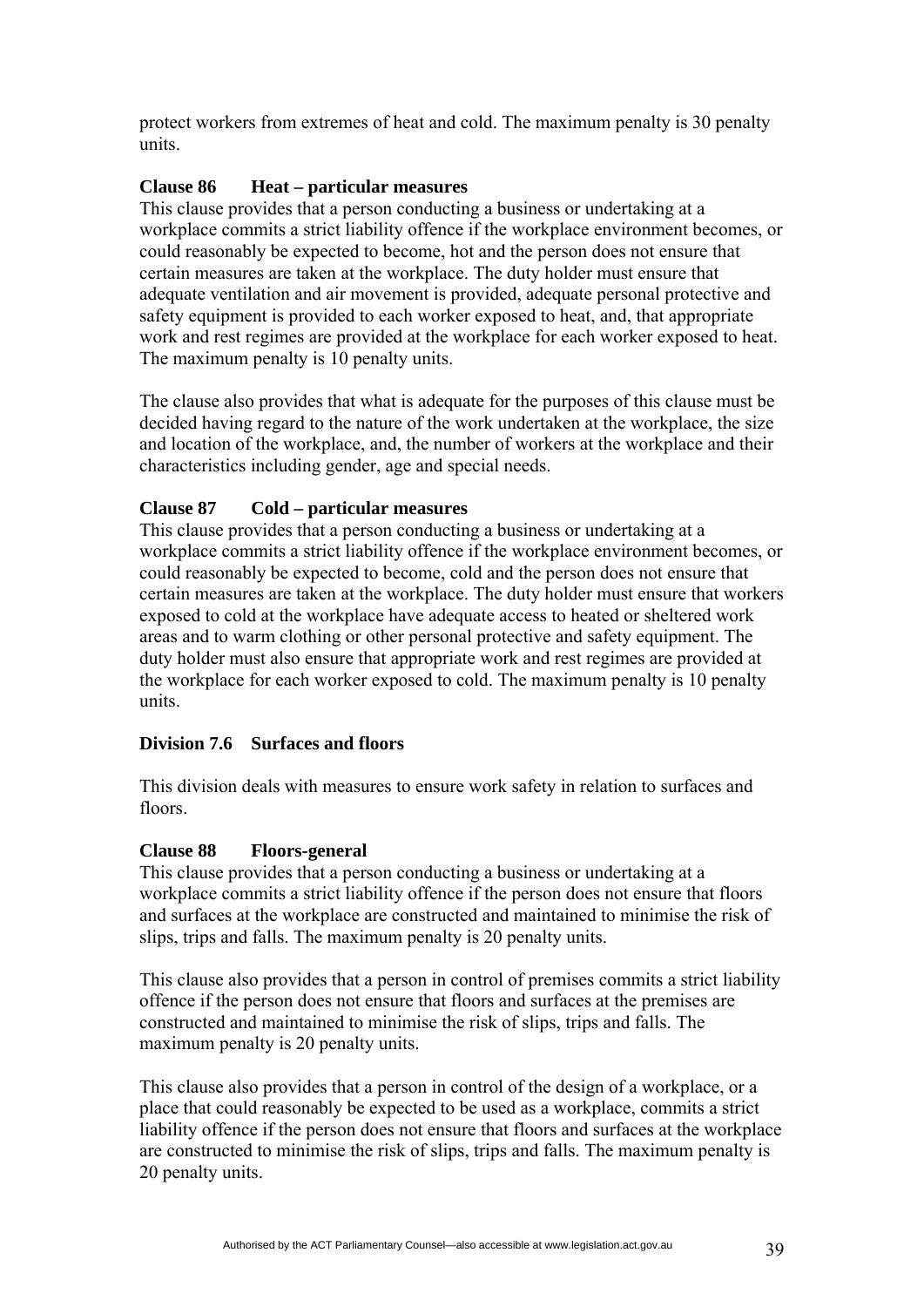## **Clause 89 Floors that become slippery**

This clause provides for two offences which apply if a floor at a workplace becomes slippery, whether because of something on the surface of the floor, or for any other reason.

This clause provides that where the above circumstance exists, a person conducting a business or undertaking at that workplace commits a strict liability offence if he or she does not take all reasonably practicable steps at the workplace to warn people of the risk, remove the hazard, and, take other appropriate steps at the workplace to minimise the risk. The maximum penalty is 20 penalty units.

This clause also provides that, in the above circumstances, a person in control of premises commits a strict liability offence if he or she does not take all reasonably practicable steps at the premises to warn people of the risk, to remove the hazard, and, take other appropriate steps at the premises to minimise the risk. The maximum penalty is 20 penalty units.

## **Clause 90 Floors –hard surfaces**

This clause provides that a person conducting a business or undertaking at a workplace commits a strict liability offence if a worker must stand at the workplace for a significant proportion of a work shift in substantially the same position on a floor or work platform that is a hard surface, and, the covering for the hard surface does not have low thermal conductivity, and/or if, the floor or work platform is not designed to give reasonable relief from the hard surface. The maximum penalty is 20 penalty units.

# **Division 7.7 Electricity**

This division sets out measures which must be taken to ensure work safety which relate to working with or near electricity at a workplace.

# **Clause 91 Definitions-div 7.7**

This clause establishes that, for this division, electrical inspector means an inspector appointed under section 41 of the *Electricity Safety Act 1971*. It also establishes that, for this division, electrical installation has the same meaning as that established in the dictionary of the *Electrical Safety Act 1971*.

## **Clause 92 Electricity - measures for electrical installations**

This clause provides that a person conducting a business or undertaking at a workplace must ensure that each electrical installation at that workplace is safe, or, if an electrical installation is not safe:

- the installation or unsafe part of the installation is disconnected from the electricity supply; and
- if the installation, or part of the installation, has been found unsafe by an electrical inspector, the part or installation that is unsafe is danger labelled and secured to prevent inadvertent reconnection.

This clause also provides that person in control of premises must ensure that each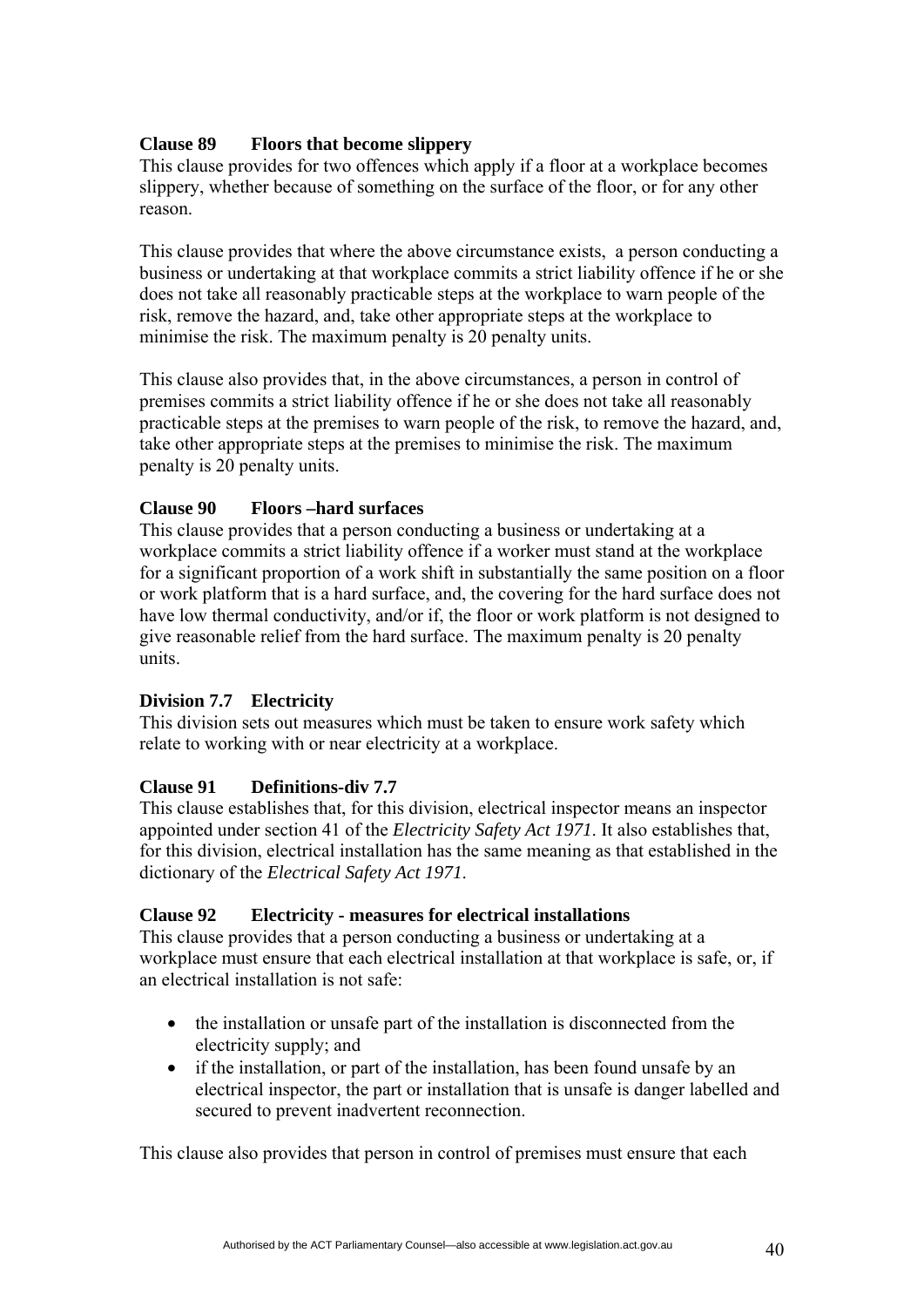electrical installation at a workplace is safe, or, if an electrical installation is not safe:

- the installation or unsafe part of the installation is disconnected from the electricity supply; and
- if the installation, or part of the installation, has been found unsafe by an electrical inspector, the part or installation that is unsafe is danger labelled and secured to prevent inadvertent reconnection.

This clause also provides that a person conducting a business or undertaking at a workplace where there is an electrical installation commits a strict liability offence if an electrical installation at the workplace is not suitably enclosed, and, someone can make inadvertent contact with a live part at the electrical installation. The maximum penalty is 30 penalty units.

This clause also provides that a person in control of premises commits a strict liability offence if an electrical installation at a workplace where there is an electrical installation is not suitably enclosed, or, if someone can make inadvertent contact with a live part at the electrical installation. The maximum penalty is 30 penalty units.

This clause also provides that a person conducting a business or undertaking at a workplace commits a strict liability offence if someone enters an electrical installation at that workplace that has an electrical hazard and the person entering the installation is not appropriately trained in safe entry, emergency procedures and the safe use of electrical plant and equipment. The maximum penalty is 30 penalty units.

This clause also provides that a person in control of premises commits a strict liability offence if someone enters an electrical installation at the premises that has an electrical hazard and the person entering the installation is not appropriately trained in safe entry, emergency procedures and the safe use of electrical plant and equipment. The maximum penalty is 30 penalty units.

This clause also establishes that *live part*, for the purposes of this clause, means a live part as defined in AS/NZS 3000.

**Clause 93 Electricity – measures for articles of electrical equipment**  This clause provides that the offences in this clause apply if an article of electrical equipment is provided for use at, or in connection with, an electrical installation at the workplace.

This clause provides that a person conducting a business or undertaking at a workplace commits a strict liability offence if the person does not ensure that the article of electrical equipment is safe, or, if the article of electrical equipment is not safe, if the duty holder does not ensure that the article is disconnected from the electricity supply, and, if found unsafe by an electrical inspector, the article, or part of the article that is unsafe, is danger labelled and secured to prevent inadvertent reconnection. The maximum penalty for this offence is 30 penalty units.

This clause provides that a person in control of premises commits a strict liability offence if the person does not ensure that the article of electrical equipment is safe, or, if the article of electrical equipment is not safe, if the duty holder does not ensure that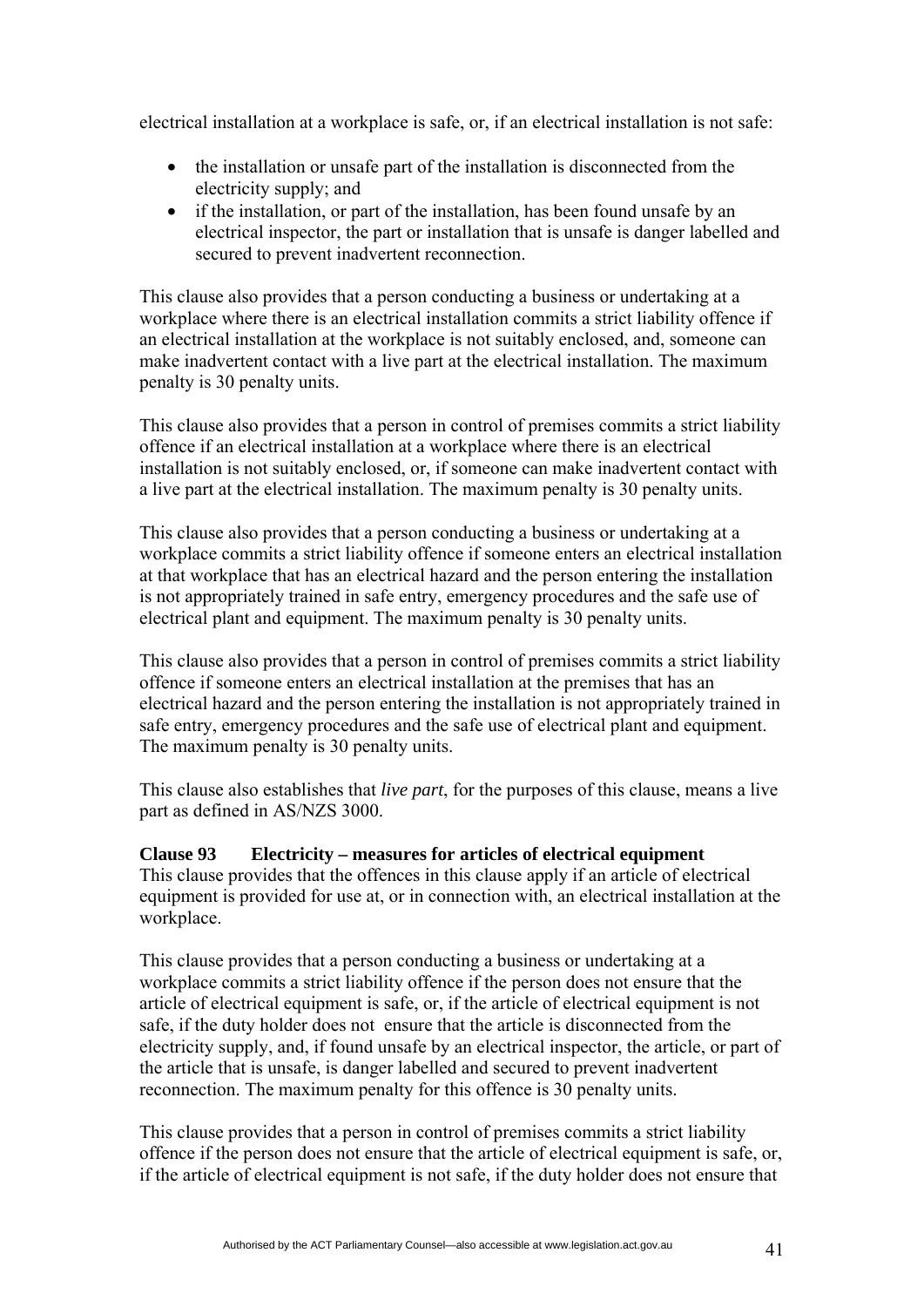the article is disconnected from the electricity supply, and, if found unsafe by an electrical inspector, the article, or part of the article that is unsafe, is danger labelled and secured to prevent inadvertent reconnection. The maximum penalty for this offence is 30 penalty units.

This clause provides that, for the purposes of this clause, an article of electrical equipment has same meaning as in the dictionary to the *Electricity Safety Act 1971*.

#### **Clause 94 Electricity – measures for preventing contact**

The duties set out in this clause are expressed to **not** apply where the relevant person undertaking electrical work is licensed to undertake that work under the *Construction Occupations (Licensing) Act 2004*.

This clause provides that a person conducting a business or undertaking at a workplace commits a strict liability offence if he or she does not ensure that a person working in, or undertaking maintenance at, the workplace is prevented from making inadvertent contact with a live, conductive part of an electrical installation. The maximum penalty for this offence is 30 penalty units.

This clause also provides that a person of premises commits a strict liability offence if he or she does not ensure that a person working in, or undertaking maintenance at, the workplace is prevented from making inadvertent contact with a live, conductive part of an electrical installation. The maximum penalty for this offence is 30 penalty units.

This clause also provides that a person conducting a business or undertaking at a workplace commits a strict liability offence if he or she does not ensure that a person working in, or undertaking maintenance at, the workplace is prevented from going within an unsafe distance of overhead or underground electrical power lines or exposed cables. However, this duty does not apply if a written risk assessment is given to the electricity network operator and that operator is satisfied that work to be done in accordance with the risk assessment will be safe. The maximum penalty for this offence is 30 penalty units

This clause also provides that a person of premises commits a strict liability offence if he or she does not ensure that a person working in, or undertaking maintenance at, the workplace is prevented from going within an unsafe distance of overhead or underground electrical power lines or exposed cables.

However, this duty does not apply if a written risk assessment is given to the electricity network operator and that operator is satisfied that work to be done in accordance with the risk assessment will be safe. The maximum penalty for this offence is 30 penalty units

This clause establishes that, for this clause, electricity distributor has the same meaning as in the dictionary to the *Utilities Act 2000.*

For this clause, *electricity network operator* means the person responsible for network operations for the relevant electricity distributor.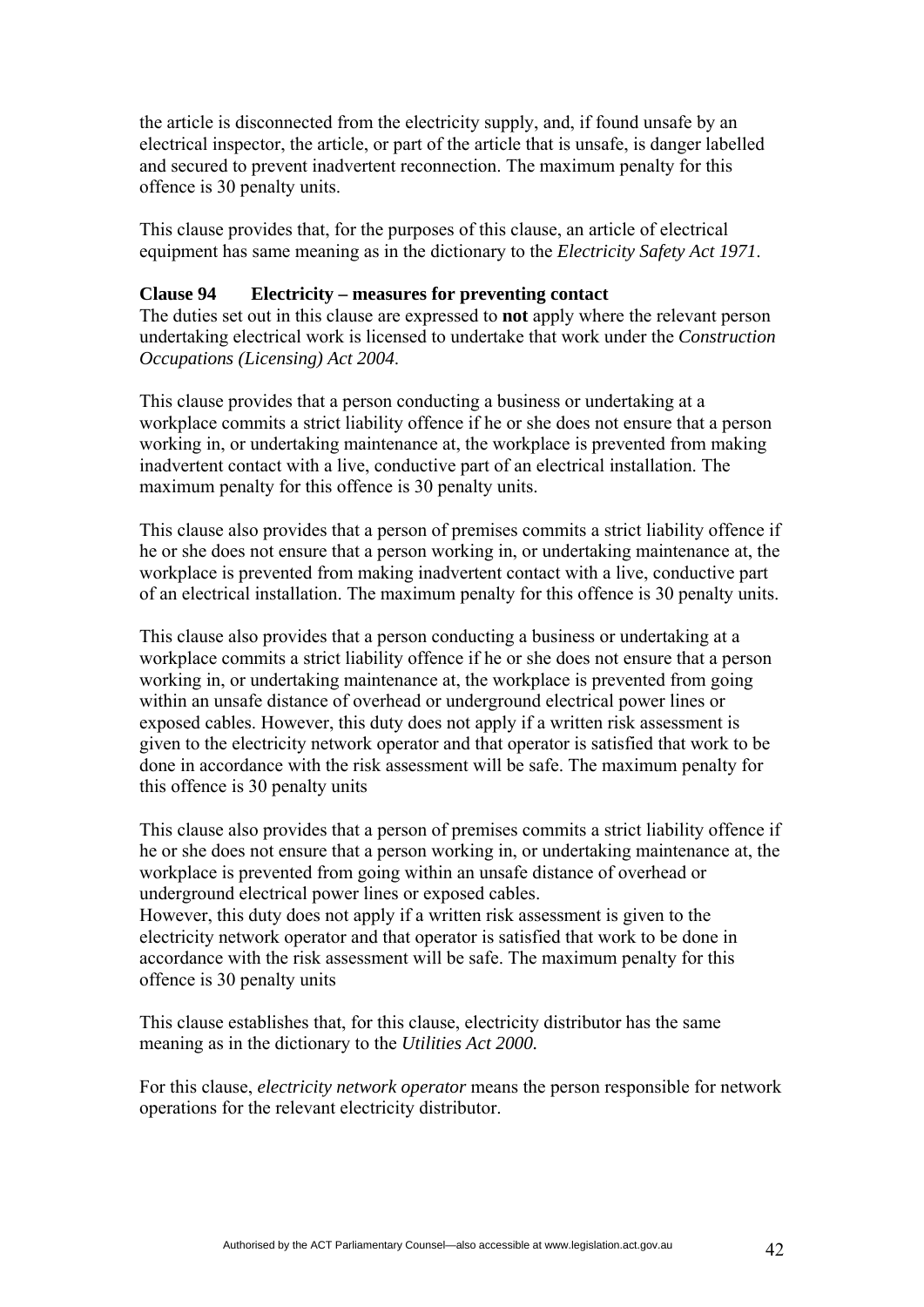Finally, for this clause*, relevant electricity distributor*, in relation to electrical power lines or exposed cables, means the electricity distributor of whose network the power lines or cables are a part.

### **Division 7.8 Confined spaces**

This division sets out a range of measures which ensure work safety in relation to working in confined spaces.

## **Clause 95 Definitions – div 7.8**

This clause establishes that, for this division, *atmospheric contaminant* means either a dangerous substance in the form of a fume, mist, gas, dust or vapour, an asphyxiant, or, nuisance dust.

This clause also establishes that, for this division, *confined space*, for a workplace, means an enclosed, or partly enclosed, space in the workplace that is not designed as or intended to be a workplace, is at atmospheric pressure while people are in it, may have restricted entry and exit, and, may have either:

- an atmosphere with potentially harmful contaminants; or
- an unsafe oxygen level; or
- stored substances that may cause engulfment.

This clause also establishes that, for this division, *entry permit* means a written document that identifies the confined space, clearly describes the work to be carried out in the confined space, sets out the risk management steps to be taken, states the name of each person who may enter or work in the confined space, and, states the date and time when each person may enter or be in the confined space to carry out the work.

The clause also establishes that the meaning of *safe oxygen level* and of *unsafe oxygen level*, for the purposes of this division, is provided by section 79 of this regulation.

## **Clause 96 Design etc – confined spaces**

This clause provides that a person in control of the design, manufacture or supply of a confined space commits a strict liability offence if they do not ensure that the space is designed so that there is ordinarily no need for anyone to enter it, and, if entry is needed, the space has a safe means of entry and exit. The maximum penalty is 30 penalty units.

This clause also provides that a person who modifies a confined space commits a strict liability offence if they do not ensure that the modification does not adversely affect the safe means of entry and exit. The maximum penalty is 30 penalty units.

## **Clause 97 Hazard identification and risk assessment – confined spaces**

This clause provides that a person conducting a business or undertaking at a workplace commits a strict liability offence if the person does not identify each confined space at the workplace, and, each reasonably foreseeable hazard associated with working in the space. The maximum penalty is 20 penalty units.

This clause also provides that a person conducting a business or undertaking at a workplace commits a strict liability offence if the person does not ensure that a risk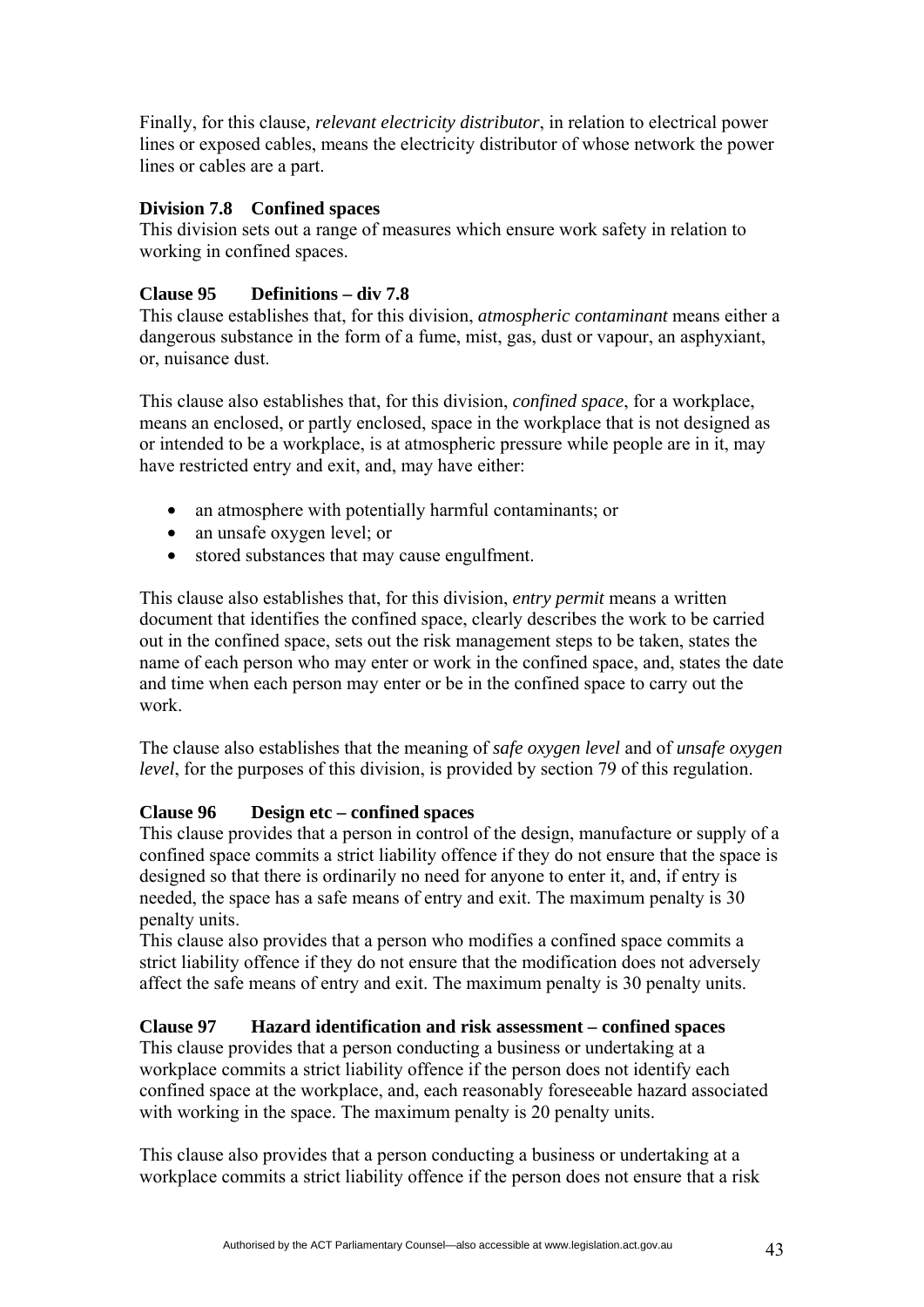assessment is undertaken by a suitably qualified person before any work involving entering a confined space at the workplace is started for the first time. The maximum penalty is 30 penalty units. A *suitably qualified person*, for this purpose, is someone who is suitably qualified by experience or training to carry out the risk assessment.

This clause also provides that a person conducting a business or undertaking at a workplace commits a strict liability offence if there is evidence that the risk assessment undertaken under the previous offence does not address, or no longer addresses, the risks posed by the confined space for which the risk assessment is undertaken, and, the person does not ensure that the risk assessment is reviewed. The maximum penalty is 20 penalty units.

This clause establishes that, for this clause, *risk assessment* includes at least an assessment of the nature of the space and the work to be done, whether work can be done without entering the space, different ways that the work can be done, and, the risks associated with the method of work, the plant to be used and any potential hazard in the space**.** 

### **Clause 98 Entry to and work in confined spaces**

This clause provides that a person conducting a business or undertaking at a workplace commits a strict liability offence if there is an uncontrolled risk to the health or safety of someone entering, occupying or working in a confined space or an uncontrolled risk of fire or explosion in a confined space, and, the duty holder does not ensure that, either, no-one enters that confined space, or, that work is not performed in the confined space at the workplace. The maximum penalty is 30 penalty units.

This clause also provides that a person conducting a business or undertaking at a workplace commits a strict liability offence if the person does not ensure that a number of things have been done before anyone enters a confined space at the workplace. The duty holder must ensure that the space contains a safe oxygen level, that any atmospheric contaminant in the space is reduced to below the exposure standard for the contaminant under the national exposure standards, that the concentration of any flammable contaminant in the atmosphere of the space is below 5% of its LEL, the space is not extremely hot or cold, and, that steps are taken to minimise any risk associated with the presence of vermin in the space. The maximum penalty is 30 penalty units.

This clause also provides that a person conducting a business or undertaking at a workplace commits a strict liability offence if the person does not ensure that no-one enters or stays in a confined space at the workplace if the concentration of any flammable contaminant in the atmosphere of the confined space is 10% or more of its LEL. The maximum penalty is 30 penalty units.

This clause also provides that a person in control of premises commits an offence if there is an uncontrolled risk to the health or safety of someone entering, occupying or working in a confined space or an uncontrolled risk of fire or explosion in a confined space, and, the duty holder does not ensure that, either, no-one enters that confined space, or, that work is not performed in the confined space at the premises. The maximum penalty is 30 penalty units.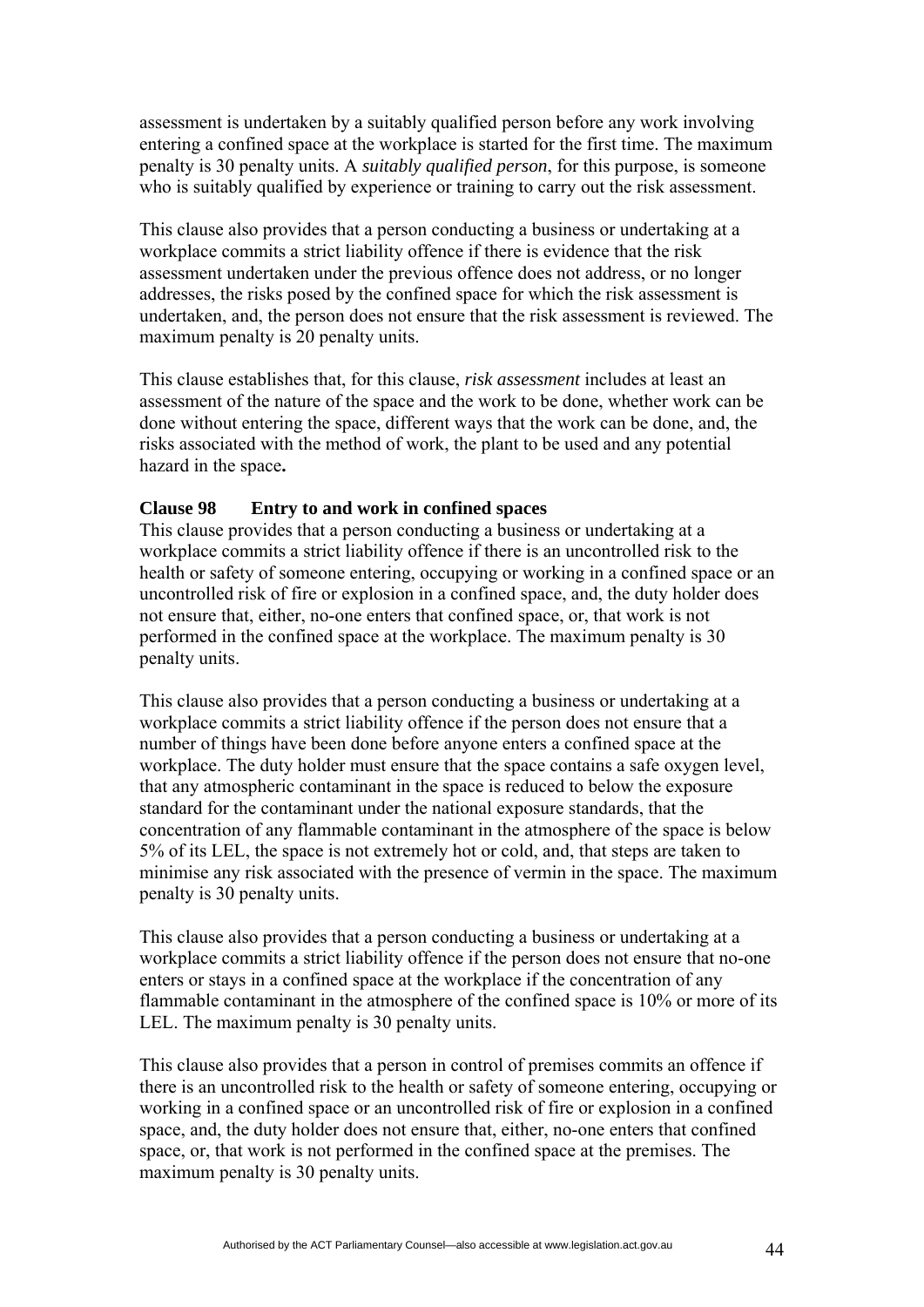This clause also provides that a person in control of premises commits a strict liability offence if the person does not ensure that a number of things have been done before anyone enters a confined space at the premises. The duty holder must ensure that the space contains a safe oxygen level, that any atmospheric contaminant in the space is reduced to below the exposure standard for the contaminant under the national exposure standards, that the concentration of any flammable contaminant in the atmosphere of the space is below 5% of its LEL, the space is not extremely hot or cold, and, that steps are taken to minimise any risk associated with the presence of vermin in the space. The maximum penalty is 30 penalty units.

This clause also provides that a person in control of premises commits a strict liability offence if they do not ensure that no-one enters or stays in a confined space at the workplace if the concentration of any flammable contaminant in the atmosphere of the confined space is 10% or more of its LEL. The maximum penalty is 30 penalty units.

This clause establishes that, for this clause, LEL, or *lower explosive limit*, of a flammable contaminant means the concentration of the contaminant in air below which the propagation of a flame does not occur on contact with an ignition source.

### **Clause 99 Isolation and control of potentially hazardous services – particular measures**

This clause sets out a number of offences, each of which only applies if a service that may be present in a confined space is normally connected to a confined space. This service is referred to as a *potentially hazardous service*. The clause provides that gas supply lines and electrical wiring or cabling are examples of potentially hazardous services for this clause.

This clause provides that a person conducting a business or undertaking at a workplace commits a strict liability offence if the person does not ensure that no-one enters a confined space at the workplace unless the potentially hazardous service is isolated or controlled in a way that prevents either of two circumstances occurring. The first circumstance is that the introduction of any material, contaminant, agent or the creation of a condition that may be harmful to someone in the space. The second circumstance is the activation or energising in any way of equipment or services that may pose a risk to the health or safety of someone in the confined space. The maximum penalty is 30 penalty units.

This clause provides that a person in control of premises commits a strict liability offence if the person does not ensure that no-one enters a confined space at the premises unless the potentially hazardous service is isolated or controlled in a way that prevents either of two circumstances occurring. The first circumstance is that the introduction of any material, contaminant, agent or the creation of a condition that may be harmful to someone in the space.

The second circumstance is the activation or energising in any way of equipment or services that may pose a risk to the health or safety of someone in the confined space. The maximum penalty is 30 penalty units.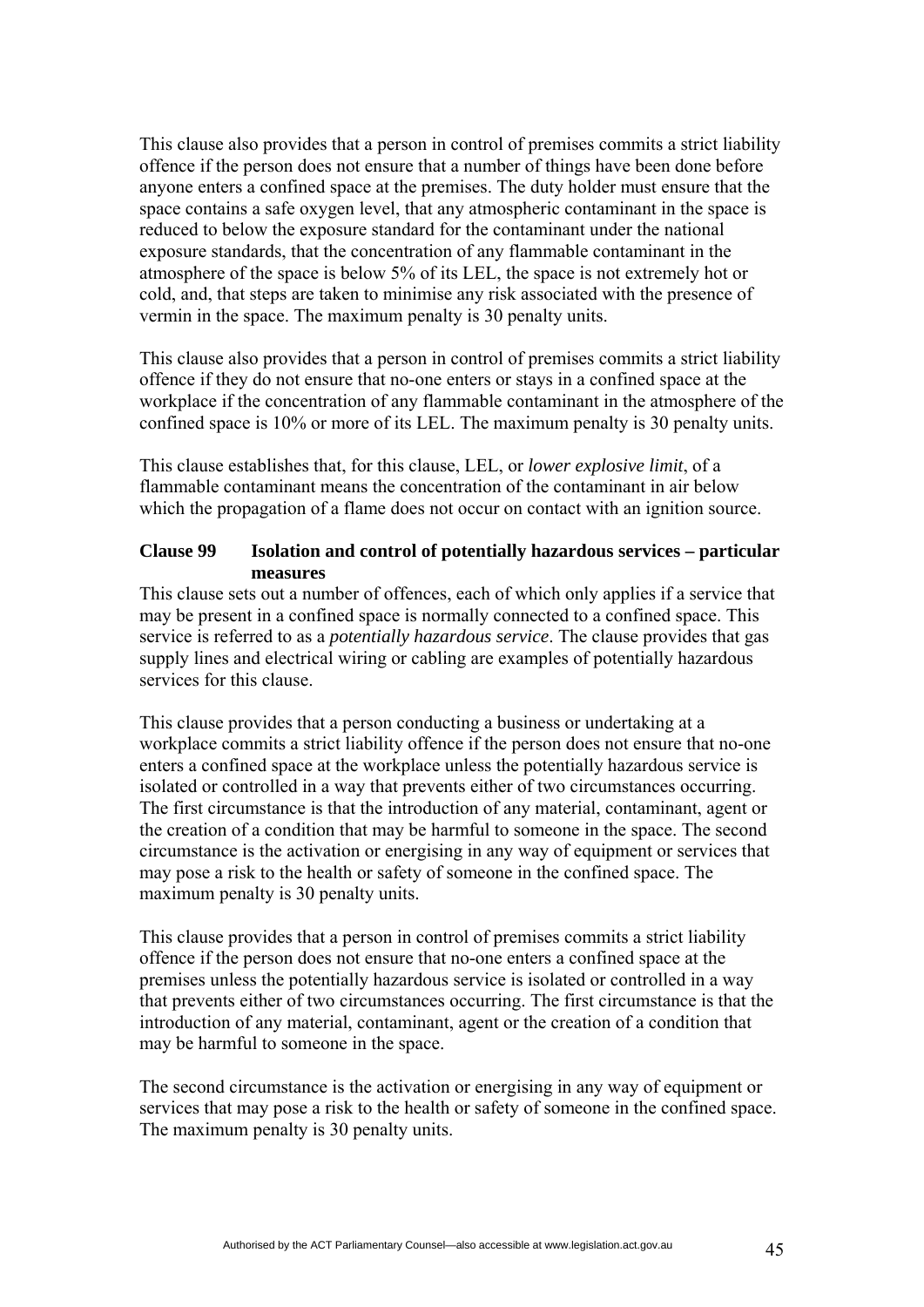## **Clause 100 Clearing containment before entry – particular measures**

This clause sets out a number of offences, each of which only applies if a confined space must be cleared of contaminants to comply with section 95 of this Regulation (entry to and work in confined spaces).

This clause also provides that a person conducting a business or undertaking at a workplace commits a strict liability offence if the person does not ensure that, if appropriate, the confined space at the workplace is cleared of all contaminants by using a suitable purging agent that displaces contaminants from the confined space. The maximum penalty is 30 penalty units.

This clause also provides that a person conducting a business or undertaking at a workplace commits a strict liability offence if the person does not ensure that pure oxygen or a gas mixture in concentration of more than 21% of oxygen by volume is not used to purge or ventilate the confined space at the workplace. The maximum penalty is 30 penalty units.

This clause also provides that a person in control of premises commits a strict liability offence if the person does not ensure that, if appropriate, the confined space at the workplace is cleared of all contaminants by using a suitable purging agent that displaces contaminants from the confined space. The maximum penalty is 30 penalty units.

This clause also provides that a person in control of premises commits a strict liability offence if the person does not ensure that pure oxygen or a gas mixture in concentration of more than 21% of oxygen by volume is not used to purge or ventilate the confined space at the premises. The maximum penalty is 30 penalty units.

### **Clause 101 Unsafe level of oxygen and atmospheric contaminants**

This clause sets out a number of offences, each of which only applies if a safe oxygen level cannot be provided in a confined space at a workplace, or, an atmospheric contaminant in a confined space at a workplace cannot be reduced to below the exposure standard under the national exposure standards.

This clause provides that a person conducting a business or undertaking at a workplace commits a strict liability offence if the person allows someone to enter a confined space at the workplace, and, the person entering is not equipped with suitable personal protective and safety equipment, including air supplied respiratory protective equipment. The maximum penalty is 30 penalty units. This clause also provides that a person in control of premises commits a strict liability offence if the person allows someone to enter a confined space at the workplace and the person entering is not equipped with suitable personal protective and safety equipment, including air supplied respiratory protective equipment. The maximum penalty is 30 penalty units.

### **Clause 102 Entry permits – particular measures**

This clause provides that a person conducting a business or undertaking at a workplace commits a strict liability offence if the person does not give an entry permit to the person in direct control of work to be done in a confined space at the workplace. The maximum penalty is 20 penalty units.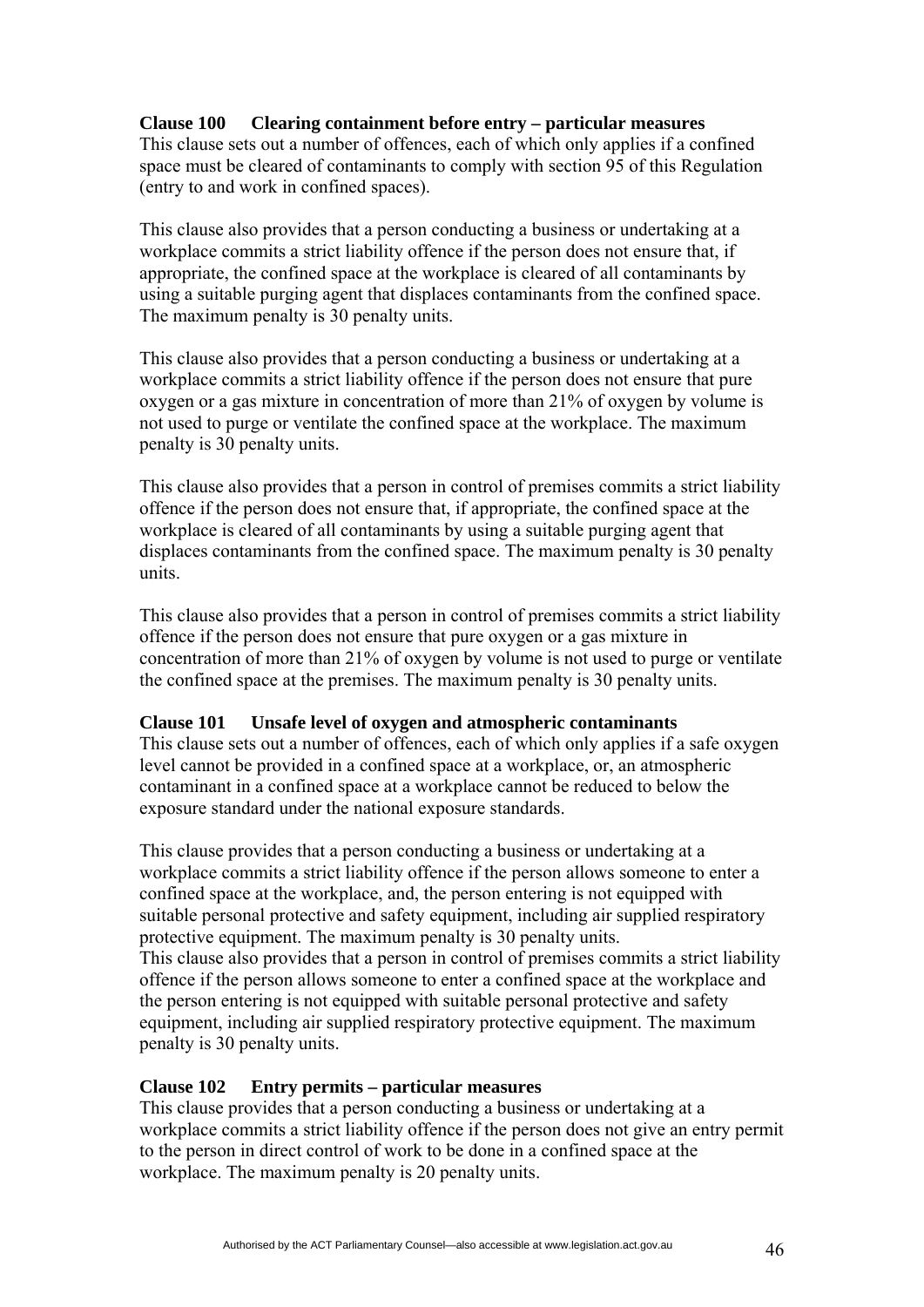This clause also provides that a person conducting a business or undertaking at a workplace commits a strict liability offence if the person does not give each person who is required to do work in a confined space at the workplace a copy of the entry permit, and, reasonable time to read the entry permit before the person is required to enter the confined space. The maximum penalty is 20 penalty units.

This clause provides that a person conducting a business or undertaking at a workplace commits a strict liability offence if someone enters or works in a confined space at the workplace, and, the entry or work does not comply with an entry permit under this section. The maximum penalty is 20 penalty units.

This clause also provides that a person conducting a business or undertaking at a workplace commits a strict liability offence if a confined space at the workplace is returned to normal use, and, the person does not have written confirmation from the person in direct control of the work in the confined space that the work has been completed and each person involved in the work has left the confined space. The maximum penalty is 20 penalty units.

This clause also provides that a person in control of premises commits a strict liability offence if the person does not ensure that each person who is to do work in a confined space at the premises is told about, and understands, the entry permit. The maximum penalty is 20 penalty units.

This clause also provides that a person in control of premises commits a strict liability offence if someone enters or works in a confined space at the premises, and, the entry or work does not comply with an entry permit under this section. The maximum penalty is 20 penalty units.

This clause also provides that a person in control of premises commits a strict liability offence if a confined space at the premises is returned to normal use, and, the person does not have written confirmation from the person in direct control of work in the confined space that the work has been completed and each person involved in the work has left the confined space. The maximum penalty is 20 penalty units.

#### **Clause 103 Standby people – particular measures**

This clause sets out a number of offences, each of which only applies if there is a confined space at a workplace and someone is in the confined space.

This clause provides that a person conducting a business or undertaking at a workplace commits a strict liability offence if they do not appoint one or more people as standby people for the work in the confined space at the workplace. The maximum penalty is 30 penalty units.

This clause also provides that a person conducting a business or undertaking at a workplace commits a strict liability offence if the person appoints a person as a standby person for the work in the confined space at the workplace and the person appointed has not undertaken training in accordance with section 104 (Training about confined spaces), cannot operate the monitoring equipment used to ensure safety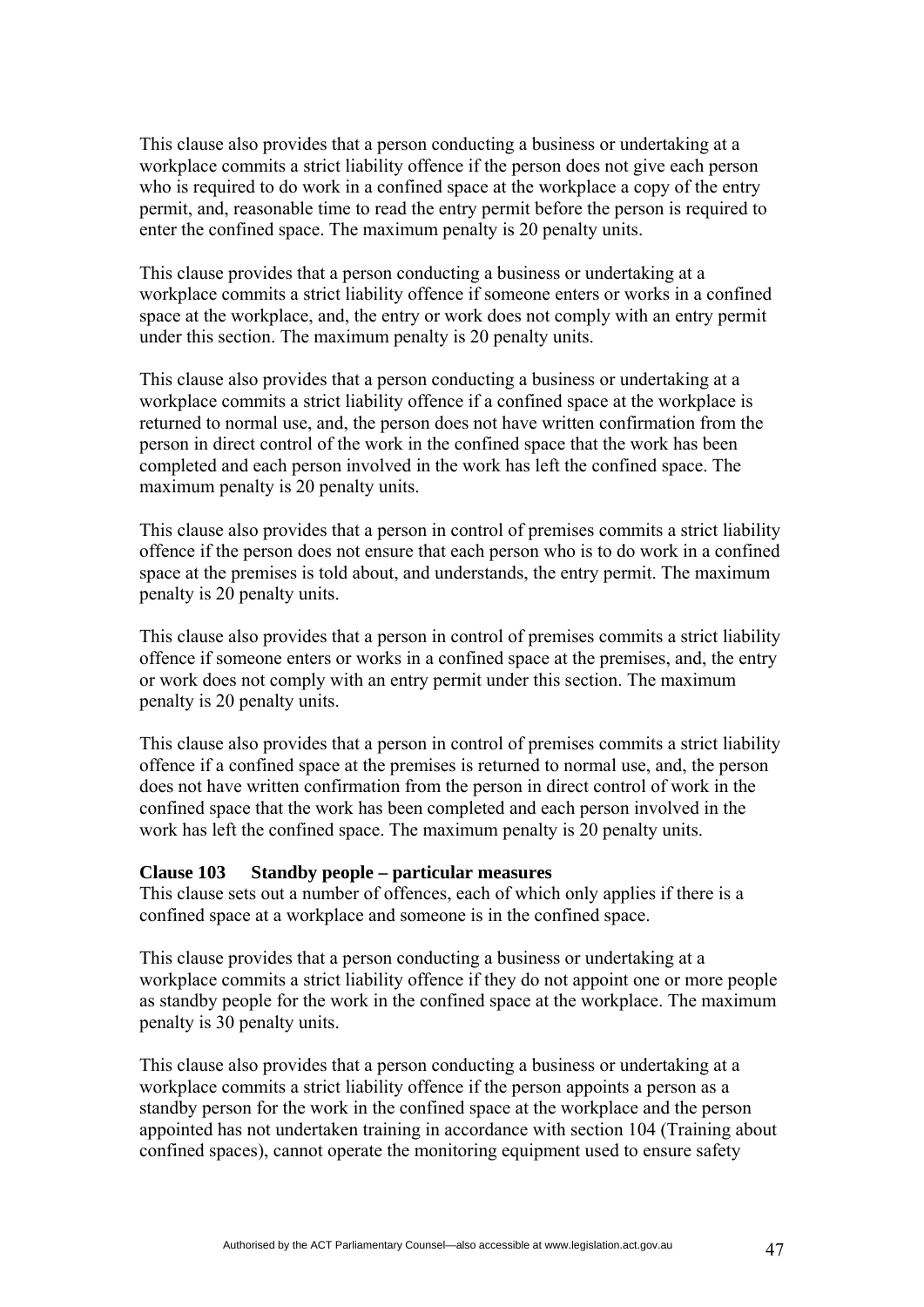during entry to, and work in, the confined space, and, cannot initiate emergency procedures (including rescue procedures). The maximum penalty is 30 penalty units.

This clause also provides that a person conducting a business or undertaking at a workplace commits a strict liability offence if the person does not ensure that a standby person remains outside and near the confined space at the workplace while anyone is in the confined space, is able to communicate continuously with anyone in the confined space, and, if practicable, is able to see anyone in the confined space. The maximum penalty is 30 penalty units.

## **Clause 104 Emergencies – particular measures**

This clause provides that a person conducting a business or undertaking at a workplace commits a strict liability offence if the person does not ensure that appropriate emergency equipment is provided when someone is in a confined space at the workplace. The maximum penalty is 30 penalty units.

This clause also provides that a person conducting a business or undertaking at a workplace commits a strict liability offence if the person does not ensure that emergency procedures are established and rehearsed in relation to people in a confined space at the workplace. The maximum penalty is 30 penalty units.

This clause also provides that a person conducting a business or undertaking at a workplace commits a strict liability offence if he or she does not ensure that the openings for entry and exit from a confined space at the workplace are large enough to allow the rescue of anyone in the space, and, if he or she does not ensure that the openings are not obstructed by anything that could impede the rescue, or, if this is not possible, another suitable means of rescued is provided. The maximum penalty is 30 penalty units.

This clause also provides that a person in control of premises commits a strict liability offence if the person does not ensure that appropriate emergency equipment is provided when someone is in a confined space at the premises. The maximum penalty is 30 penalty units.

This clause also provides that a person in control of premises commits a strict liability offence if the person does not ensure that emergency procedures are established and rehearsed in relation to people in a confined space at the premises. The maximum penalty is 30 penalty units.

This clause also provides that a person in control of premises commits a strict liability offence if the person does not ensure that the openings for entry and exit from a confined space at the workplace are large enough to allow the rescue of anyone in the space, and, does not ensure that the openings are not obstructed by anything that could impede the rescue, or, if this is not possible, that another suitable means of rescued is provided. The maximum penalty is 30 penalty units.

### **Clause 105 Entry protection – particular measures**

This clause provides that a person conducting a business or undertaking at a workplace commits a strict liability offence if the person does not ensure that appropriate signs are displayed and protective barriers are erected to prevent the entry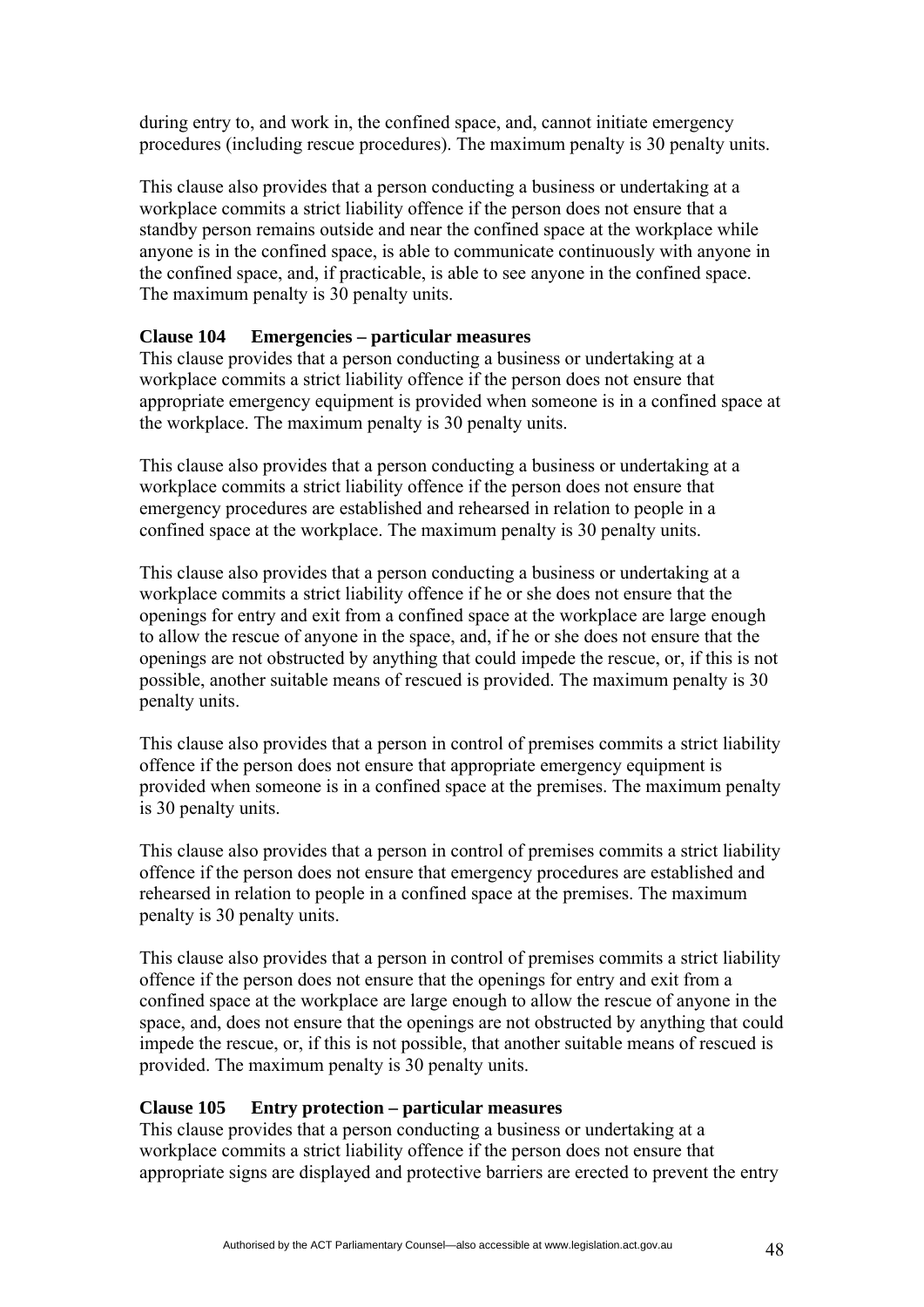of anyone who does not have an entry permit for a confined space at the workplace. The maximum penalty is 30 penalty units.

This clause also provides that a person in control of premises commits a strict liability offence if the person does not ensure that appropriate signs are displayed and protective barriers are erected to prevent the entry of anyone who does not have an entry permit for a confined space at the premises. The maximum penalty is 30 penalty units.

### **Clause 106 Atmospheric testing and monitoring – particular measures**

This clause provides that a person conducting a business or undertaking at a workplace commits a strict liability offence if the person does not ensure that appropriate atmospheric testing and monitoring is carried out in a confined space at the workplace if the confined space is or may be contaminated with an atmospheric contaminant, is or may be contaminated with an flammable contaminant, or has or may have an unsafe oxygen level. The maximum penalty is 30 penalty units.

This clause also provides that a person in control of premises commits a strict liability offence if the person does not ensure that appropriate atmospheric testing and monitoring is carried out in a confined space at the premises if the confined space is or may be contaminated with an atmospheric contaminant, is or may be contaminated with an flammable contaminant, or, has or may have an unsafe oxygen level. The maximum penalty is 30 penalty units.

### **Clause 107 Training about confined spaces**

This clause provides that a person conducting a business or undertaking at a workplace commits a strict liability offence if the person does not provide training relating to entering and working in confined spaces to anyone who is required to work in a confined space at the workplace. The maximum penalty is 30 penalty units.

This clause provides that a person conducting a business or undertaking at a workplace commits a strict liability offence if the person does not provide training relating to entering and working in confined spaces to anyone who is appointed as a standby person for the workplace. The maximum penalty is 30 penalty units.

This clause also provides that a person conducting a business or undertaking at a workplace may also provide the training to anyone who could be involved in rescue and first aid procedures involving a confined space, and, anyone who does one or more of the following:

- assesses the safety of confined spaces;
- issues entry permits for confined spaces;
- designs and fixes the layout of workplaces;
- supervises people working in or near confined spaces;
- maintains equipment used in confined spaces; and
- purchases, distributes, fits, wears or maintains personal protective equipment used for work in confined spaces.

This clause provides that a person conducting a business or undertaking at a workplace commits a strict liability offence if the person does not make a written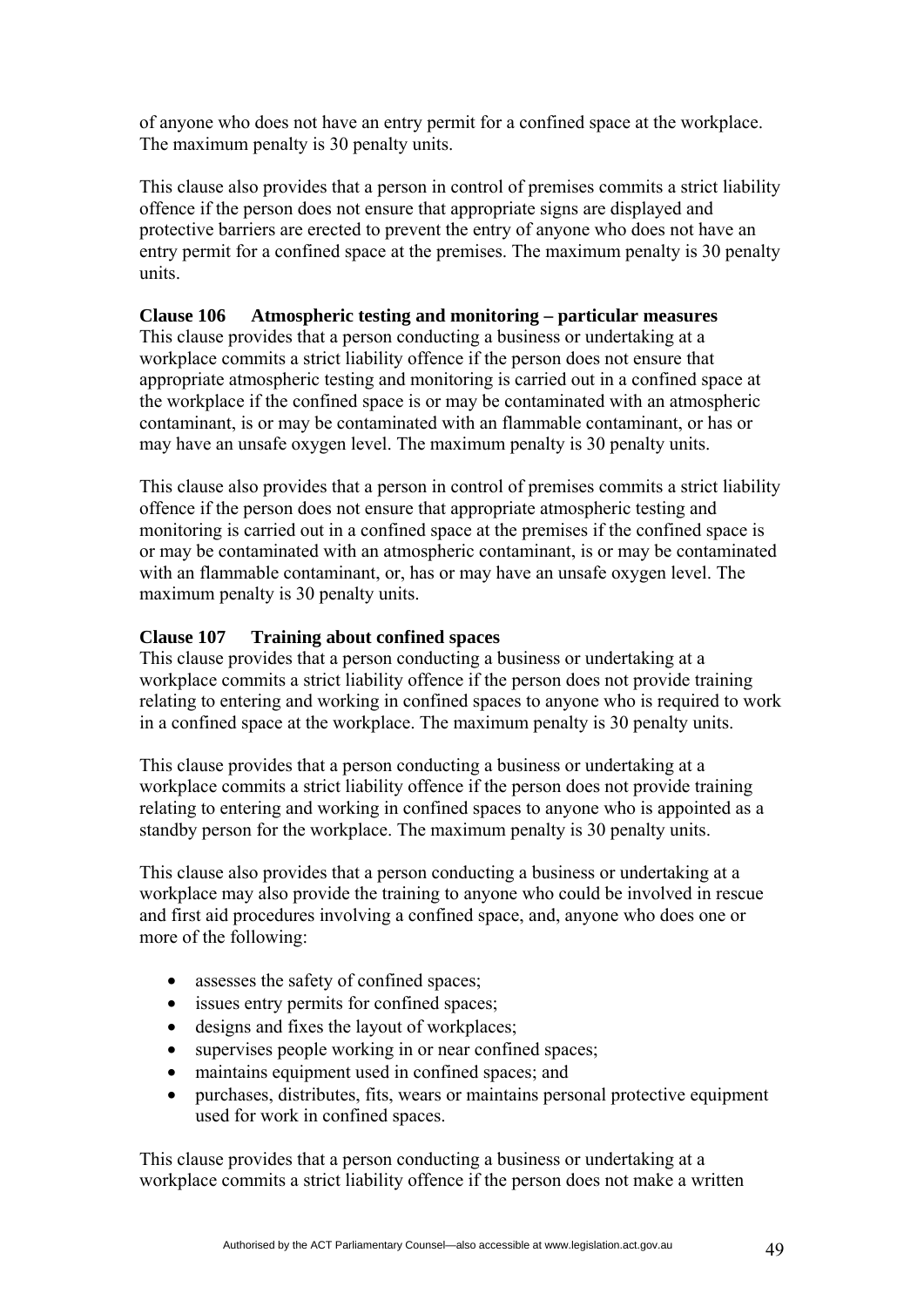record of training given under this clause, and, of the people to whom the training is given. The maximum penalty is 20 penalty units.

This clause establishes that, for this clause*, standby person* means a person appointed as a standby person under section 101 of this regulation.

It also establishes that, for this clause, *training* must include instruction in the hazards of confined spaces, risk assessment procedures, risk management steps, emergency procedures and the selection, use, fitting and maintenance of safety equipment.

### **Clause 108 Record keeping**

This clause provides that a person conducting a business or undertaking at a workplace must keep entry permits for a confined space at the workplace for one month after the day the space is returned to normal use, risk assessment reports for work in a confined space at the workplace for five years after the last entry in the report, and, a record of training relating to work in a confined space at the workplace while the person to whom the training has been given is engaged.

This clause also provides that a person conducting a business or undertaking at a workplace commits a strict liability offence if an inspector requests access to a record made under this clause in relation to the workplace and the person does not give access to the record. The maximum penalty is 20 penalty units.

This clause also provides that, if a record made under this clause contains information personal to a worker, a person conducting a business or undertaking must give the worker access to the record on request.

#### **Division 7.9 Lighting**

This division contains two offences which require adequate lighting to be provided.

#### **Clause 109 Person conducting business or undertaking to provide lighting**

This clause provides that a person conducting a business or undertaking at a workplace commits a strict liability offence if the person does not provide adequate lighting at the workplace. The maximum penalty is 30 penalty units. What is adequate for the purposes of this clause, must be decided having regard to the nature of the tasks performed by each worker at the workplace.

This clause also provides that a person conducting a business or undertaking at a workplace commits a strict liability offence if the person does not ensure that the lighting provided at the workplace allows workers to work safely, does not create excessive glare or reflection, allows people who are not workers to move safely within the workplace and facilitates safe entry to, and exit from, the workplace. The maximum penalty is 20 penalty units.

#### **Division 7.10 Noise management**

This division contains measures necessary to ensure work safety by managing risks that relate to noise in the workplace.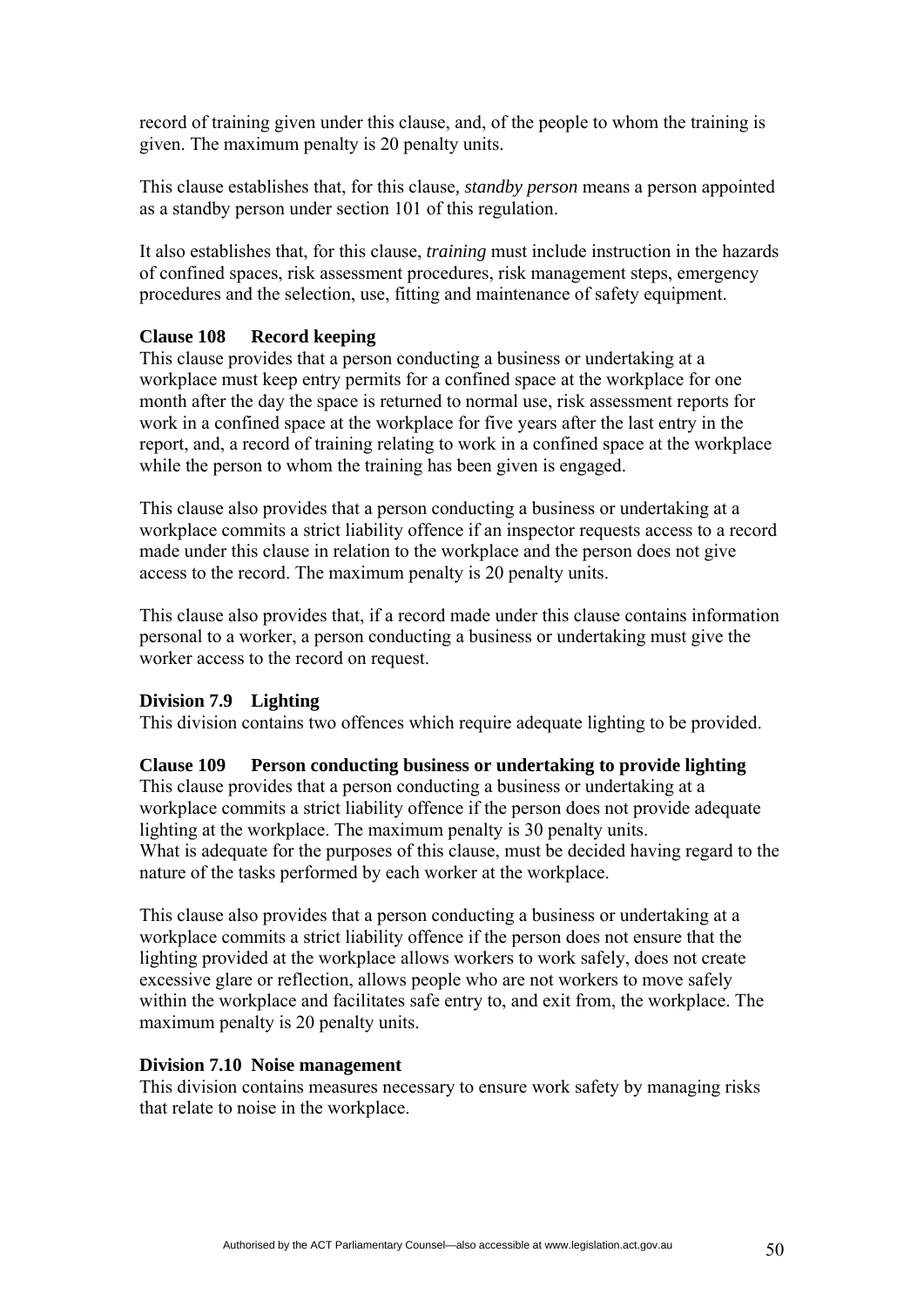## **Clause 110 Definitions – div 7.10**

This clause establishes that, for this division, exposure standard means an 8 hour equivalent continuous A-weighted sound pressure level, LAeq, 8h of 85dB (A) referenced to 20μPa, and, a C-weighted peak sound pressure level, LC, peak of 140 dB (C) referenced to 20μPa.

This clause also establishes that, for this division, *sound pressure level*, in relation to a person, means the level of noise worked out, at the person's ear position, in accordance with AS/NZS 1269.1, without taking into account any protection that may be given by a personal hearing protector.

### **Clause 111 Working out LC, peak value – div 7.10**

This clause establishes that, for this division, the value of LC, peak must be worked out by using sound-measuring equipment with a peak detector-indicator characteristic that complies with AS/NZS 1269.1.

### **Clause 112 Noise management – duties of designers etc**

This clause provides that a person in control of the design, manufacture, import or supply of plant that may emit an unsafe level of noise must ensure that the plant is designed and constructed so that the noise emitted by the plant is as low as reasonably practicable, when installed and used in a reasonable way.

This clause also provides that a person in control of the design, manufacture, import or supply of plant commits a strict liability offence if plant that may emit an unsafe level of noise is supplied to a person, and, the duty holders fails to provide that person with information about the noise emitted by the plant and ways to keep the noise to the lowest level that it is reasonably practicable to achieve. The maximum penalty is 20 penalty units.

This clause also provides that an *unsafe level of noise* means an A-weighted sound pressure level of 70dB (A), or, an LC, peak of 130dB (C).

### **Clause 113 Noise management – duties of person conducting business or undertaking**

This clause provides that a person conducting a business or undertaking at a workplace commits a strict liability offence if the person does not undertake a number of specific actions in relation to noise management. The duty holder must properly maintain noise control measures at the workplace, give workers at the workplace information and training about noise control measures in accordance with AS/NZS 1269, and, ensure that any personal hearing protectors given to a worker are used and maintained in accordance with AS/NZS 1269. The maximum penalty is 30 penalty units.

This clause also provides that a person conducting a business or undertaking at a workplace must implement certain measures if action is required to reduce the noise level to which a worker is exposed. In such a circumstance, the duty holder must, as far as is reasonably practicable, implement engineering noise controls to reduce the noise level. If this does not reduce the noise level to the exposure standard or less the person must also, as far as is reasonably practicable, implement administrative noise controls to reduce the noise to which the worker is exposed. If both of these measures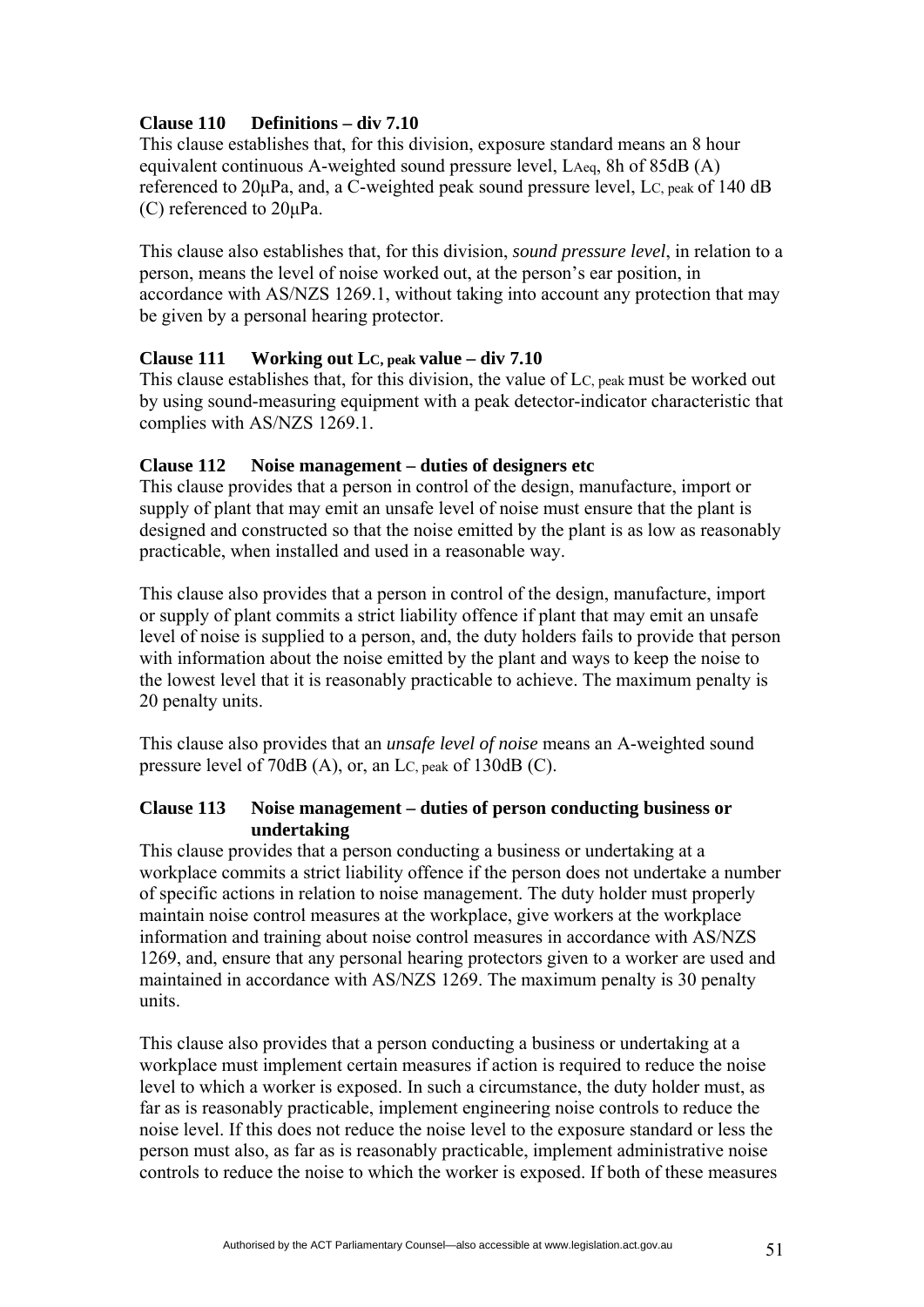do not reduce the noise level to the exposure standard or less, the person must give the worker personal hearing protectors that meet the requirements of AS/NZS 1270 and have been selected according to the procedures stated in AS/NZS 1269.3.

This clause also provides that a person conducting a business or undertaking at a workplace commits a strict liability offence if noise levels at the workplace exceed the exposure standards for a worker, and, the duty holder does not either take the action mentioned in the above sub-clause to reduce the noise level to which the worker is exposed, or, give the worker the personal hearing protectors required under that subclause. The maximum penalty is 20 penalty units.

## **Clause 114 Noise management – duties of workers**

This clause provides that a worker commits an offence if noise control measures are taken at a workplace under this regulation and the worker intentionally does not comply with the measures at the workplace, as far as reasonably practicable. The maximum penalty is 20 penalty units.

This clause also provides that a worker commits an offence if the worker is given personal hearing protection as a noise control measure for use at work, is given information and training about the protectors in accordance with AS/NZS 1269, and, they do not use the protection, as far as reasonably practicable. The maximum penalty is 20 penalty units.

## **Division 7.11 Isolated work**

This division sets out measures to be taken where work is performed in isolation.

## **Clause 115 Isolated workers**

This clause provides that a person conducting a business or undertaking commits a strict liability offence if particular circumstances apply and they fail to ensure that a worker in the business or undertaking is able to call for help, there is a procedure for regular contact with the worker and the worker is trained in the procedure. This offence only applies in the particular circumstances where the person with the duty allows a worker in their business or undertaking to work alone in an area that is remote from other people or is isolated from other people because of the time, location or nature of the work, or, a situation that involves the operation or maintenance of hazardous plant or the handling of a dangerous substance, or, work that is dangerous to perform alone. The maximum penalty is 30 penalty units.

## **Division 7.12 Fire and explosion**

This division sets out measures which must be taken to ensure work safety by managing risks of fire and explosion at the workplace.

## **Clause 116 Fire and explosion – risk control**

This clause provides that a person conducting a business or undertaking at a workplace commits a strict liability offence if they do not ensure that risks of fire or explosion at the workplace are managed. The maximum penalty is 30 penalty units.

This clause also provides that a person conducting a business or undertaking at a workplace commits a strict liability offence if the person does not eliminate potential ignition sources from proximity to flammable substances, combustible dusts or waste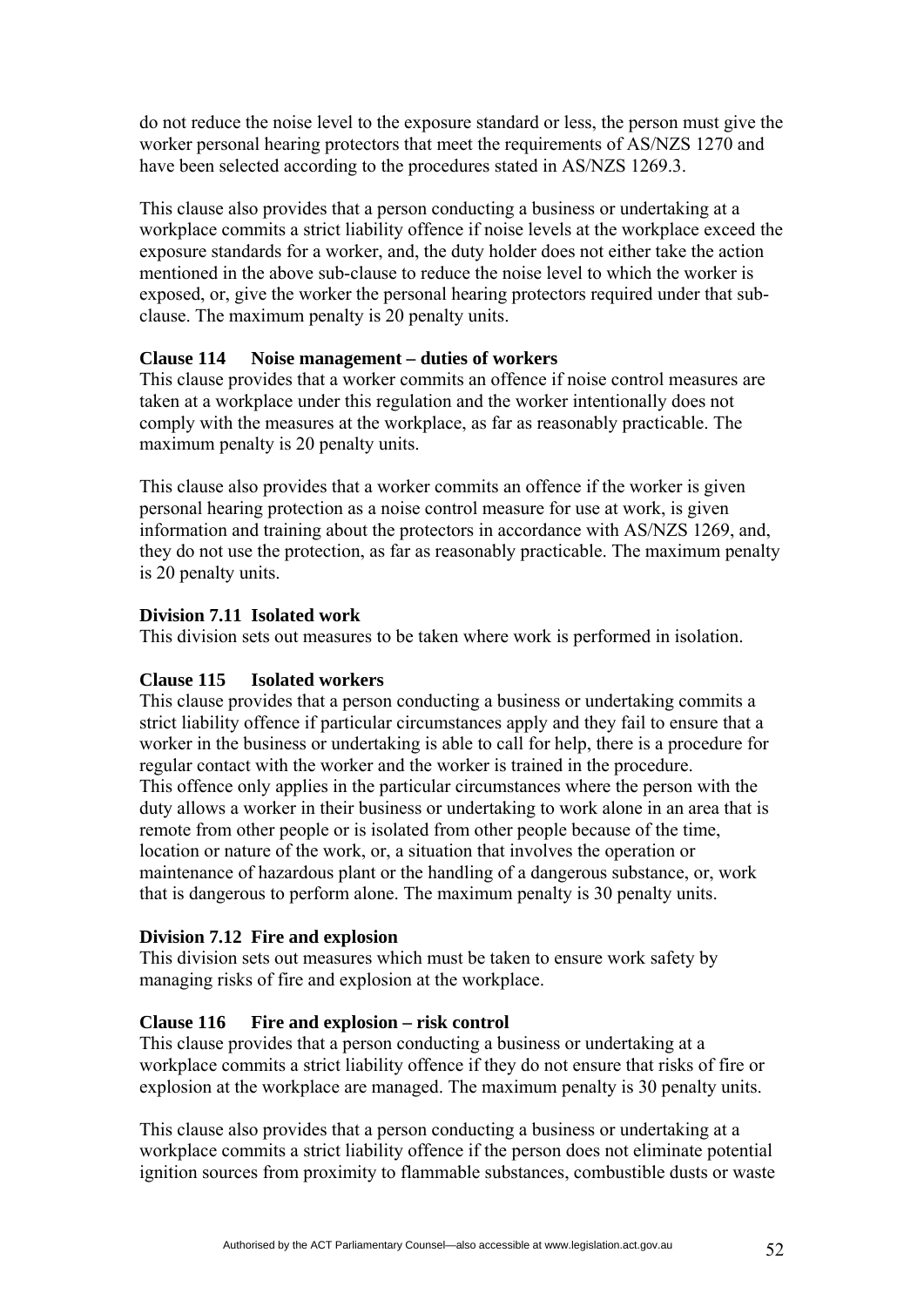materials at the workplace and regularly remove waste materials and accumulated dust at the workplace. The maximum penalty is 30 penalty units.

This clause also provides that a person conducting a business or undertaking at a workplace commits a strict liability offence if there are flammable substances, combustible dusts or waste materials at the workplace and they do not monitor the workplace regularly to ensure the continued effectiveness of control measures for fire or explosion at the workplace. The maximum penalty is 30 penalty units.

This clause also provides that a person in control of premises commits a strict liability offence if the person does not ensure that risks of fire or explosion at the workplace are managed. The maximum penalty is 30 penalty units.

This clause also provides that a person in control of premises commits a strict liability offence if the person does not eliminate potential ignition sources from proximity to flammable substances, combustible dusts or waste materials at the workplace and regularly remove waste materials and accumulated dust at the workplace. The maximum penalty is 30 penalty units.

This clause also provides that a person in control of premises commits a strict liability offence if there are flammable substances, combustible dusts or waste materials at the workplace and the person does not monitor the workplace regularly to ensure the continued effectiveness of control measures for fire or explosion at the workplace. The maximum penalty is 30 penalty units.

#### **Clause 117 Fire and explosion - facilities**

This clause provides that a person conducting a business or undertaking at a workplace commits a strict liability offence if the person does not ensure that appropriate fire appliances are available at the workplace and maintained to a reasonable standard by a suitably qualified person. The maximum penalty is 30 penalty units.

This clause also provides that a person conducting a business or undertaking at a workplace commits a strict liability offence if the person does not ensure that portable fire extinguishers are installed at the workplace in accordance with AS 2444. The maximum penalty is 30 penalty units.

This clause also provides that a person in control of premises commits a strict liability offence if the person does not ensure that appropriate fire appliances are available at the workplace and maintained to a reasonable standard by a suitably qualified person. The maximum penalty is 30 penalty units.

This clause also provides that a person in control of premises commits a strict liability offence if the person does not ensure that portable fire extinguishers are installed at the workplace in accordance with AS 2444. The maximum penalty is 30 penalty units.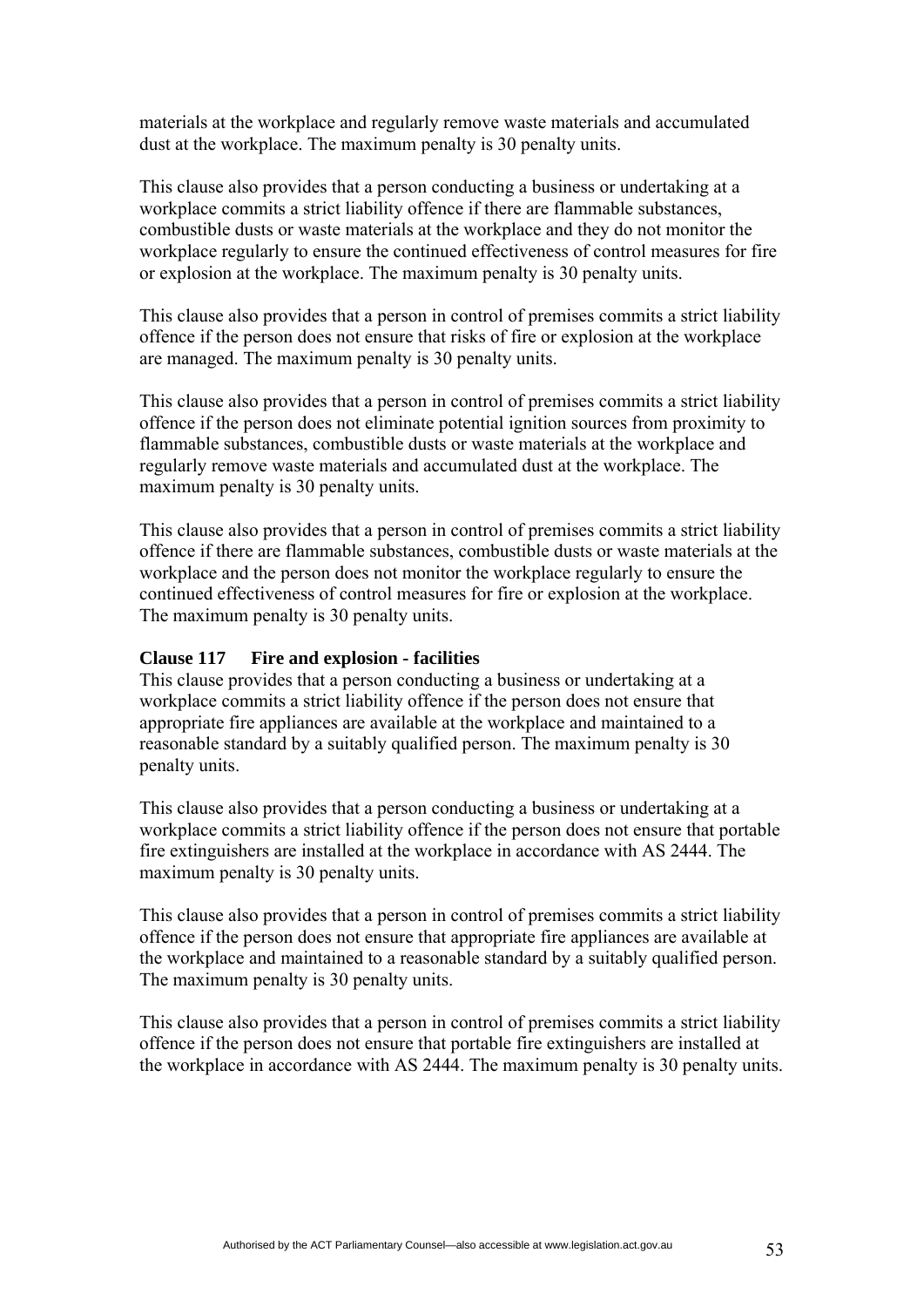This clause establishes that, for this clause, fire appliance includes a fire alarm and:

- a vehicle, equipment, implement or thing used to prevent, extinguish or contain fire or smoke; and
- an apparatus for alerting the occupants of a building to a fire or facilitating the evacuation of the building; and
- equipment used to control smoke in, or remove smoke from, a building.

This clause establishes that, for this clause, suitably qualified, for maintaining an appliance, means someone who is suitably qualified by experience or training to maintain the appliance.

## **Division 7.13 Emergency procedures**

This division sets out measures which must be taken in relation to emergencies.

### **Clause 118 Person conducting business or undertaking to provide for emergencies**

This clause provides that a person conducting a business or undertaking at a workplace commits a strict liability offence if the person does not ensure that, in an emergency at the workplace, appropriate steps are in place for the safe and rapid evacuation of people from the workplace, emergency communications and the medical treatment of injured people. The maximum penalty is 30 penalty units.

This clause also provides that a person conducting a business or undertaking at a workplace commits a strict liability offence if the person does not ensure that arrangements are made for shutting down and evacuating the workplace in an emergency, details of the arrangements are displayed in appropriate places at the workplace and an appropriate number of people are properly trained to oversee any evacuation and use any on-site fire appliances. The clause states that, for this offence, what is appropriate in each case must be decided having regard to the nature of the hazards at the workplace, the size and location of the workplace and the number, mobility and capability of people at the workplace. The maximum penalty is 30 penalty units.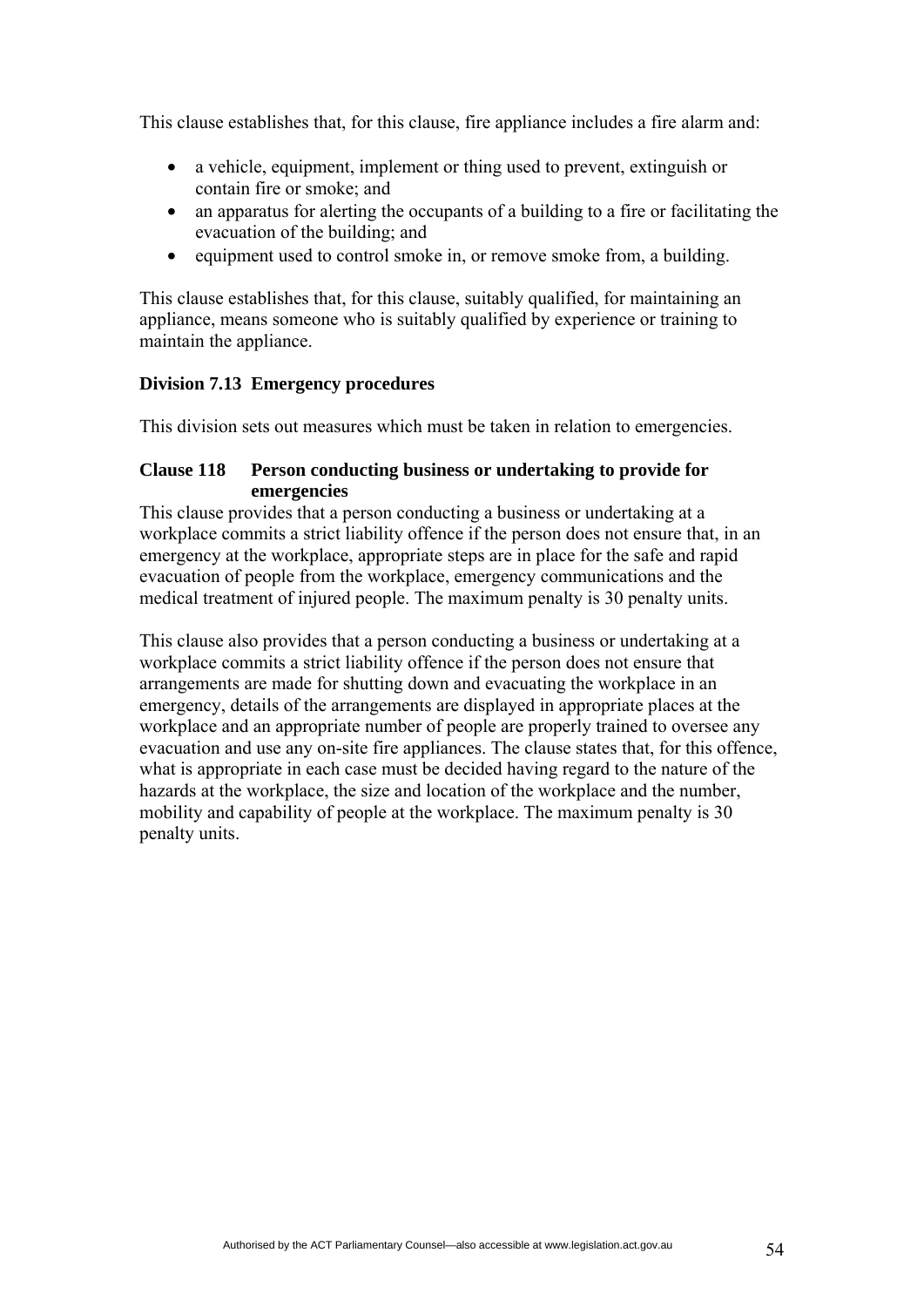## **Part 8 Licensing high risk work**

The provisions in this part adopt new arrangements for the licensing of persons who undertake high risk work. The provisions place a range of obligations on persons conducting a business or undertaking and on persons carrying out high risk work.

### **Division 8.1 Important concepts**

### **Clause 119 Definitions – pt 8**

This clause sets out the various definitions used throughout this regulation

### **Division 8.2 High risk work licence**

### **Clause 120 Carrying out high risk work without licence**

This clause places an obligation on workers who are undertaking high risk work to ensure that they hold the appropriate licence to do so.

The clause provides that a person commits a strict liability offence if the person performs high risk work without holding a licence. The maximum penalty is 20 penalty units.

The clause provides an exception for persons who are being trained in high risk work, providing the trainee is supervised by a person who holds a high risk licence, and provides for persons who have been specifically exempted from holding a licence by the chief executive.

The clause also provides an exemption for persons who are not actually performing high risk work but who are operating high risk plant for the purpose of testing, trialling, installing, commissioning, maintaining, servicing, repairing, altering or disposing of that plant.

There are specific provisions for trainees and for exemptions in later parts of the regulation.

### **Clause 121 Allowing unlicensed person to carry out work**

This clause places an obligation on persons conducting a business or undertaking to ensure that only competent persons undertake high risk work. The clause provides that a person commits a strict liability offence if they direct or allow a worker to perform high risk work when the worker does not hold a high-risk work licence. The maximum penalty is 30 penalty units.

As with the previous clause it provides an exception for persons who are being trained in high risk work, providing the trainee is supervised by a person who holds a high risk licence, and provides for exemptions in limited circumstances.

It also provides an exemption for persons who are not actually performing high risk work but who are operating high risk plant for the purpose of testing, trialling, installing, commissioning, maintaining, servicing, repairing, altering or disposing of that plant.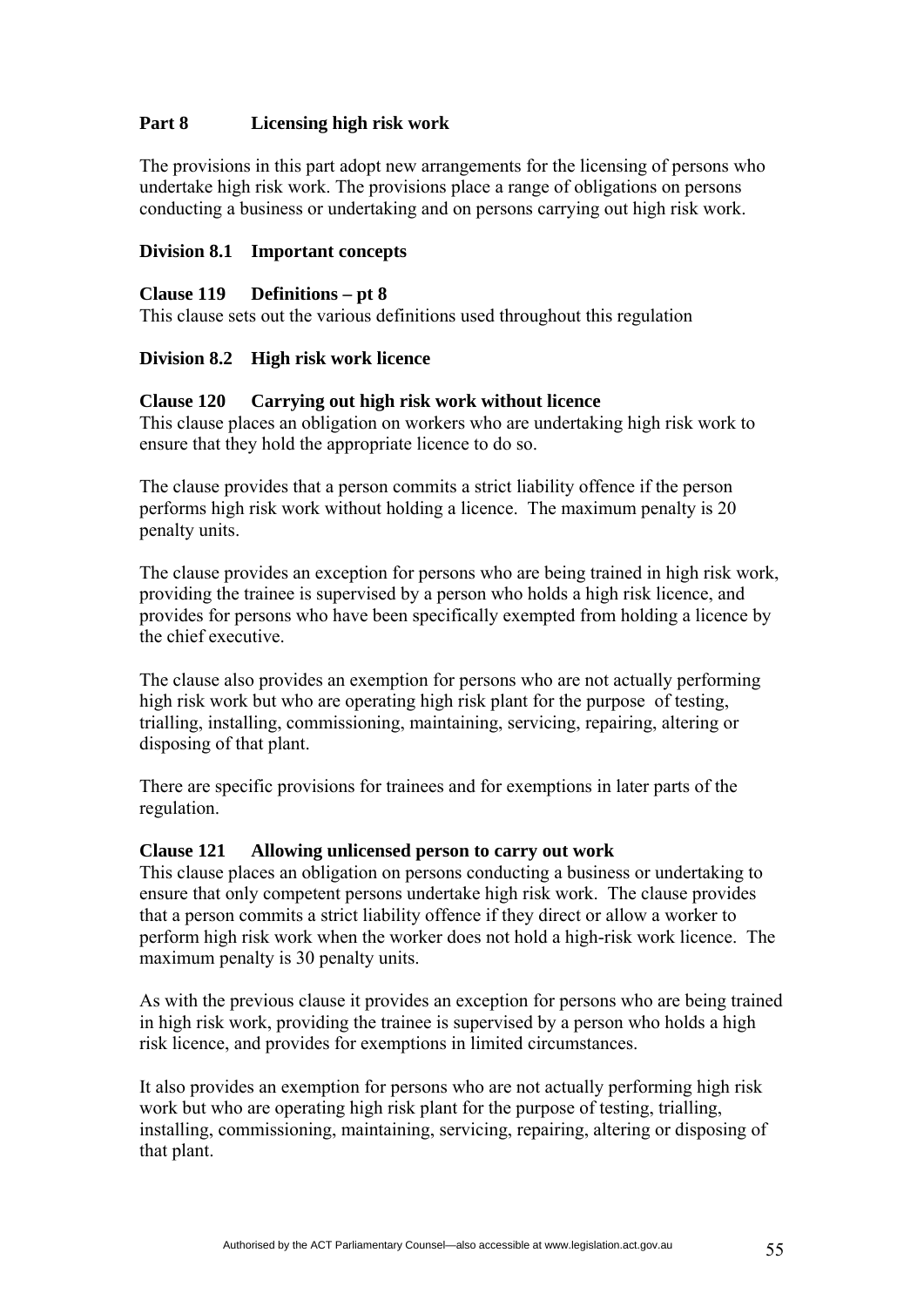## **Clause 122 Licence application**

This clause sets out the requirements for making a valid application for a licence, and the documentation that must be lodged with an application, including:

- a completed application form;
- evidence of the person's identity and age;
- a photograph of the applicant;
- evidence that the person has been assessed by a Registered Training Organisation as being competent to operate high risk plant; and
- a statement by the applicant that they have not had a high risk licence cancelled or suspended or been convicted of an offence under OH&S laws.

The clause also allows for additional relevant documentation or information to be requested, if deemed necessary and that documentation or information is relevant to the application.

The clause requires that an application for a licence must be lodged within 60 days of the person receiving their Statement of Attainment.

## **Clause 123 Licence issue**

This clause requires that a licence must be issued to an applicant where they meet the requirements of this regulation.

### **Clause 124 Licence conditions**

This clause provides that the Chief Executive, as per the ACT's Administrative Arrangements, may issue a licence on conditions.

## **Clause 125 Failing to comply with condition of licence**

This clause provides for a strict liability offence where a person does not comply with any conditions that are attached to a high risk licence. The maximum penalty is 10 penalty units.

## **Clause 126 Form of licence**

This clause details the form a high risk licence will take. The licence will be consistent with licences being issued by other jurisdictions and will consist of:

- the licence holders full name, date of birth, signature and photograph;
- the date of issue and date of expiry of the licence;
- each class of work for which the licence is issued; and
- a unique identifying number for the licence.

## **Clause 127 Term of licence**

In line with the National Standard for licensing persons performing high risk work, this clause stipulates that High Risk Licences are valid for 5 years. This is consistent with all other States and Territories.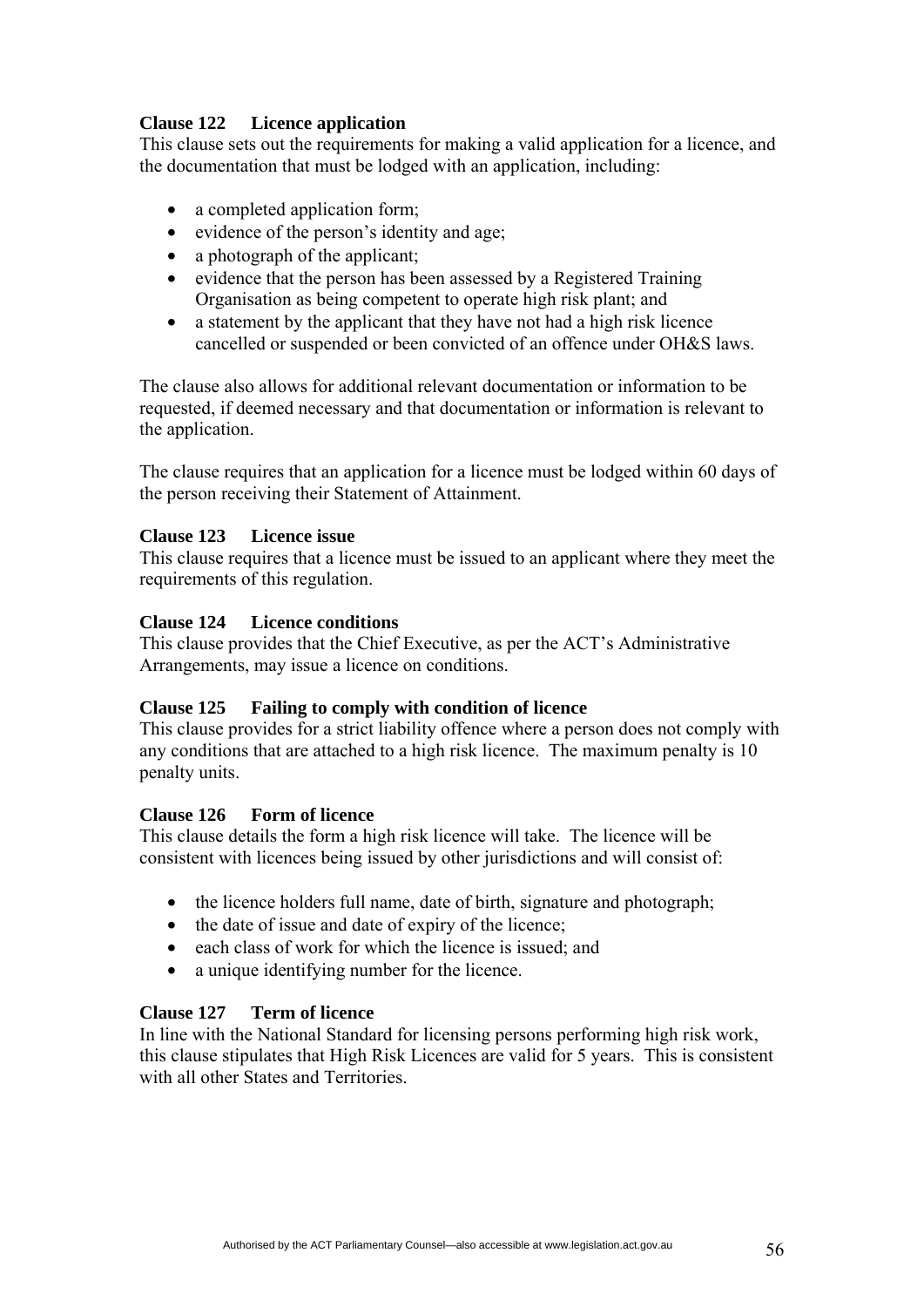## **Clause 128 Renewal of licence**

As high risk licences are limited in time, 5 years, this clause provides for licences to be renewed. The clause requires that an application be lodged and accompanied by:

- proof of the applicant's identity;
- evidence of the applicant's continued competency in the high risk work for which the renewal is sought; and
- a statement from the applicant that they have not had a high risk licence cancelled or suspended, nor have they been convicted of an offence under OH&S laws.

## **Clause 129 Issue of renewed licence**

This clause requires that a licence must be renewed if the requirements of this Regulation are met.

## **Clause 130 Application to vary licence**

As this regulation covers a wide range of high risk licences, this clause provides for a person to apply to have classes of work added to their licence, or have classes removed if they are no longer required. The clause requires that an application be lodged and accompanied by:

- proof of the applicant's identity;
- evidence that the applicant has been assessed by a Registered Training Organisation as being competent to undertake the high risk work for the class of work being sought to be added; and
- a statement from the applicant that they have not had a high risk licence cancelled or suspended.

The clause also provides for a licence to be varied is a person formally changes their name.

## **Clause 131 Variation of licence**

This clause requires that a licence must be varied if the requirements of this Regulation are met.

## **Clause 132 Licensee not to hold other licence**

As the Regulation adopts the National Standard for licensing person performing high risk work, the licence issued will be recognised across all States and Territories in Australia. The licence will have provision for a number of classes of high risk to be endorsed. There is no requirement, or need, to hold more than one licence. Where a licence is issued in another State or Territory, this clause provides that a licence issued in the ACT is cancelled.

The clause also requires that where a licence is cancelled under this provision that the licence be surrended within 14 days. Maximum penalty is 5 penalty units.

## **Clause 133 Replacement of lost etc licence**

As it is a requirement that a licence holder have their licence in their possession whilst undertaking high risk work, this clause provides for the replacement of a lost, stolen or damaged licence.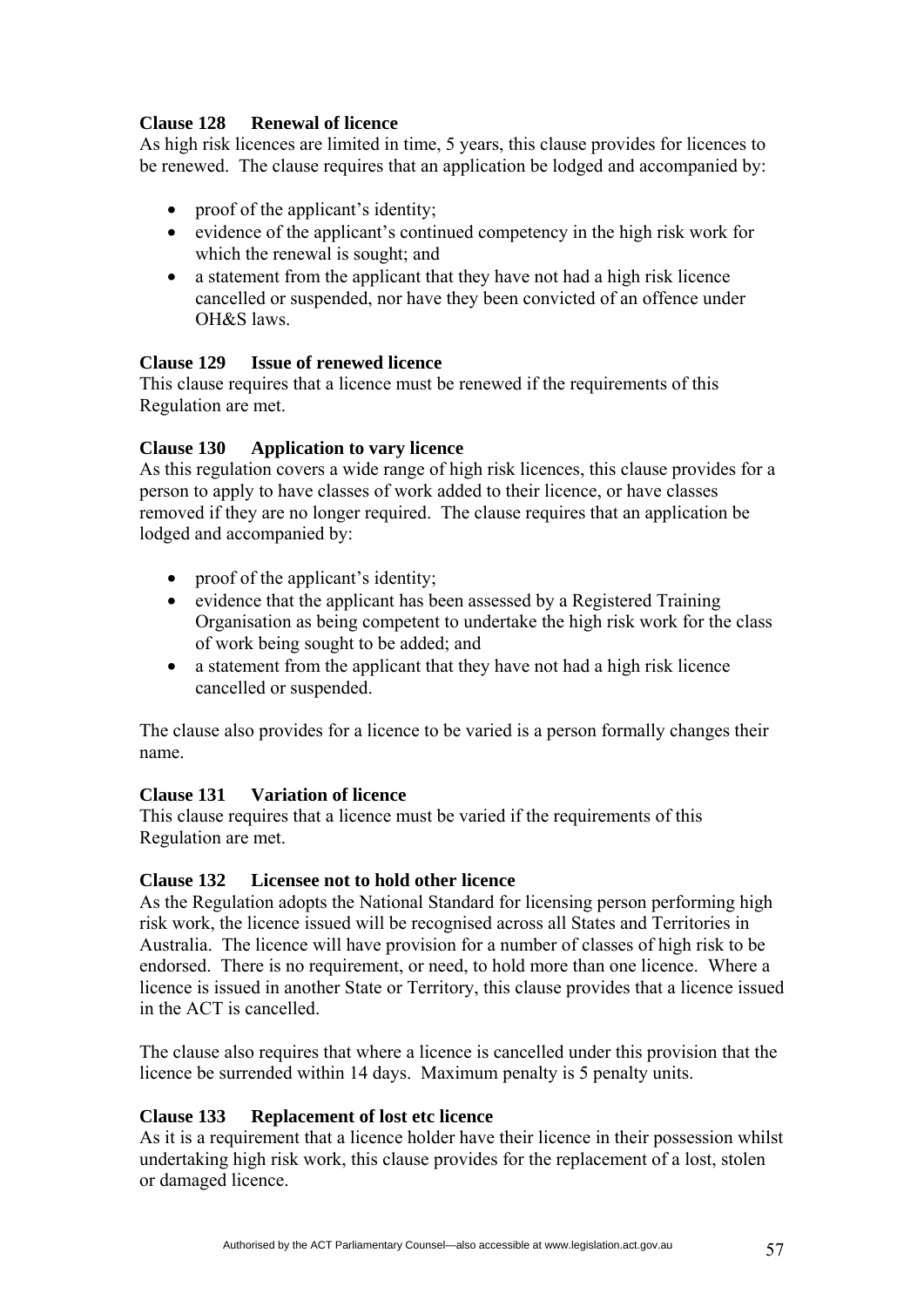The clause requires that an application be lodged and accompanied by a statutory declaration setting out the circumstances in which the licence was lost, stolen or damaged. The clause also provides that a replacement licence must be issued where the chief executive, as per the ACT's Administrative Arrangements, is satisfied that the licence has been actually lost, stolen or damaged.

The clause provides for a strict liability offence if, a licence has been replaced on the basis of the licence being lost, and at a later time the lost licence is found, found licence is not surrended to the chief executive within 14 days of being found. Maximum penalty is 5 penalty units.

The clause also provides for a strict liability offence if a licence has been replaced on the basis of the licence being damaged that the damaged licence is not surrended to the chief executive within 14 days of the new licence being issued. Maximum penalty is 5 penalty points.

## **Division 8.3 Suspension or cancellation of licence**

Given the nature of high risk work, and the possible impacts on other workers and the public at construction sites, there are a range of measures available to suspend or cancel licences where there is the possibility that not doing so may endanger the health and safety of the licence holder or someone else.

### **Clause 134 Grounds for compulsory cancellation of licence**

This clause provides for the compulsory cancellation of a licence where it is established that the information in the application for a licence was false or misleading in a material particular, or, where it is established that despite a person holding a licence that person is not competent to carry out the high risk work.

### **Clause 135 Compulsory cancellation of licence**

This clause sets out the process for considering and deciding if a licence should be cancelled. The clause provides that a high risk licence must be cancelled where:

- notice has been given to the licence holder that it is intended to cancel the licence;
- consideration has been given to any reasons provided by the licence holder;
- grounds exist for the compulsory cancellation; and
- it is not considered appropriate to suspend the licence.

The clause also provides that a notice of intention to cancel a licence must:

- set out the grounds for cancellation;
- provide the licence holder with 14 days to respond to the notice setting out reasons why the licence should not be cancelled; and
- a statement to the effect that a decision may be made to suspend the licence.

The clause provides that the cancellation takes effect from the day after the day the licence holder is given notice of the cancellation.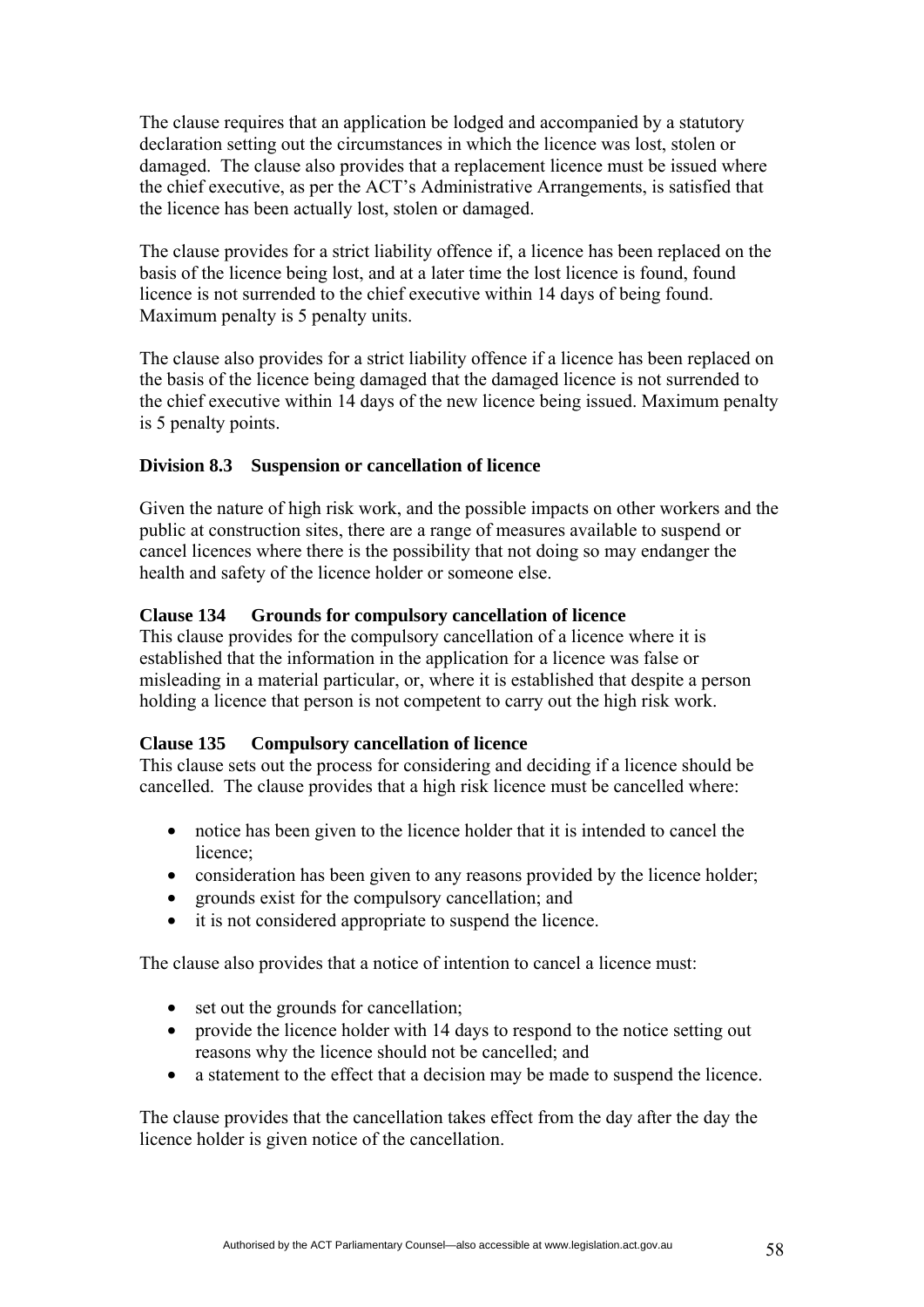## **Clause 136 Grounds for discretionary cancellation of licence**

This clause provides for the discretionary cancellation of a licence where it is established that:

- the licence holder has contravened a condition of the licence or contravened the regulation;
- the statement of attainment issued to the licence holder is not valid;
- the assessor who assessed the licence holder for the statement of attainment provided false or misleading information when seeking to be approved as an assessor, or failed to provide relevant information when applying;
- the assessor has been found guilty of an offence under the Act in respect of the assessment; or
- the assessment was not conducted in accordance with the requirements of the regulation.

### **Clause 137 Discretionary cancellation of licence**

This clause sets out the process for considering and deciding if a licence should be cancelled. The clause provides that a high risk licence may be cancelled where:

- notice has been given to the licence holder that it is intended to cancel the licence; and
- consideration has been given to any reasons provided by the licence holder; and
- grounds exist for the cancellation; and
- it is not considered appropriate to suspend the licence.

The clause also sets out that a notice of intention to cancel a licence must:

- set out the grounds for cancellation;
- provide the licence holder with 14 days to respond to the notice setting out reasons why the licence should not be cancelled; and
- include a statement to the effect that a decision may be made to suspend the licence.

The clause provides that the cancellation takes effect from the day after the day the licence holder is given notice of the cancellation.

### **Clause 138 Suspension of licence after notice**

This clause provides for the discretion to suspend a licence, rather than cancel, after considering any matters provided by the licence holder in response to the notice of intention to cancel the licence.

If a licence is suspended, the suspension continues for a period of 28 days, or until the suspension is revoked, whichever is the earlier. The clause also provides that the suspension takes effect from the day after the day the licence holder is given notice of the suspension.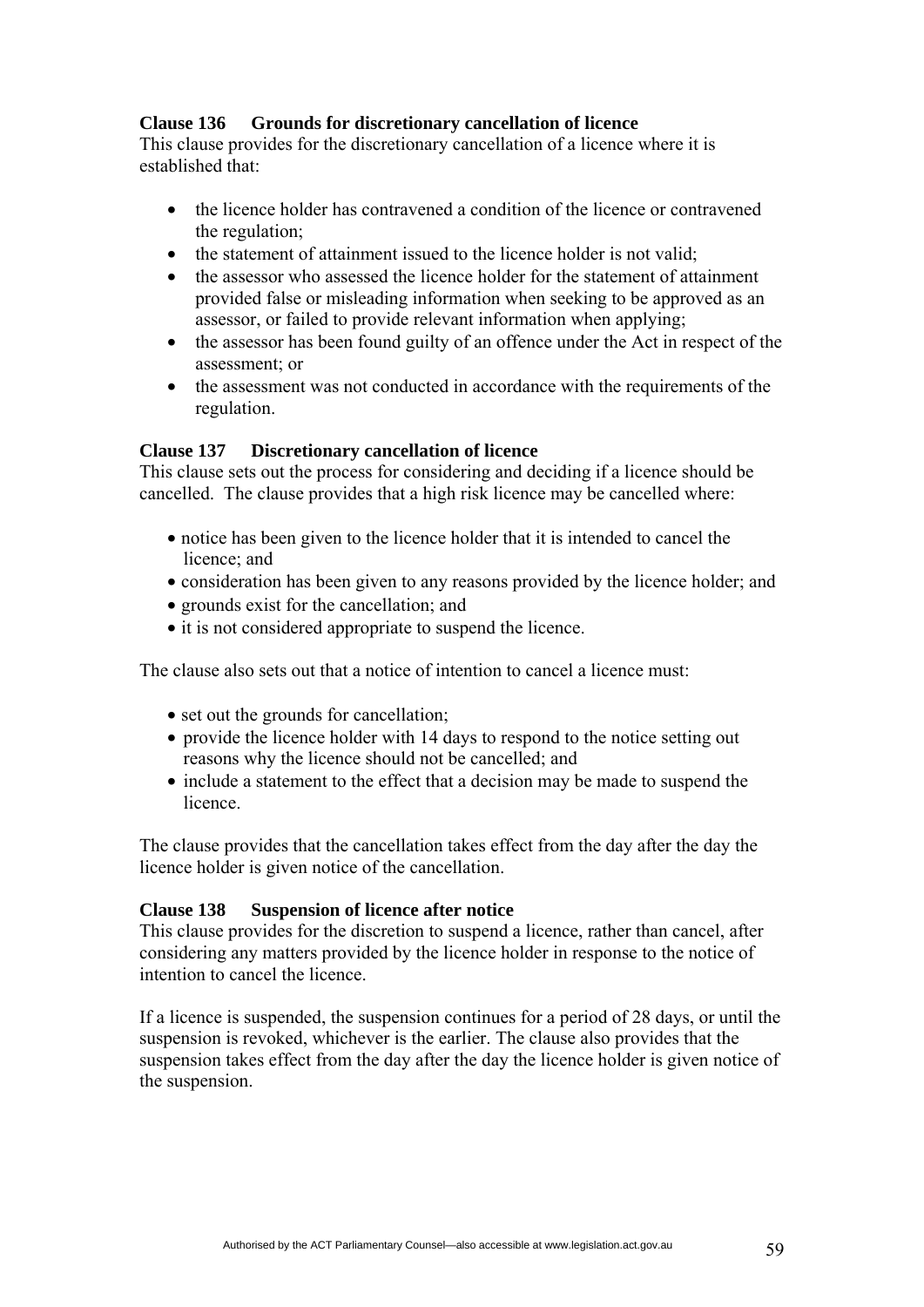### **Clause 139 Immediate suspension of licence**

This clause allows that where here is an immediate risk to the health and safety of the licence holder or another person, the licence held may be suspended with immediate effect. The suspension continues for a period of 28 days, or until the suspension is revoked, or until the licence is cancelled.

### **Clause 140 Review of licence suspension or cancellation**

Following the decision to cancel or suspend a licence, this clause provides for a review of the decision and for information that was not available at the time of the original decision to be considered. The clause requires that where that new information was not provided by the license holder that the licence holder must be advised of the detail of that information and give the licence holder not less than 14 days to respond to the information.

The clause provides that after considering the information and any response from the licence holder, and if the licence has been suspended, the suspension can be revoked, confirmed or extended, or the licence can be cancelled. If the licence has been cancelled, the cancellation can be revoked, or confirmed.

The clause also provides that a suspension or cancellation must be revoked if, after considering the new information, it is established that the licence should not have been cancelled or suspended, or if the new information was known at the time of the original decision, the licence would not have been cancelled or suspended.

### **Clause 141 Surrender of suspended or cancelled licence**

This provides for a strict liability offence where a licence has been suspended or cancelled and the licence is not surrended within 14 days of the decision to suspend or cancel. The maximum penalty is 5 penalty units.

The clause also provides that where the licence contains more than one class of work and a class of work included on the licence is not cancelled or suspended, a new license for the class of work not suspended must be issued to the licence holder.

### **Clause 142 Cooperation with other jurisdictions**

It is not possible for the regulatory authority to cancel or suspend a licence that has been issued in another jurisdiction. There will be occasions where information comes to notice where it is likely that a suspension or cancellation is warranted.

This clause requires that where information comes to notice where there is a reasonable belief that the licence should be suspended or cancelled that the information must be passed to the licence issuing authority in the relevant jurisdiction.

The clause also provides that where information is received from another jurisdiction about a licence issued in the ACT, that information must be investigated to determine if there are grounds for suspension or cancellation should be cancelled.

This clause is consistent with section 211 of the Act.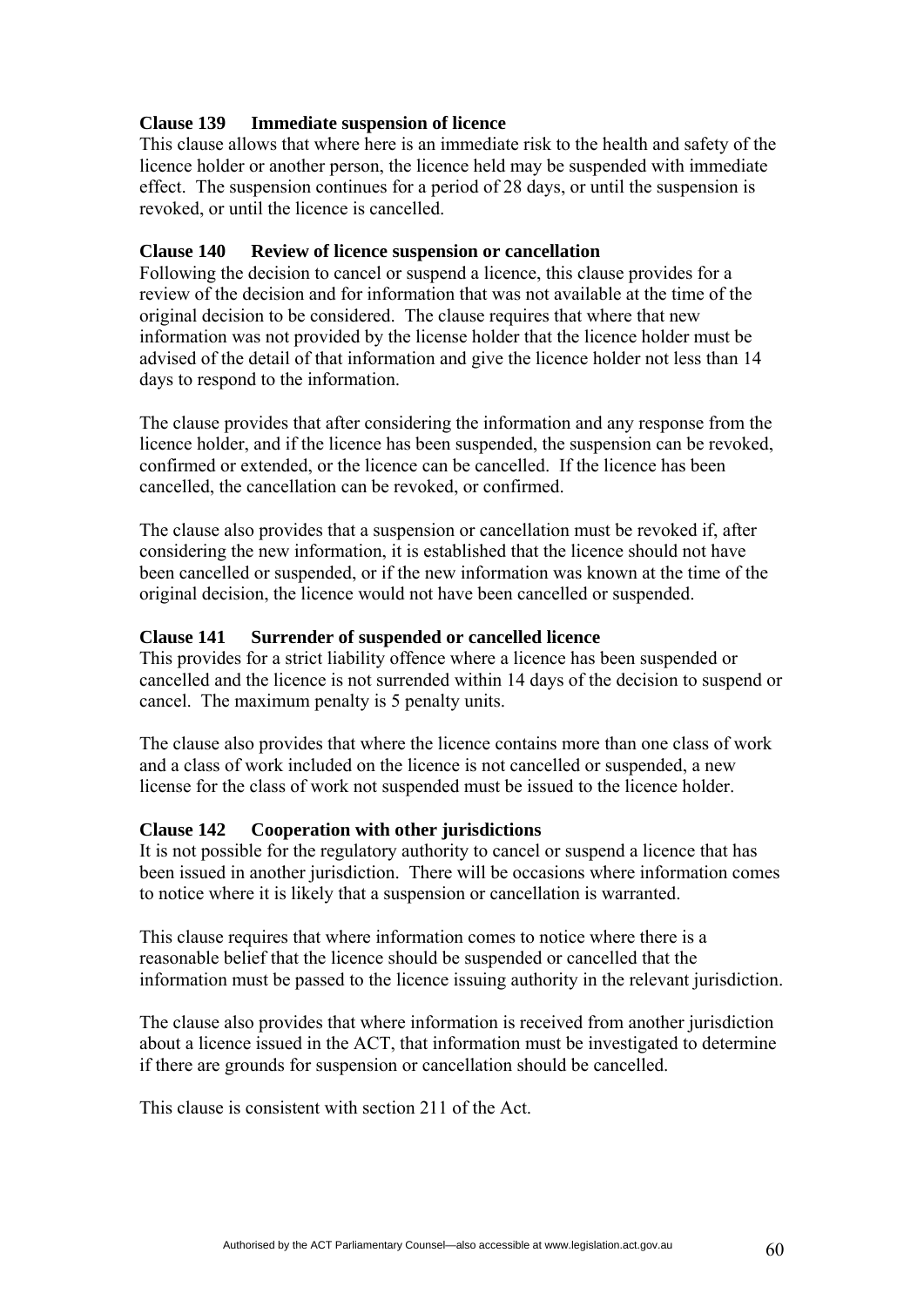## **Division 8.4 Trainees under supervision**

In the construction industry, a deal of training including training leading to Statement of Attainment is conducted on-site. In these situations it is imperative that trainees are properly supervised at all times. This approach creates a range of obligations on supervisors and trainees a like.

### **Clause 143 Supervisor's Obligations**

This clause sets out the obligations of supervisors in respect of trainees, and requires that they directly supervise a trainee at all times. This involves overseeing the work of the trainee for the purpose of directing, demonstrating, monitoring and checking the trainee's competency level and their capacity to respond to emergency situations.

The clause provides for strict liability offences where a supervisor fails to sign a daily record of any high risk work carried out by a trainee, or fails to ensure that the trainee receives directions, demonstrations and training appropriate to the trainees' level of competency for the high risk work being carried out. The maximum penalty is 10 penalty units.

### **Clause 144 Trainee's obligations**

This clause provides for a strict liability offence where a trainee fails to keep a detailed daily record of the work that they undertake. The maximum penalty is 5 penalty points.

#### **Division 8.5 Training and assessment**

The new Regulation requires that for the purpose of applying for a High Risk Licence, all training and assessment leading to the issue of a Statement of Attainment must be delivered under the control of a Registered Training Organisation operating within the Australian Quality Training Framework (AQTF).

### **Clause 145 Training and assessment**

This clause sets out a range of requirements that must be met:

- prior to applying for a Statement of Attainment, a person must undertake training by completing either a unit of competency in a training package, or a course accredited by the registered training organisation. A training package is an integrated set of nationally endorsed competency standards, assessment guidelines and Australia Qualifications Framework qualifications for a specific industry, industry sector or enterprise;
- the unit of competency or course must be delivered by either, a registered training organisation, a person working under the supervision of a registered training organisation, or a person working in partnership with a registered training organisation; and
- the training must consist of structured training and practical training and experience. In terms of practical training, the clause allows for the training to be undertaken in the workplace as part of the person's work, or in a training facility that includes a simulated workplace, or a combination of both methods.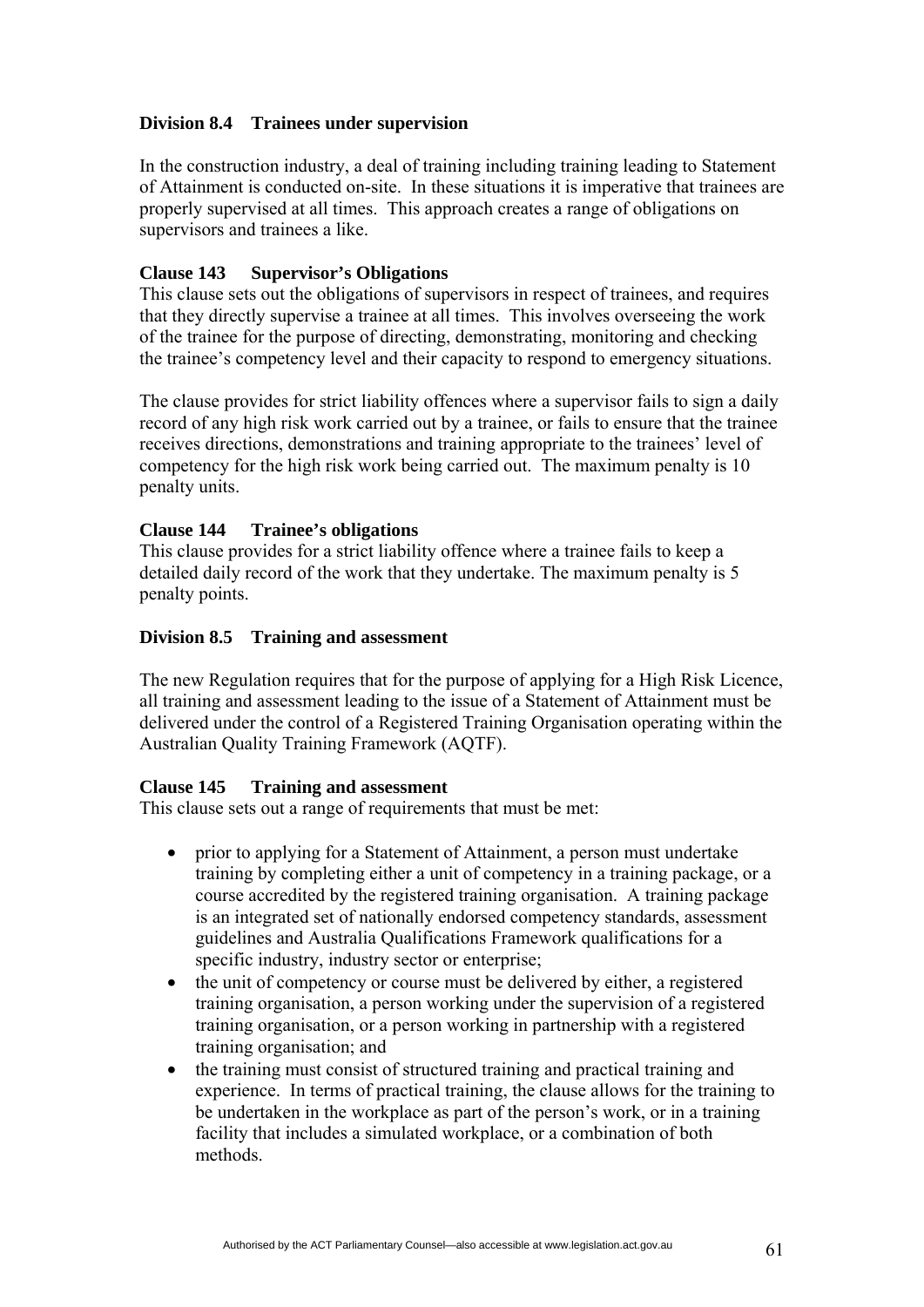The clause requires that a person who has completed the training must be assessed for competency by an assessor on behalf of the registered training organisation that provided the unit of competency or the training course.

### **Clause 146 Chief executive may issue directions**

This clause allows the chief executive, as per the ACT's Administrative Arrangements, to issue directions where a particular class of high risk work does not have a nationally endorsed unit of competency or any course accredited for a statement of attainment.

The clause provides that the chief executive may direct that in these circumstances a particular unit of competency be completed, prior to the issue of a Statement of Attainment.

## **Clause 147 Exemption from training**

This clause recognises that some persons will have experience or prior learning that is sufficient to not require further training in a particular aspect of a competency unit or course. The clause allows a registered training organisation to exempt a person from that training.

This clause does not allow for an exemption from any aspect of the assessment process. A person's competency must be assessed against all elements of the competency unit or course.

### **Clause 148 Assessor qualifications**

This clause stipulates the qualifications a person must have to be eligible to undertake assessments of persons who are applying for a Statement of Attainment.

Whilst assessors will be either a registered training organisation in their own right, employed by a registered training organisation, or working in conjunction with a registered training organisation, this clause requires that an assessor is either approved in writing by the chief executive to be an assessor, or meet a criteria that may be reached between the chief executive, as per the ACT's Administrative Arrangements, and the registered training organisation which is providing the course or competency unit.

The clause also provides that the chief executive may issue guidelines on the approval of assessors.

## **Clause 149 Statement of attainment**

Persons seeking a high risk licence must obtain a Statement of Attainment from a registered training organisation before lodging an application for a licence.

This clause sets out the requirements before a Statement of Attainment can be issued. In particular, the clause requires that the person seeking the Statement of Attainment has undertaken the training in, has been assessed against, and meets the competency standard for the class of work, has the necessary knowledge to carry out the class of high risk work safely under workplace conditions, and has sufficient knowledge of English to carry out the work to the standard required.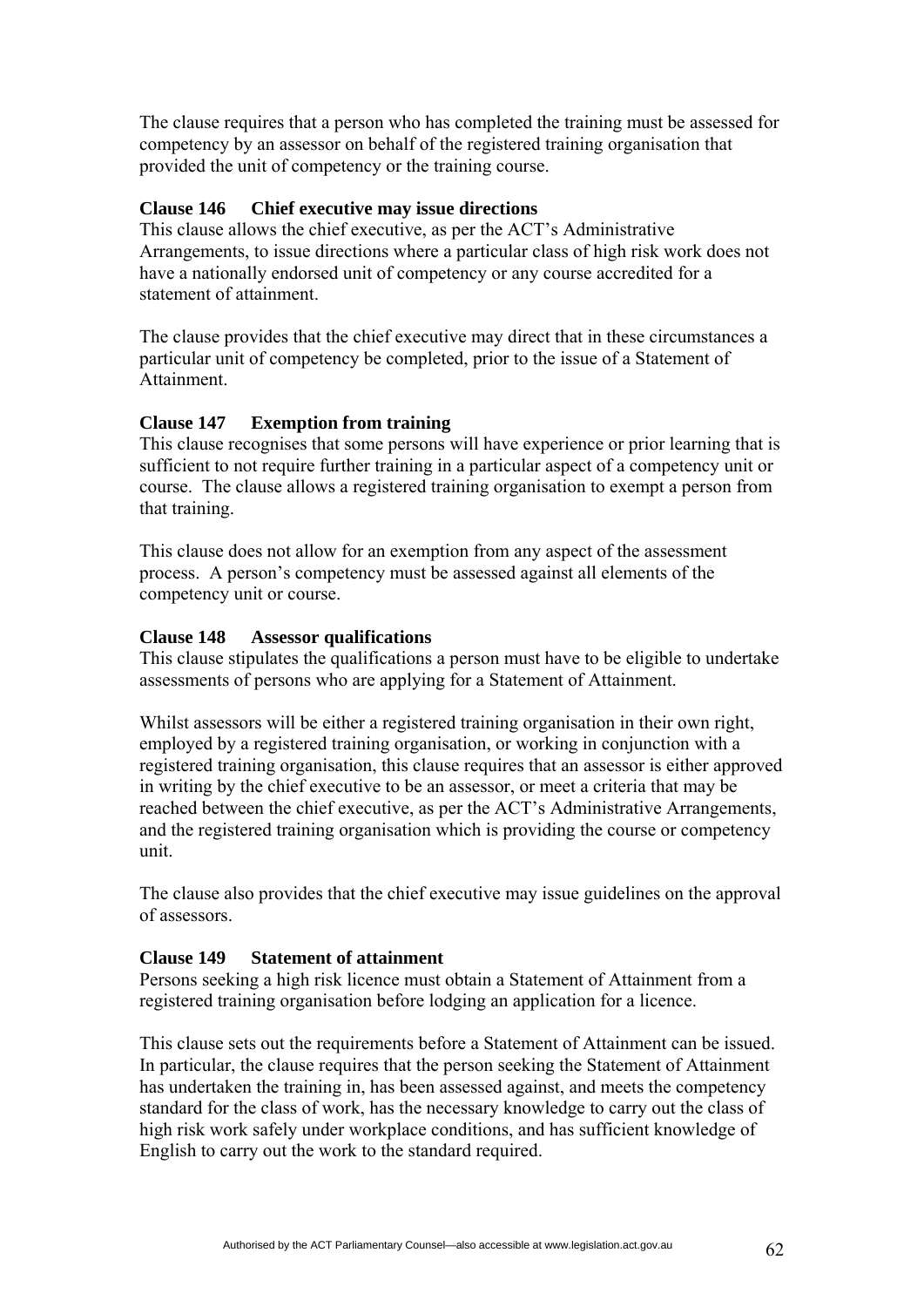The clause stipulates that the Statement of Attainment issued by a registered training organisation must state that the person to whom the statement is issued has met these competency requirements.

### **Clause 150 Registered training organisation – agreement with chief executive to provide training and assessment**

This clause requires that where a Registered Training Organisation intends to provide training and assessment leading to an application for a High Risk Licence that the Registered Training Organisation to notify the chief executive, as per the ACT's Administrative Arrangements, of the organisations intention to do so, and to enter into an agreement about the training and assessment.

The agreement is intended to establish the administrative protocols between the Registered Training Organisation and the Office of Regulatory Services, including the arrangements for auditing, and the management of trainers and assessors.

## **Clause 151 Improperly issuing statement of attainment**

This clause creates an offence where a person issues a Statement of Attainment knowing that the statement has not be issued in accordance with the requirements of the Regulation or is reckless about whether the statement is issued in accordance with the Regulation. The maximum penalty is 30 penalty units.

### **Clause 152 Improperly obtaining statement of attainment**

This clause creates an offence where a person has been complicit in obtaining a Statement of Attainment knowing that the statement has not be issued in accordance with the requirements of the Regulation or that the person issuing the statement of attainment has been reckless about whether the statement has been issued in accordance with the Regulation. The maximum penalty is 30 penalty units.

## **Division 8.6 Administration**

A key element of the new regulations is that the training, competency assessment and issuing of Statements of Attainment will now be managed by registered training organisations. The chief executive, as per the ACT's Administrative Arrangements, will remain responsible for the issuing of licences. This division sets out the framework for managing this process to ensure its ongoing integrity.

### **Clause 153 Keeping and providing records of training and assessment**

This clause requires registered training organisations to keep a record of the training and assessment of all persons to whom a Statement of Attainment is issued. The clause also requires that the registered training organisations provide those records to the chief executive when requested to do so.

## **Clause 154 Cooperation with licensing authorities**

This clause requires that the chief executive, as per the ACT's Administrative Arrangements, to cooperate with licensing authorities in other jurisdictions and allows for the exchange of information relevant to the issue of, or failure to issue, a licence. It allows the provision of information relating to applicants for high risk licences, licence holders, assessors and registered training organisations.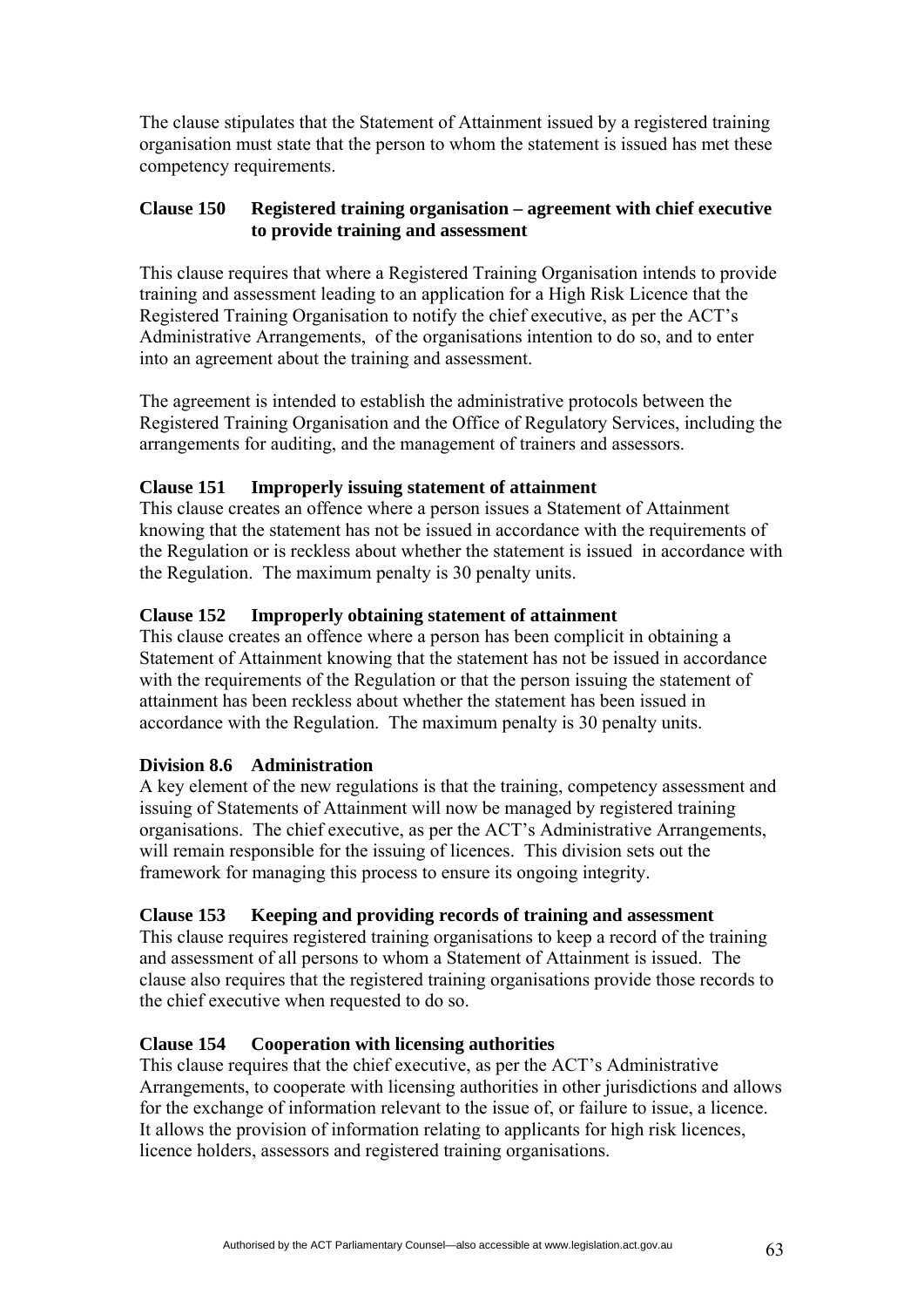# **Clause 155 Cooperation with registered training organisations**

This clause requires that the chief executive, as per the ACT's Administrative Arrangements, to cooperate with licensing authorities in other jurisdictions and allows for the exchange of information relevant to the issue of, or failure to issue, a licence. It allows the provision of information relating to applicants for high risk licences, licence holders, assessors and registered training organisations.

### **Division 8.7 Exemptions**

The expectations expressed in the National Standard are that exemptions to the requirement to hold a licence will only be granted in the most exceptional circumstances. This is consistent with the approach that high risk work can only be carried out by persons who have been formally trained in, and assessed as meeting the competency requirements for, the relevant classes of high risk work.

### **Clause 156 Application for exemption**

This clause requires that an application for an exemption must be made by the person conducting the business or undertaking. This approach has been taken as the person who is conducting the business or undertaking has ultimate safety responsibility for all activities on the site where high risk work is being undertaken.

The clause requires that an exemption can only be sought for a particular class of work, at a particular location for a particular period of time. The application must set out the reasons why the exemption is required and set out the steps that will be taken to be ensure the high risk work is carried out safely.

As an exemption may impact on the work safety of others at the workplace, the clause also requires that the person undertaking the business or undertaking consult with others at the workplace before an application for exemption is made. It is an offence if this consultation does not occur. The maximum penalty is 30 penalty units.

## **Clause 157 Grant of exemption**

This clause allows the chief executive, as per the ACT's Administrative Arrangements, to issue an exemption from holding a high risk licence, but only where the chief executive is satisfied that the reasons for the exemption are reasonable, that the person who will undertake the high risk work is competent to do so, and the steps outlined in the application will be sufficient to ensure the work is carried out safely.

### **Clause 158 Exemption conditions**

As an exemption would only be granted in the most extraordinary circumstances, this clause allows that where an exemption is granted, that a range of enforceable conditions can be imposed to ensure the safety of the work to be carried out, including that the person making the application provide a notice of the exemption to anyone affected.

### **Clause 159 Failing to comply with condition of exemption**

This clause provides for a strict liability offence for a person who has been granted an exemption that has conditions imposed, and where that person directs or allows that work to be carried out in breach of the conditions. The maximum penalty is 30 penalty units.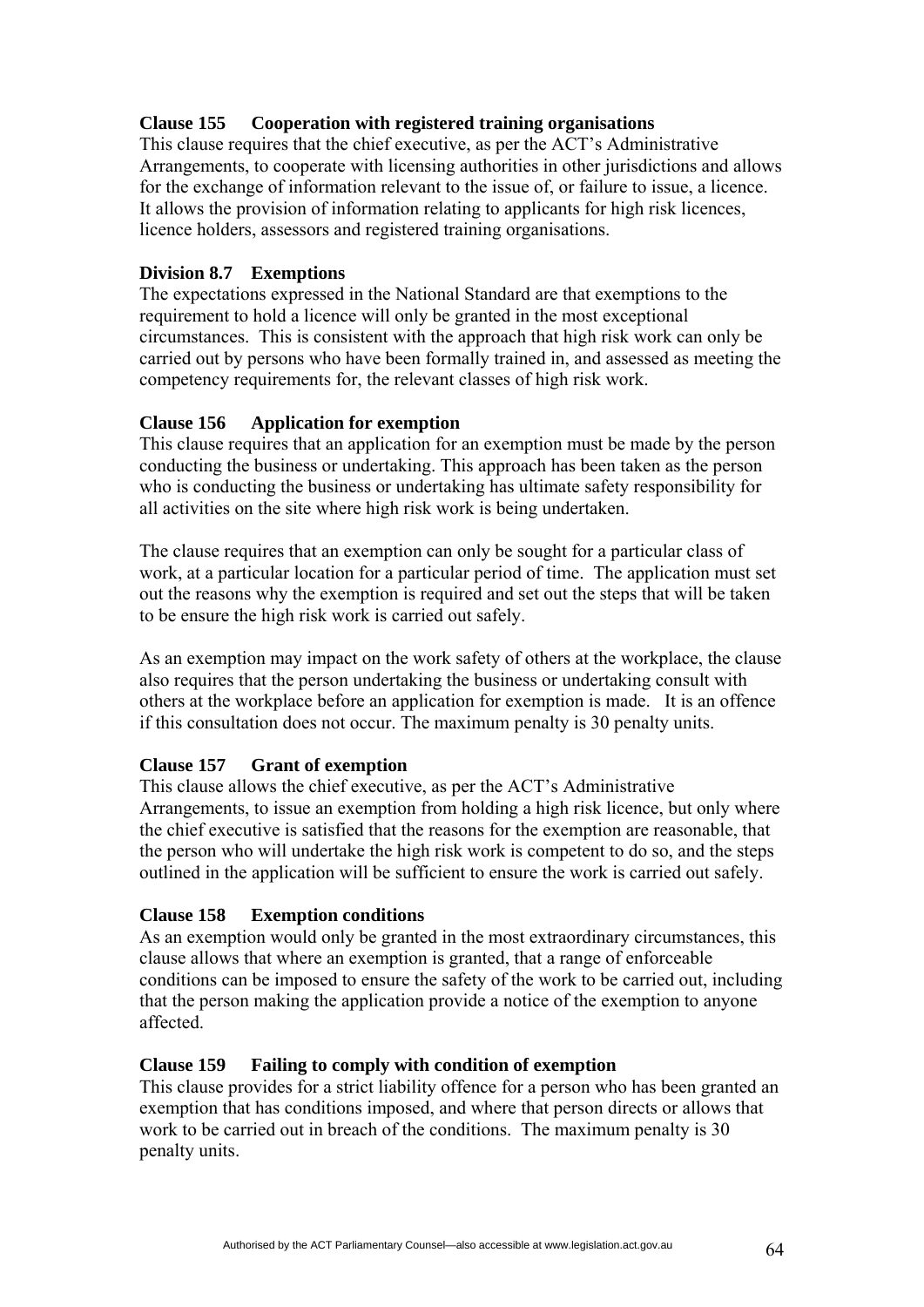### **Clause 160 Notice of exemption**

This clause requires that where an exemption has been granted, that written notice of the exemption be issued to the applicant, that notice of the exemption be published in a daily newspaper in the ACT, and a copy of the notice be provided to the licensing authority in each other State.

### **Division 8.8 Miscellaneous**

### **Clause 161 Chief executive may make inquiries**

This clause allows for the chief executive, as per the ACT's Administrative Arrangements, inquiries to be made about the authenticity of any documents lodged with any application lodged under this part of the Regulation.

### **Clause 162 Guidelines**

This clause provides that guidelines may be issued by or approved by the chief executive, as per the ACT's Administrative Arrangements, in relation to the any matters under this part of the Regulation relating to the issue of a high risk licence. Examples of guidelines that might be issued include:

- the procedure to apply for a licence;
- the assessment of a person undertaking training;
- the issue of a statement of attainment; and/or
- the issuing of a licence.

### **Clause 163 Production of licence etc on request**

Given the nature of high risk work and the requirement that all persons undertaking this work hold a licence or be exempted from holding a licence, this clause provides for a strict liability offence if a licence holder fails to produce their licence when requested to do so by a person authorised to make that request. The maximum penalty is 5 penalty units.

Similarly where a person has been exempted from holding a licence, this clause provides for a strict liability offence if the the exempted person fails to produce the notice of exemption when requested to do so by a person authorised to make that request. The maximum penalty is 5 penalty units.

This clause also provides for a strict liability offence if a trainee fails to provide the trainee's record of training when requested to do so by a person authorised to make that request. The maximum penalty is 5 penalty units.

The clause also allows a person authorised to make a request to see a licence, or exemption notice, or record of training, to ask for additional forms of identification to confirm the identity of the licence holder or exemption notice holder.

### **Clause 164 Production of information etc on request**

This clause provide that a person who holds a licence may be requested to provide a document or other information that is relevant to the person undertaking high risk work. The clause provides for a strict liability offence if the person refuses to comply with that request. The maximum penalty is 5 penalty units.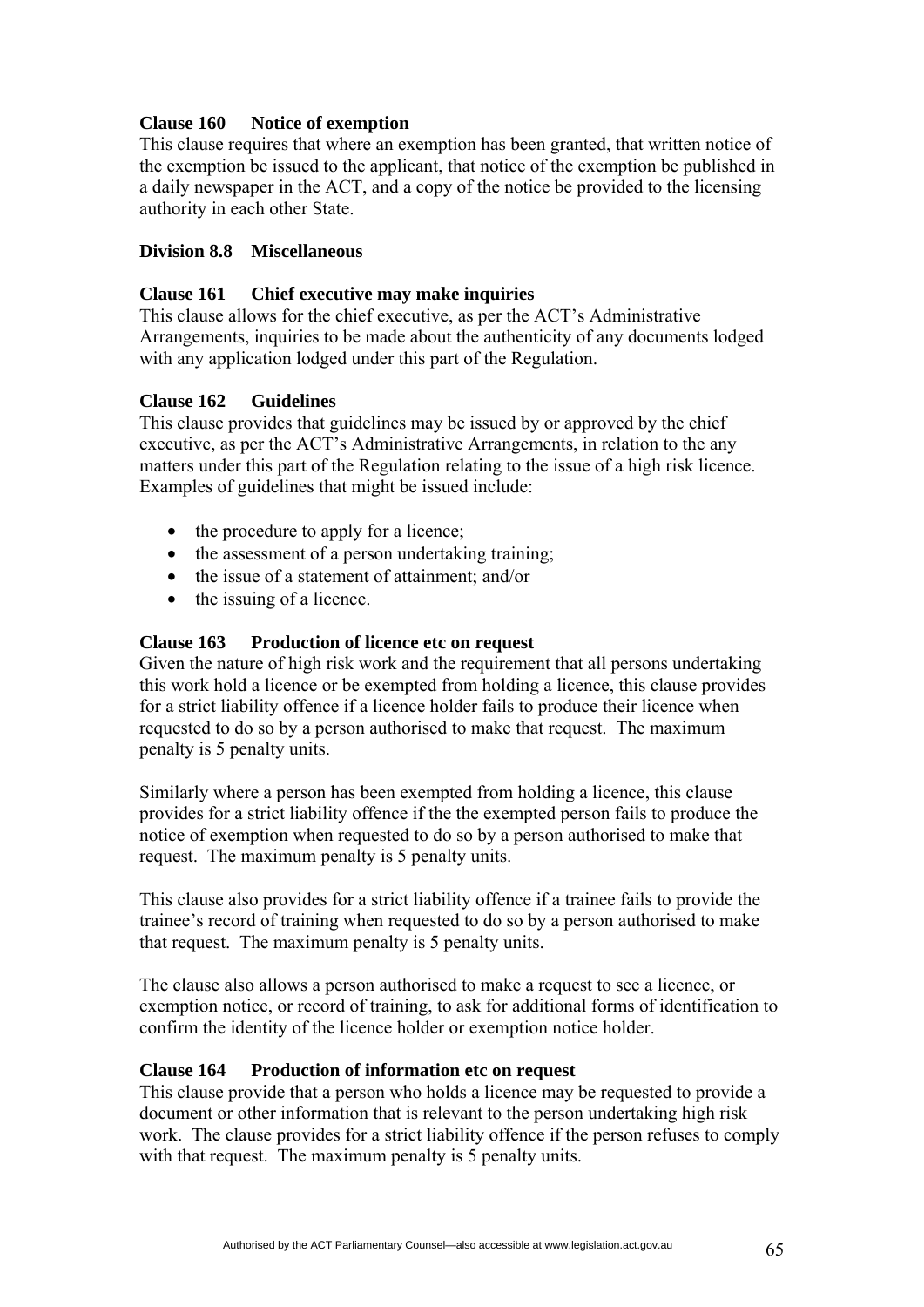### **Clause 165 Licensee's change of address**

A licensee is required to keep the chief executive, as per the ACT's Administrative Arrangements, with current details of their address. This clause creates a strict liability offence if a person does not notify their change of address, within 14 days of the change occurring. The maximum penalty is 5 penalty units.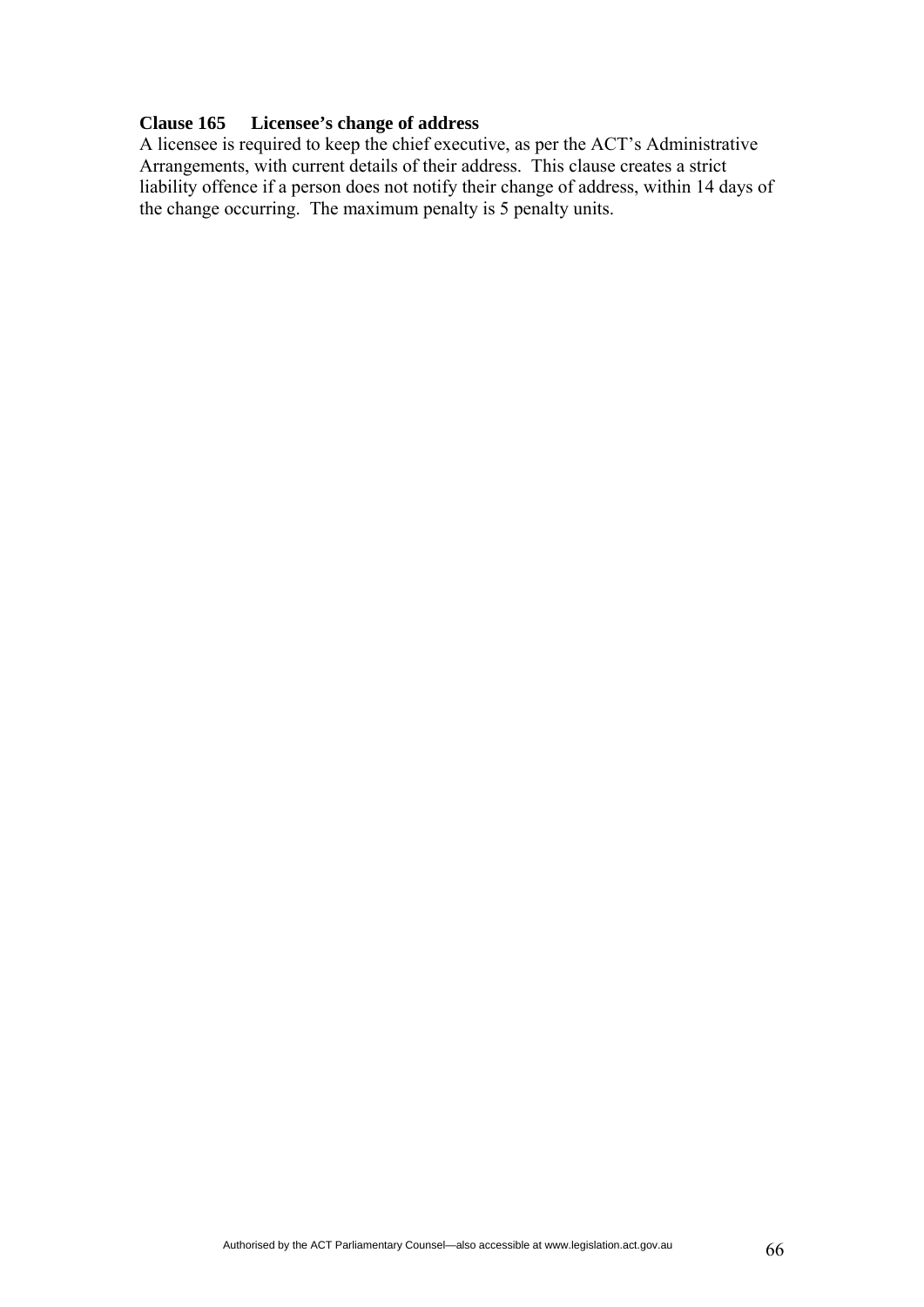## **Part 9 Construction induction training**

The provisions in this part adopt new arrangements that introduce mandatory occupational health and safety induction training for persons who are required to be present on a construction site. The provisions place a range of obligations on persons conducting a business or undertaking and on persons carrying attending a construction site.

## **Division 9.1 Definitions – pt 9**

## **Clause 166 Definitions – pt 9**

This clause sets out the various definitions used throughout this Part of the Regulation

## **Division 9.2 Requirement to hold a construction induction training card**

## **Clause 167 Person on construction site without construction induction training card.**

This clause provides for a strict liability offence if a person is present on a construction site and that person does not hold a construction induction card. The maximum penalty is 20 penalty units.

The clause provides an exemption from this requirement where the person holds a statement of attainment after completing the necessary training, and who has made an application for a construction induction card and is waiting for the outcome of that application. Exemptions are also provided where a person is a visitor to the construction site and is accompanied by a person who holds a construction induction card, or where a person is temporarily on the construction site to deliver plant, supplies, or materials.

## **Clause 168 Allowing worker to be on construction site without construction induction training card.**

This clause creates a strict liability offence if an employee directs or allows a worker to be on a construction site when the worker does not hold a construction induction card. The maximum penalty is 20 penalty units.

The clause provides an exemption from this requirement where the person holds a statement of attainment after completing the necessary training, and who has made an application for a construction induction card and is waiting for the outcome of that application. Exemptions are also provided where a person is a visitor to the construction site and is accompanied by a person who holds a construction induction card, or where a person is temporarily on the construction site to deliver plant, supplies, or materials.

## **Clause 169 Allowing person to be on construction site without construction induction training card.**

This creates a strict liability offence if a person in control of a construction site allows any other person to be on the site where the person does not hold a construction induction card. The maximum penalty is 20 penalty units.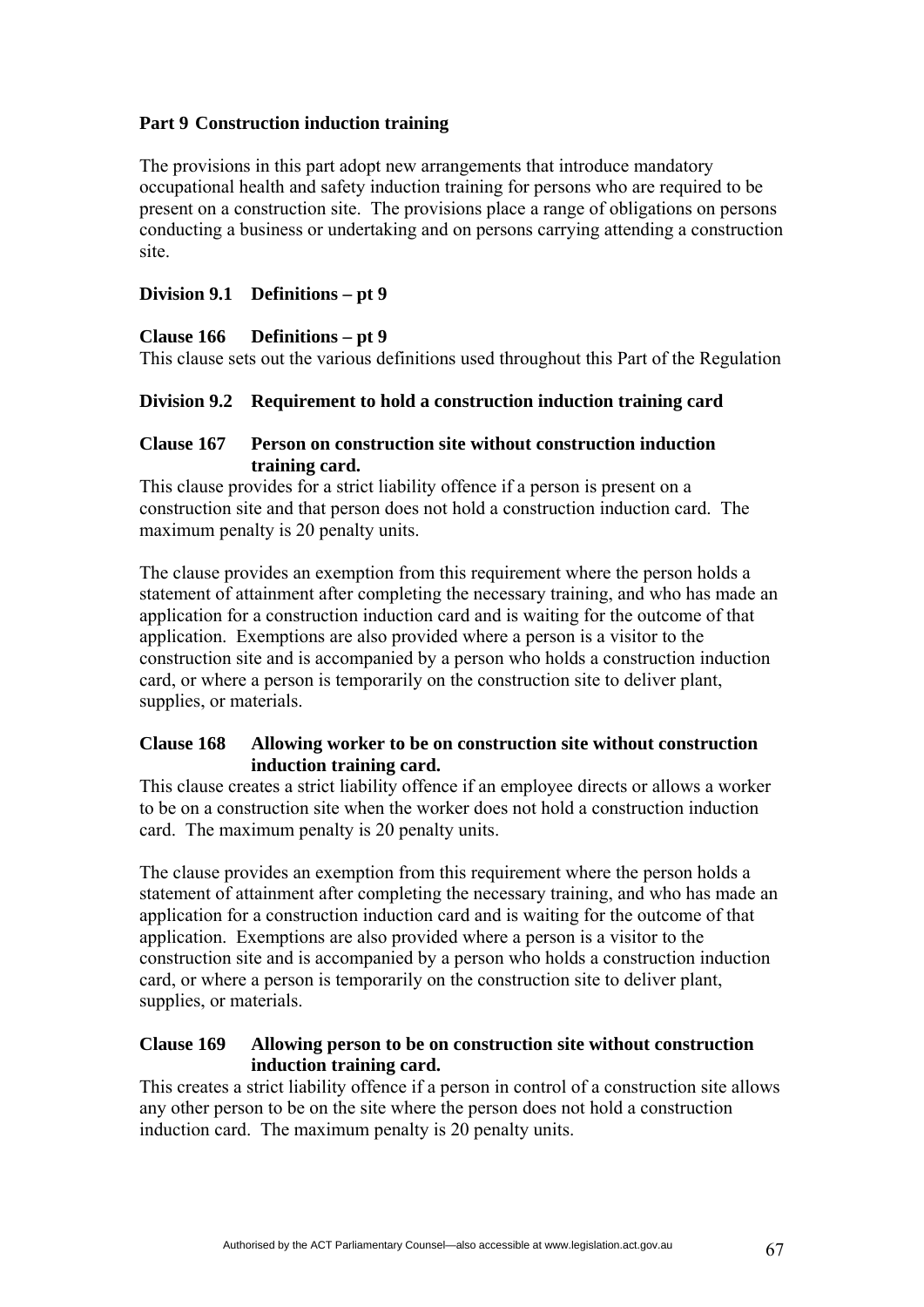The clause provides an exemption from this requirement where the person holds a statement of attainment after completing the necessary training, and who has made an application for a construction induction card and is waiting for the outcome of that application. Exemptions are also provided where a person is a visitor to the construction site and is accompanied by a person who holds a construction induction card, or where a person is temporarily on the construction site to deliver plant, supplies, or materials.

### **Division 9.3 Construction induction training**

### **Clause 170 Construction Induction training and assessment**

This clause requires that Construction Induction Training must consist of the nationally agreed competency unit – 'work safely in the construction industry' or other training determined by the chief executive, as per the ACT's Administrative Arrangements, and that the training must be provided by a registered training organisation.

### **Clause 171 Construction Induction Training - registered training organisation agreement with chief executive.**

This clause requires that where a Registered Training Organisation intends to provide training and assessment leading to an application for a construction induction card that the Registered Training Organisation notify the chief executive, as per the ACT's Administrative Arrangements, of the organisations intention to do so, and to enter into an agreement about the training and the issue of Statements of Attainment.

The agreement is intended to establish the administrative protocols between the Registered Training Organisation and the chief executive, including the arrangements for auditing, and the management of trainers.

### **Clause 172 Construction induction training – trainer qualifications**

This clause stipulates the qualifications a person must have to be eligible to deliver training to persons who wish to apply for a Construction Induction card.

Whilst trainers will be employed by a registered training organisation, this clause requires that the trainer have certain qualifications and vocational competencies relevant to the construction industry.

### **Clause 173 Construction induction training – statement of attainment**

Persons seeking a construction induction card must obtain a Statement of Attainment from a registered training organisation before lodging an application for a card.

This clause sets out the requirements before a Statement of Attainment can be issued. In particular, the clause requires that the person seeking the Statement of Attainment has undertaken the training in, has been assessed against, and meets the competency standard for construction induction.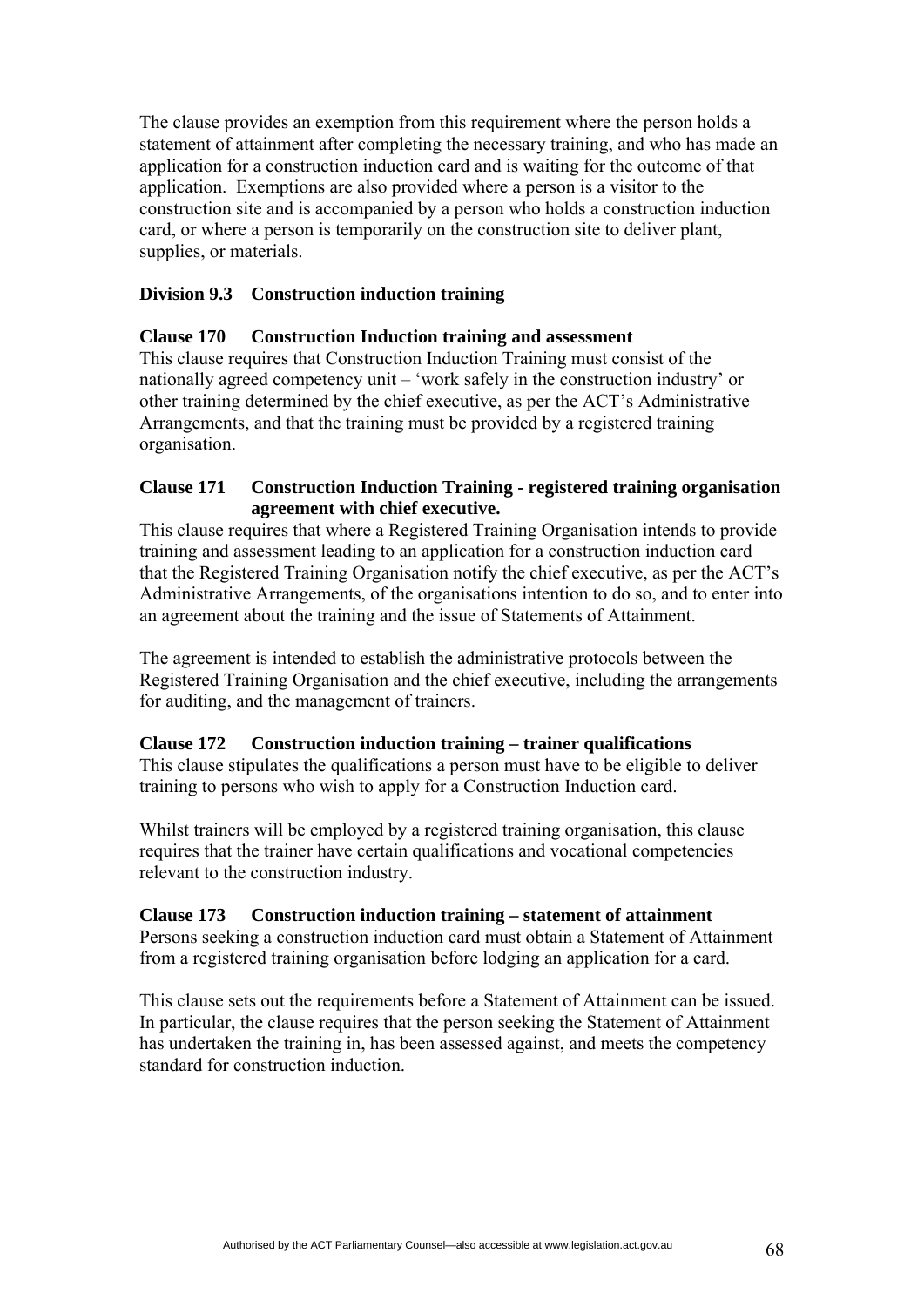# **Clause 174 Improperly issuing statement of attainment**

This clause creates an offence where a person issues a Statement of Attainment knowing that the statement has not be issued in accordance with the requirements of the Regulation or is reckless about whether the statement is issued in accordance with the Regulation. The maximum penalty is 30 penalty units.

### **Clause 175 Improperly obtaining statement of attainment**

This clause creates an offence where a person has been complicit in obtaining a Statement of Attainment knowing that the statement has not be issued in accordance with the requirements of the Regulation or that the person issuing the statement of attainment has been reckless about whether the statement has been issued in accordance with the Regulation. The maximum penalty is 30 penalty units.

### **Division 9.4 Construction induction training card**

### **Clause 176 Construction induction training card - application**

This clause sets out the requirements for making a valid application for a construction induction card, including the documentation that must be lodged with an application, including:

- completion of an application form;
- evidence of the person's identity and date of birth;
- a sample of the person's usual signature;
- the statement of attainment for construction induction training issued by a Registered Training Organisation; and
- any other document or further information considered relevant to the application.

The clause also allows for additional information or documentation to be requested, if deemed reasonably necessary to decide the application.

The clause requires that an application for a licence must be lodged within 60 days of the person receiving their Statement of Attainment.

### **Clause 177 Construction induction card - issue**

This clause requires that a construction induction card must be issued to an applicant where they meet the requirements of this Regulation.

### **Clause 178 Construction induction card – form**

This clause details the form a construction induction card will take. The card will be consistent with licences being issued by other jurisdictions and will consist of:

- the applicants full name, date of birth;
- the applicant's signature;
- the date of issue of the card; and
- a unique identifying number for the card.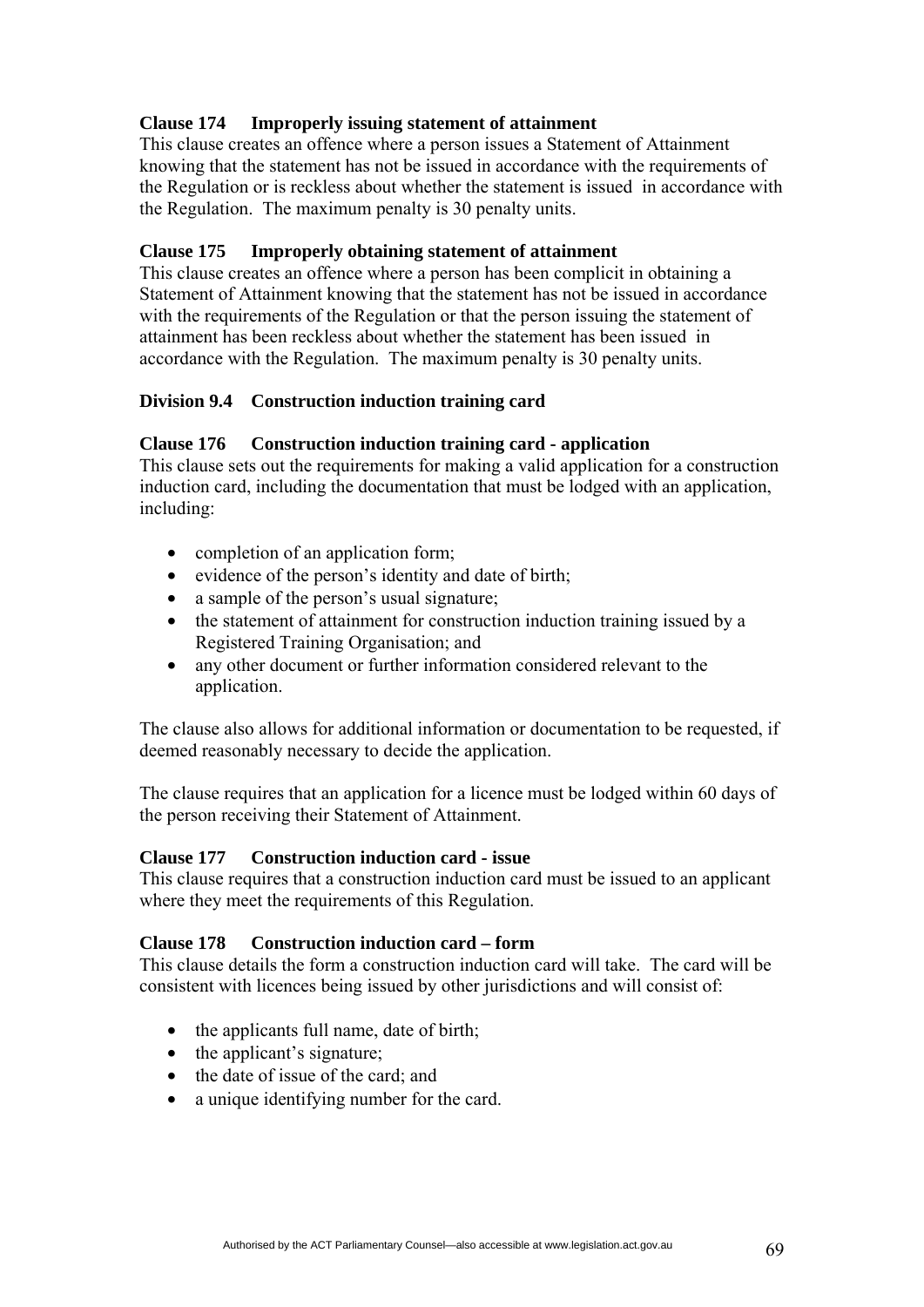## **Clause 179 Production of Construction Induction card to inspector on request**

Given the high risk environment of a construction site and the requirement that all persons on a construction site hold a construction induction card, this clause provides for a strict liability offence if a person on a construction site fails to produce their construction induction card when requested to do so by a person authorised to make that request. The maximum penalty is 5 penalty units.

The clause also allows for a person authorised to request the production of a construction induction card to ask for other forms of evidence to confirm the identity of the worker.

### **Clause 180 Replacement of lost etc licence**

As it is a requirement that a card holder to have their card in their possession whilst on a construction site, this clause provides for the replacement of a lost, stolen or damaged card. The clause requires that an application be lodged and accompanied by a statutory declaration setting out the circumstances in which the licence was lost, stolen or damaged. The clause also provides that a replacement card must be issued where the chief executive, as per the ACT's Administrative Arrangements, is satisfied that the card has been actually lost, stolen or damaged.

### **Division 9.5 Cancellation of construction induction card**

### **Clause 181 Grounds for cancellation of a construction induction card**

Given the nature of high risk work environment of a construction site, and the possible impacts on other workers and the public, measures available to cancel construction induction cards where information provided in the application for a card was false or misleading in a material particular.

### **Clause 182 Cancellation of construction induction card**

This clause sets out the process for considering and deciding if a construction induction card should be cancelled. The clause provides that a construction induction card must be cancelled if:

- notice has been given to the licence holder that it is intended to cancel the licence;
- consideration has been given to any reasons provided by the licence holder; and
- grounds exist for the compulsory cancellation.

The clause also provides that a notice of intention to cancel a licence must:

- set out the grounds for cancellation; and
- provide the licence holder with 14 days to respond to the notice setting out reasons why the licence should not be cancelled.

The clause provides that the cancellation takes effect from the day after the day the licence holder is given notice of the cancellation.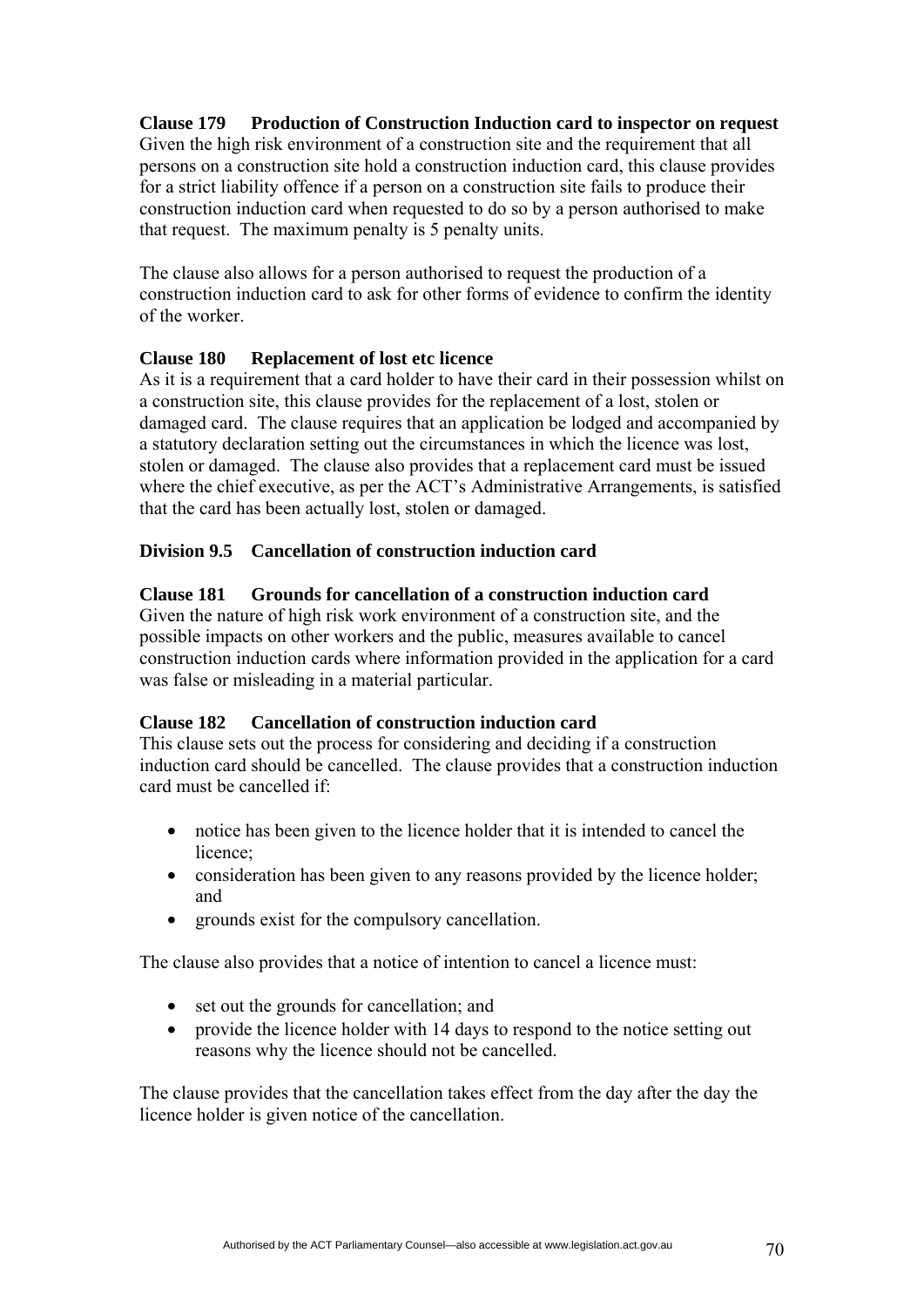## **Clause 183 Surrender of cancelled construction induction card**

This clause provides for a strict liability offence where a card has been cancelled and the card is not surrended within 14 days of the decision to cancel. The maximum penalty is 5 penalty units.

### **Division 9.6 Miscellaneous**

### **Clause 184 Employer to keep training records**

This clause provides for a strict liability offence where an employer who engages workers to carry out work on a construction site fails to keep a record of the workers' construction induction cards. The maximum penalty is 5 penalty units.

This clause also provides for a strict liability offence where these records are not kept by the employer for a period of 5 years. The maximum penalty is 5 penalty units.

## **Clause 185 Chief Executive to cooperate with other jurisdictions**

This clause requires that the chief executive, as per the ACT's Administrative Arrangements, to cooperate with licensing authorities in other jurisdictions and allows for the exchange of information relevant to the possible cancellation of a construction induction card issued in that jurisdiction, and to receive and consider information provided by another jurisdiction relevant to a construction induction card issued in the Territory.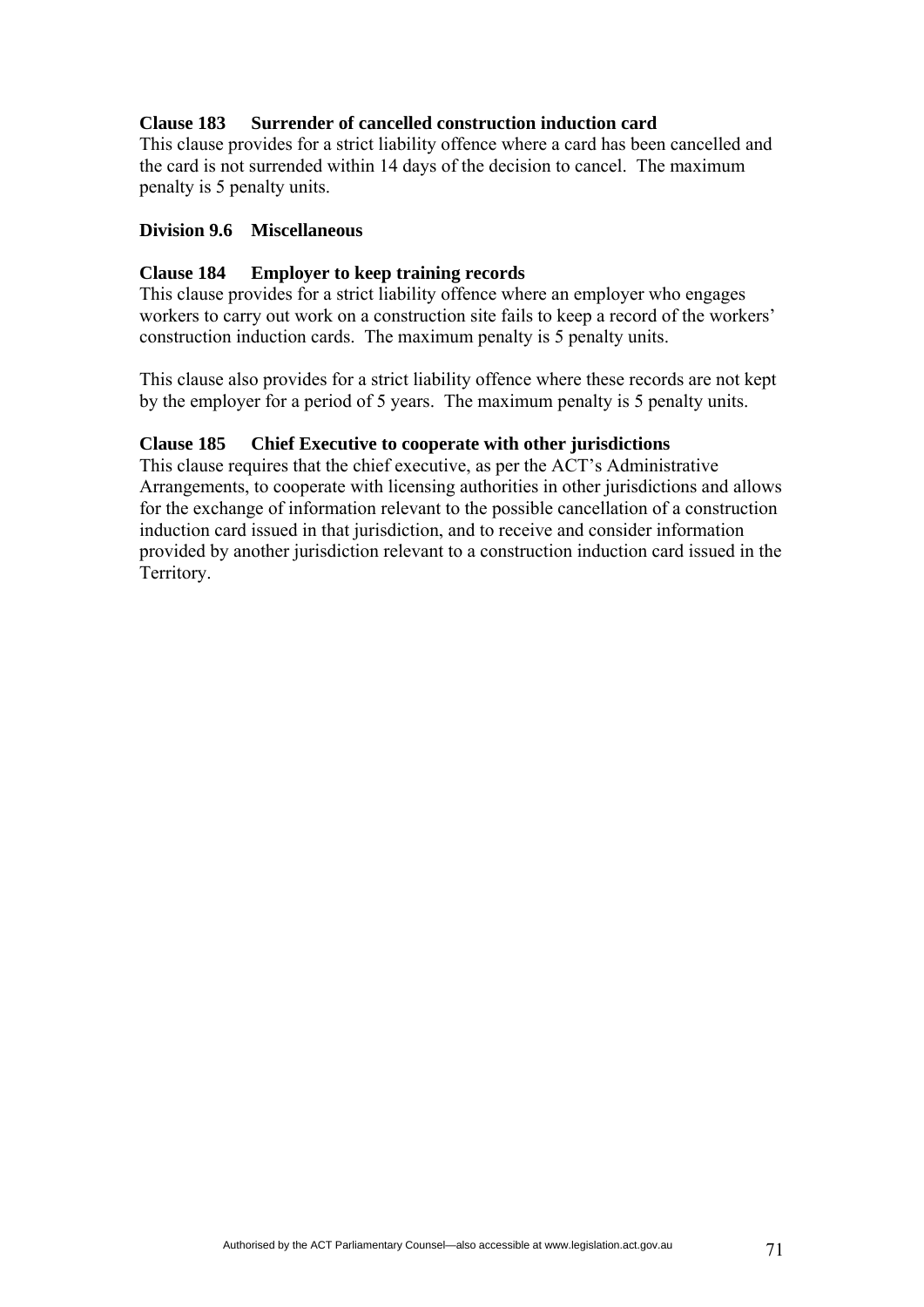# **Part 10 Carrying out manual tasks**

This part deals with measures which must be taken to ensure work safety in relation to the performance of manual tasks at the workplace.

## **Clause 186 Meaning of manual task – pt 10**

This clause defines that the term manual task means an activity that requires a person to use his or her musculoskeletal system to perform the activity

### **Clause 187 Person conducting business or undertaking must give information etc**

This clause provides that a person conducting a business or undertaking commits an offence if they do not give appropriate information, instruction and training on a number of things to a worker who carries out a manual task at the business or undertaking. These things include safe methods of carrying out the task, using safe systems of work and any new information affecting the task in relation to a workplace, plant, substance, structure or system of work used in carrying out the task as it becomes available.

The clause states that this must be given in a way that takes into account the worker's communication needs. In this regard, the clause provides the circumstance that the worker's first language is not English or that the worker works in an isolated location as examples of communication needs. Maximum penalty is 20 penalty units.

This clause also provides that, in relation to the above offence, the duty holder must give the required information, instruction, training and supervision before the manual task is carried out, if any part of the work changes as well as while the worker carries out the manual task as necessary to ensure work safety.

## **Clause 188 Person in control of premises, plant or system must give information etc**

This clause provides that certain duty holders under the Act commit an offence if they do not each give appropriate information, instruction and training to a worker who carries out a manual task to allow the worker to carry out the task safely and to participate in managing risk in relation to the task. These duty holders are a person in control of premises, a person in control of a plant or system. The maximum penalty is 20 penalty units.

In relation to the above offence, a person must give the information, instruction and training on safe methods of carrying out the task, using safe systems of work and any new information affecting the task in relation to a workplace, plant, substance, structure or system of work used in carrying out the task as it becomes available. It must also be given in a way that takes into account the worker's communication needs.

The clause also provides that each duty holder must give the required information, instruction and training before each manual task is carried out, if any part of the work changes, and, while the worker carries out the manual task as necessary to ensure work safety.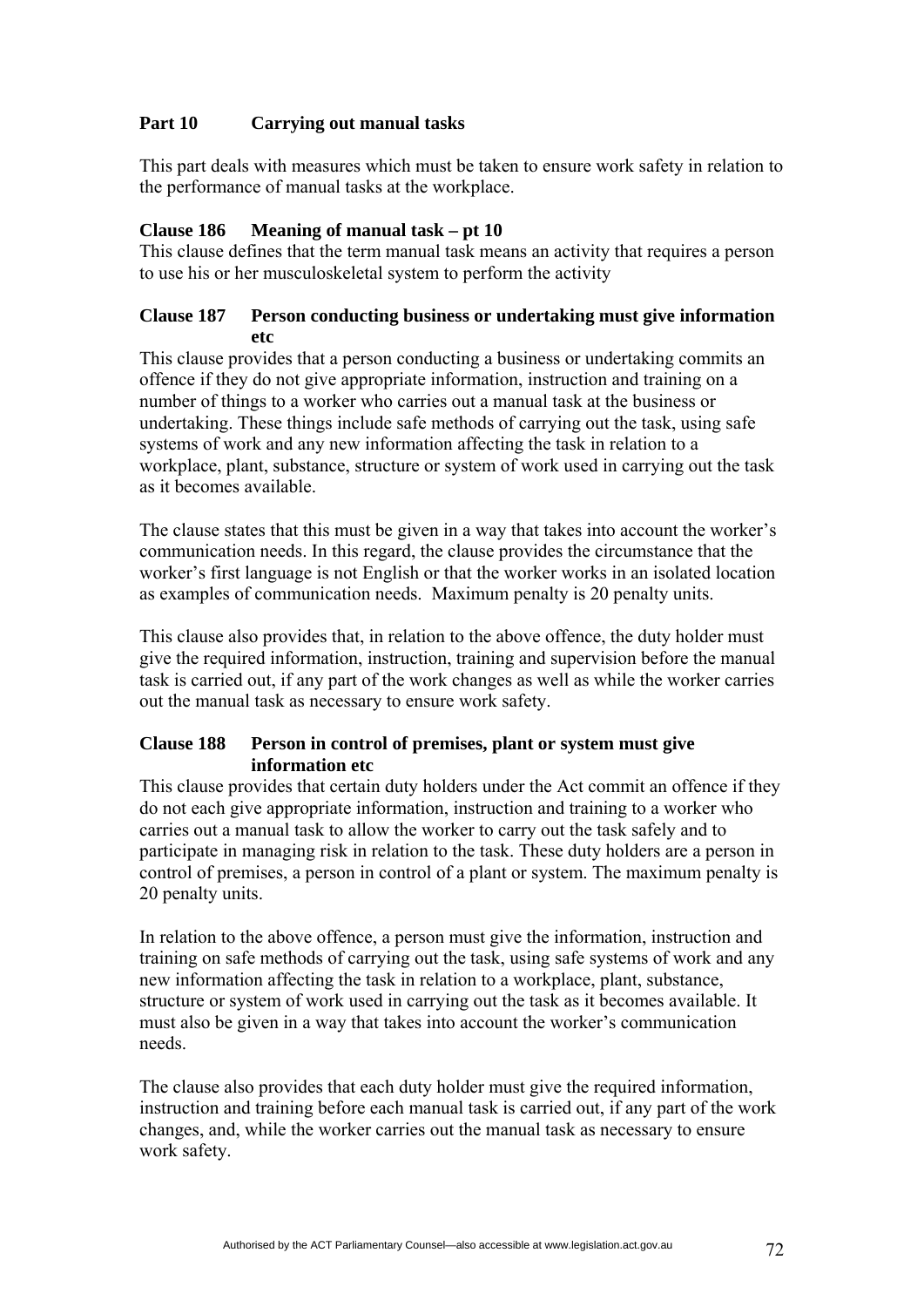### **Clause 189 Person in control of design, manufacture, import or supply must give information etc**

This clause provides that a person in control of design, manufacture, import or supply must give information to a worker using the plant or structure to carry out a manual task about the intended use of the plant or structure, the risk of using the plant or structure and ways that the worker may eliminate or minimise the risk of musculoskeletal disorders. The maximum penalty is 20 penalty units.

In relation to the above offence, a person must give information that describes the risk of using the plant or structure sufficiently to allow the plant or structure to be used safely. The information must also be updated if new information is available about the plant or structure or a manual task that is carried out using the plant or structure. All of the information given must be capable of being readily understood by a worker using the plant or structure to carry out a manual task or a person in control of the worker. A person must keep the given information for 5 years unless another law states another period or the period for which the plant or structure is likely to be used as intended where that is likely to be more than 5 years.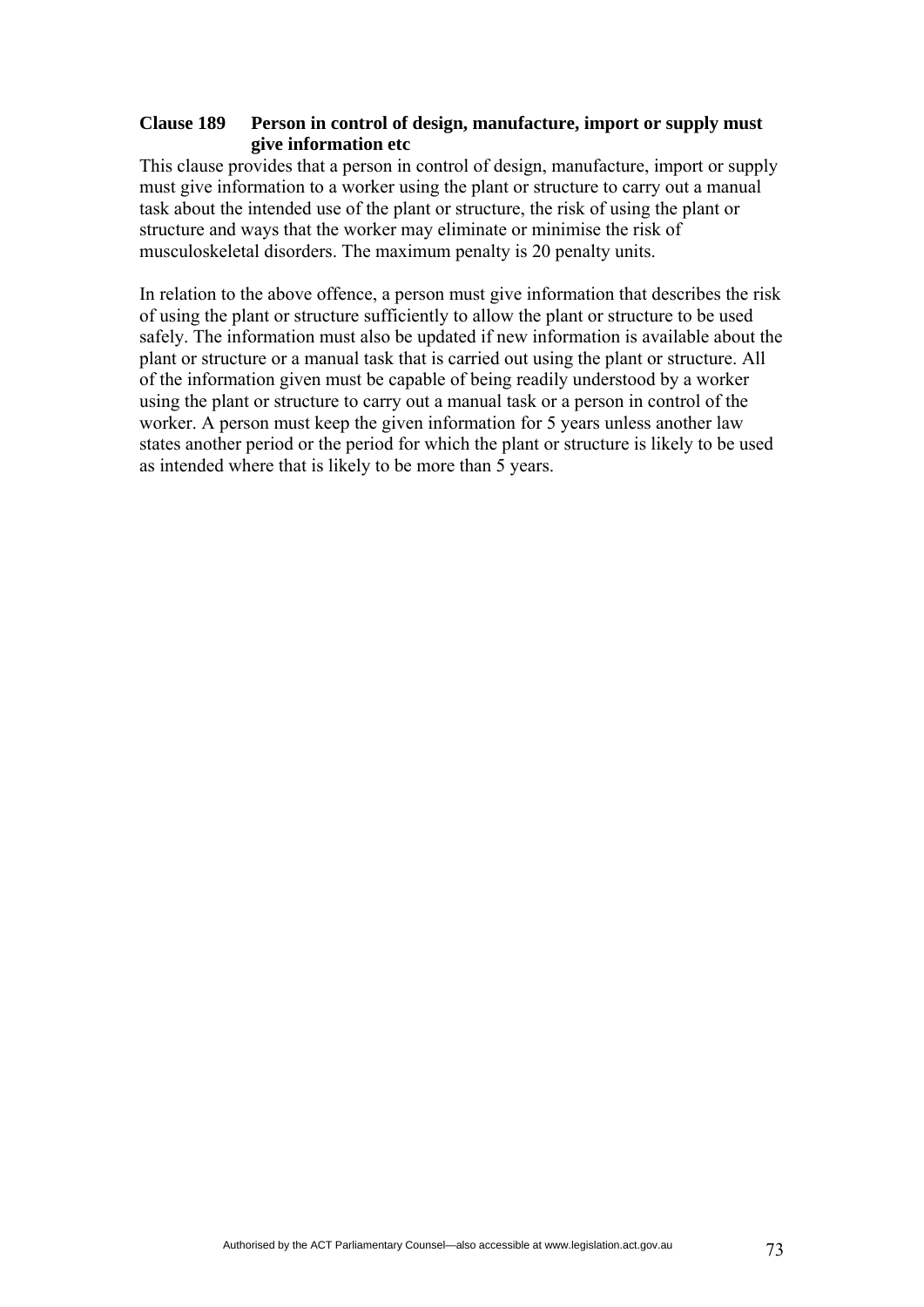# **Part 11 Incorporated documents**

This Part provides for the incorporation of documents into the Act and this regulation by notifiable instrument as well as other ancillary matters.

# **Clause 190 Meaning of** *incorporated document*

This clause provides that, in this Regulation, a number of specific listed documents (only) are incorporated documents. This list includes, but is not limited to, several specific Australian Standards, the national exposure standards, a document approved in writing by the Minister to be an incorporated document and any other document incorporated, applied or adopted by one of these incorporated documents.

### **Clause 191 Inspection of incorporated documents**

This clause provides that, in relation to an incorporated document, an amendment of or replacement for an incorporated document, the chief executive, as per the ACT's Administrative Arrangements, must ensure that the document, amendment or replacement is made available for inspection free of charge to the public on business days at reasonable times.

This clause also states that, in relation to the amendment of an incorporated document, regard should be had to section 79(6). It also states that, in relation to the replacement of an incorporated document, regard should be had to section 79(6).

### **Clause 192 Notification of certain incorporated documents**

This clause provides that, in relation to an incorporated document or an amendment of or replacement for an incorporated document, the chief executive, as per the ACT's Administrative Arrangements, may prepare a written notice for the incorporated document, amendment or replacement that contains certain information. This notice, referred to as an incorporated document notice, for an incorporated document would include details of the document including its title, author and date of publication. For a replacement incorporated document, the notice would contain details of the replacement including its title, author and date of publication. For an amendment of an incorporated document, the notice would contain the date of publication of the amendment (or of the standard as amended) and a brief summary of the effect of the amendment.

In addition, this clause provides that all incorporated document notice should always contain a date of effect (not earlier than the day after the day of notification of the notice), details of how access to inspect the document, amendment or replacement may be obtained under section 191 of this Regulation and details of how copies may be obtained (including an indication of whether any cost is involved).

This clause establishes that an incorporated document notice is a notifiable instrument and that the incorporated document, amendment or replacement has no effect under the Act unless certain measures have been taken. These measures are the notification of an incorporated document notice in relation to the document, amendment or replacement, or, the notification of the document, amendment or replacement under section 47(6) of the *Legislation Act 2001*.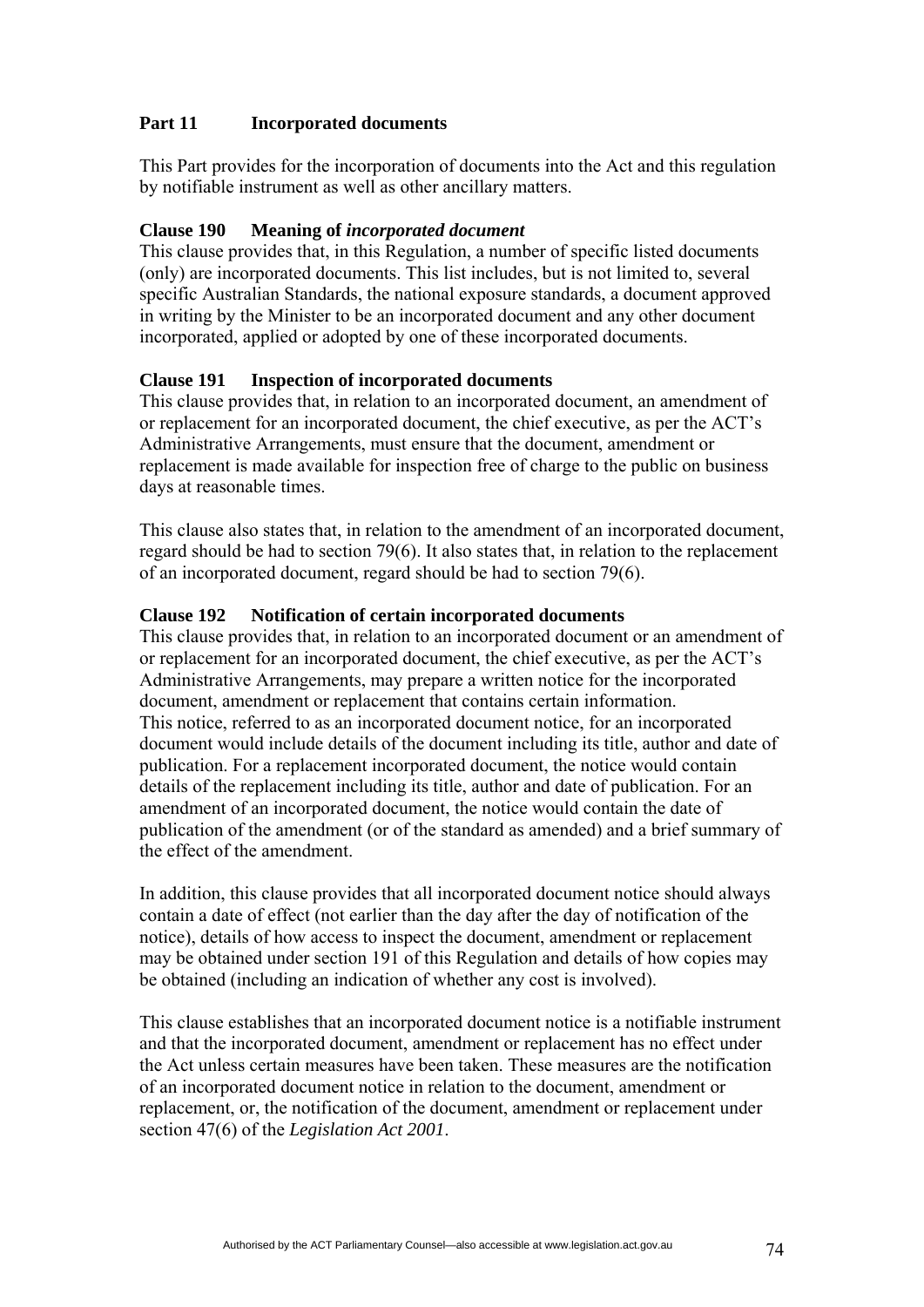This clause establishes that section 47(7) of the *Legislation Act 2001*ct does not apply in relation to the incorporated document, amendment or replacement. It also establishes that, in this section, amendment of an incorporated document includes an amendment of a replacement for the incorporated document.

This clause also establishes that, in this section, replacement, for an incorporated document, means a standard that replaces the incorporated document, a document (the initial replacement) that replaces that document or a document (the further replacement) that replaces an initial replacement or any further replacement.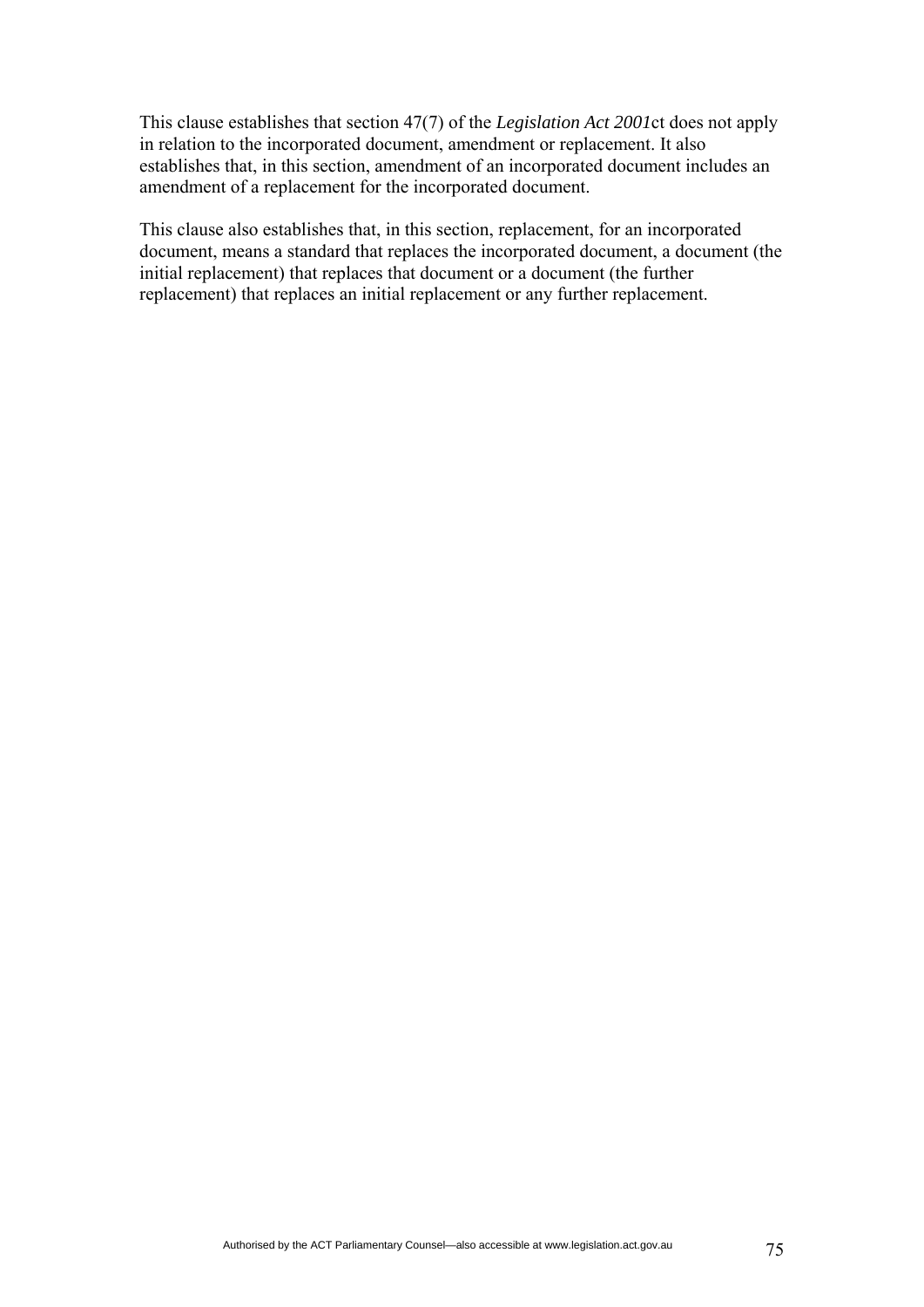# **Part 12 Reviewable decisions**

This Part establishes which decisions, made under the Act and this Regulation, are reviewable including by the ACT Civil and Administrative Tribunal.

From the perspective of duty holders, the Act also outlines where administrative review is available for decisions made under the Act and provides further administrative detail and mechanisms for regulatory review and input by industry stakeholders and the general public.

#### **Clause 193 Reviewable decision – Act, s 174(b)**

This clause provides that, for section 174(b) of the Act, a decision mentioned in schedule 3, table 3.1, column 3 under a provision of that Act mentioned in column 2 in relation to the decision, is prescribed.

#### **Clause 194 Notice of reviewable decision – Act, s 175(1)**

This clause provides that if a person makes a reviewable decision the person must give a reviewable decision notice to each entity mentioned in schedule 3, table 3.1, column 4 in relation to the decision.

#### **Clause 195 Internal review of certain decisions – Act, s 176(1)**

This clause provides that, for section 176(1) of the Act, a decision mentioned in schedule 3, table 3.2, column 3 under a provision of this Act mentioned in column 2 in relation to the decision, is prescribed.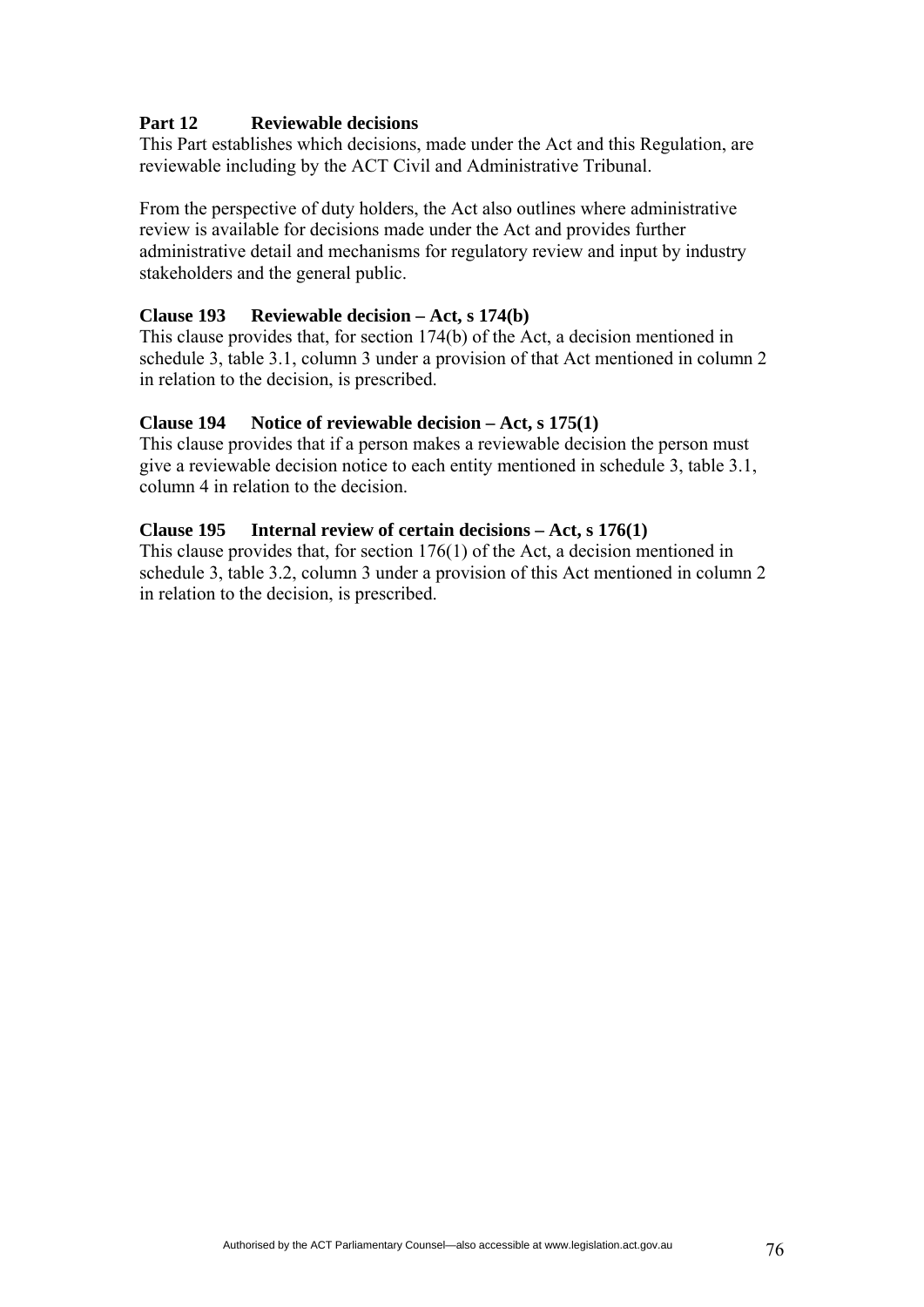# **Part 13 Transitional**

This Part sets out transitional arrangements which apply in respect of certificates of competency and other documents held under the *Occupational Health and Safety (Certification of Plant Users and Operators) Regulation 2000* (which has been repealed).

The transitional regulations set out what arrangements will continue for a period of time to ensure the smooth transition to the new regime. The National Standard for licensing persons performing high risk work recommends a two year transition period, and the Regulation adopts this approach.

The effect of the transitional provisions will be that all classes of work that now require a certificate of competency, including those classes not included in the National Standard, will continue to require a certificate before a person can operate that equipment.

The training and assessment requirements that exist at present will continue. This will be particularly relevant for a range of load-shifting plant that have been excluded from the Standard.

### **Clause 196 Definitions – pt 13**

This clause provides that, for this part, a certificate of competency is a certificate of competency issued under section 12 of the *Occupational Health and Safety (Certification of Plant Users and Operators) Regulation 2000* in force at any time.

This clause provides that, for this part, commencement day means the day section 122 of this Regulation commences.

This clause defines repealed instruments as previously notified exemption instruments made under the *Occupational Health and Safety (Certification of Plant Users and Operators) Regulation 2000.*

This clause provides that, for this part, repealed regulation means the *Occupational Health and Safety (Certification of Plant Users and Operators) Regulation 2000* in force immediately before the commencement day.

### **Clause 197 Transitional – continuing application of repealed regulation in relation to scheduled work etc**

This clause provides that the repealed regulation continues to apply to a person who holds a certificate of competency to undertake scheduled work, a person supervising a trainee under the provisions of the repealed regulation, and an assessor accredited under the repealed regulation to conduct assessments of persons applying for a certificate of competency.

The impact of this clause is that people will continue to be able to apply for a certificate of competency under the present arrangements until 30 June 2011.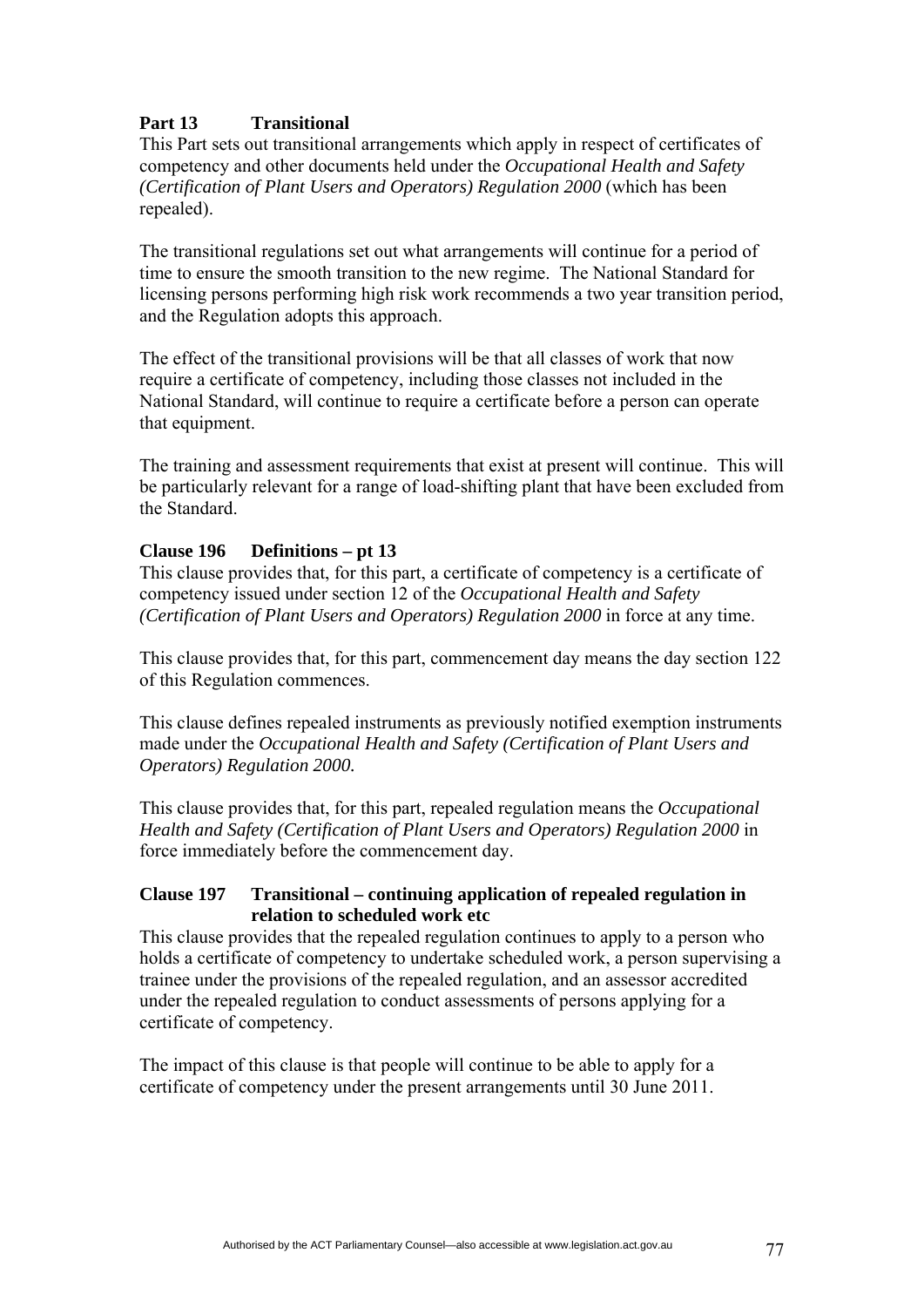# **Clause 198 Transitional – application of regulation in relation to scheduled work etc**

This clause provides that the requirement to hold a high risk licence does not apply to a person who is doing scheduled work under the repealed regulation providing the person has a certificate of competency to do that scheduled work, or has a notice of satisfactory assessment to do the scheduled work and has applied for a certificate of competency.

This clause also provides that the requirement to hold a high risk licence does not apply to a person supervising a trainee under the provisions of the repealed regulation, and an assessor accredited under the repealed regulation to conduct assessments of persons applying for a certificate of competency.

The impact of this clause is that people will continue to be able to apply for a certificate of competency under the present arrangements until 30 June 2011.

# **Clause 199 Transitional – certificates of competency**

This clause provides that a certificate of competency issued on a date mentioned in an item in table 199, column 2 continues in force until the date mentioned in the item, column 3. Table 199 of this clause establishes that certificates of competency dated:

- before 1 January 2001 are in force until 30 June 2010;
- between 1 January 2001 and 31 December 2004 are in force until 30 June  $2011$
- between 1 January 2005 and 30 June 2009 are in force until 30 June 2012; and
- between 1 July 2009 and 30 June 2011 are in force until 30 June 2014.

The clause also provides the certificates of competency cannot be issued after 30 June 2011.

The clause also provides that after 30 June 2011, a certificate of competency to operate a tower crane does not authorise a person to operate a self erecting tower crane.

# **Clause 200 Transitional – converting certificate of competency to licence**

This clause provides that a person who holds a certificate of competency may apply to convert that certificate to a high risk licence.

The clause requires that an application to convert a certificate of competency to a licence must be accompanied by:

- the certificate of competency to be converted;
- evidence that the holder has current competency in the class of work for which the application is being made;
- a statutory declaration stating that the certificate of competency has not been suspended or cancelled, and that the applicant has not been convicted or found guilty of a serious offence under the *Occupational Health and Safety Act 1989*, the *Work Safety Act 2008*, the *Crimes Act 1900* or a corresponding